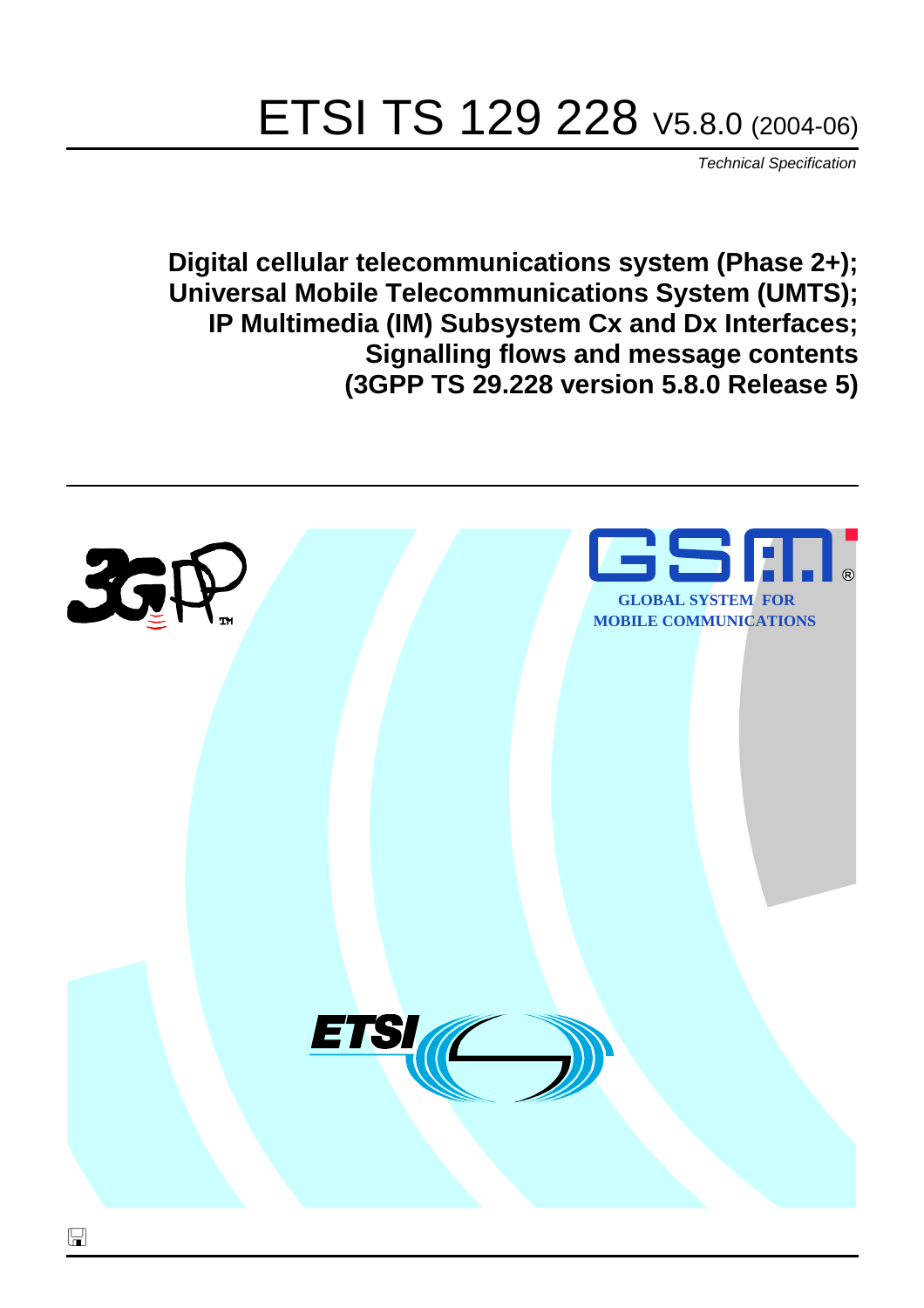Reference RTS/TSGN-0429228v580

> Keywords GSM, UMTS

#### **ETSI**

#### 650 Route des Lucioles F-06921 Sophia Antipolis Cedex - FRANCE

Tel.: +33 4 92 94 42 00 Fax: +33 4 93 65 47 16

Siret N° 348 623 562 00017 - NAF 742 C Association à but non lucratif enregistrée à la Sous-Préfecture de Grasse (06) N° 7803/88

#### **Important notice**

Individual copies of the present document can be downloaded from: [http://www.etsi.org](http://www.etsi.org/)

The present document may be made available in more than one electronic version or in print. In any case of existing or perceived difference in contents between such versions, the reference version is the Portable Document Format (PDF). In case of dispute, the reference shall be the printing on ETSI printers of the PDF version kept on a specific network drive within ETSI Secretariat.

Users of the present document should be aware that the document may be subject to revision or change of status. Information on the current status of this and other ETSI documents is available at <http://portal.etsi.org/tb/status/status.asp>

> If you find errors in the present document, send your comment to: [editor@etsi.org](mailto:editor@etsi.org)

#### **Copyright Notification**

No part may be reproduced except as authorized by written permission. The copyright and the foregoing restriction extend to reproduction in all media.

> © European Telecommunications Standards Institute 2004. All rights reserved.

**DECT**TM, **PLUGTESTS**TM and **UMTS**TM are Trade Marks of ETSI registered for the benefit of its Members. **TIPHON**TM and the **TIPHON logo** are Trade Marks currently being registered by ETSI for the benefit of its Members. **3GPP**TM is a Trade Mark of ETSI registered for the benefit of its Members and of the 3GPP Organizational Partners.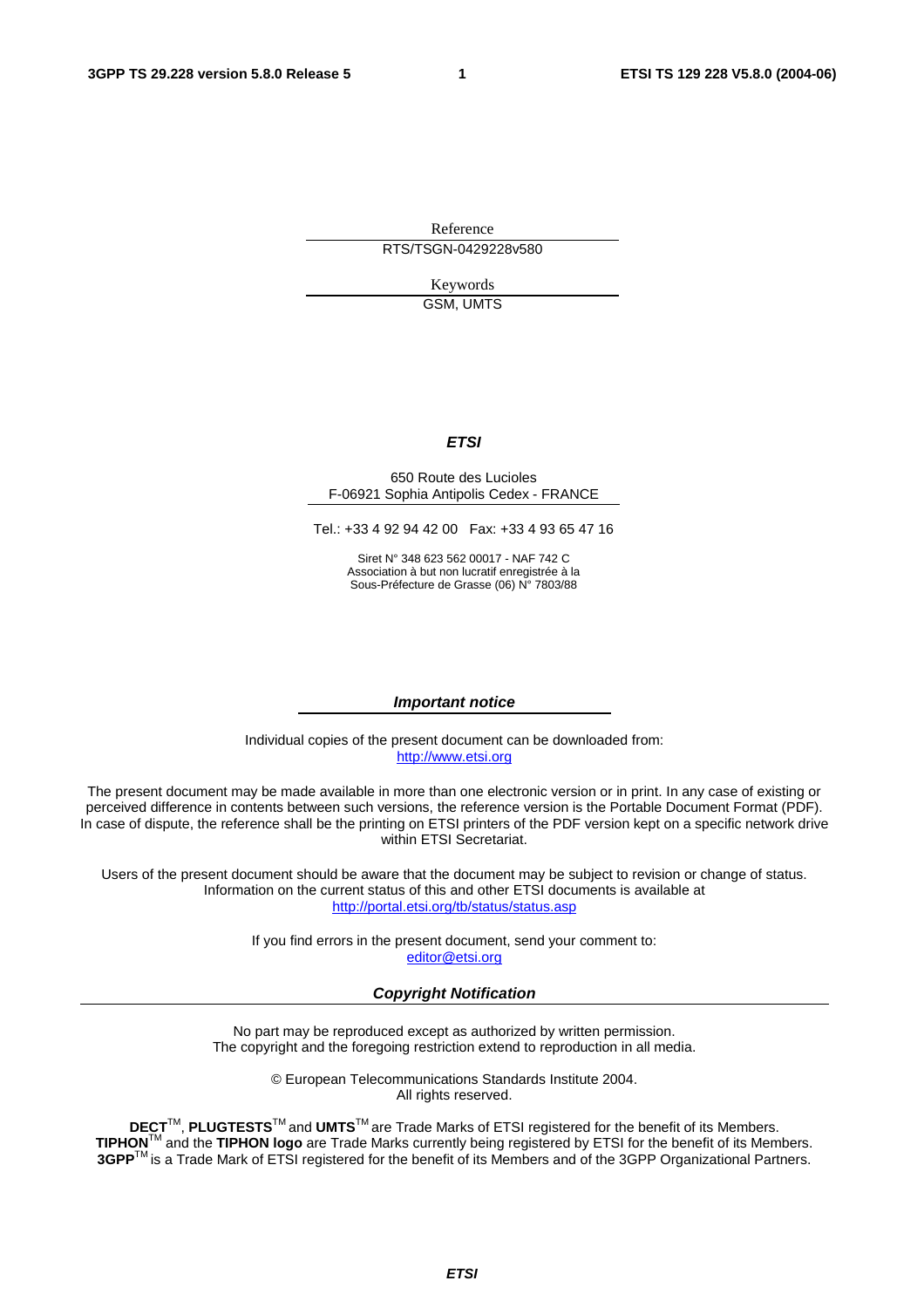## Intellectual Property Rights

IPRs essential or potentially essential to the present document may have been declared to ETSI. The information pertaining to these essential IPRs, if any, is publicly available for **ETSI members and non-members**, and can be found in ETSI SR 000 314: *"Intellectual Property Rights (IPRs); Essential, or potentially Essential, IPRs notified to ETSI in respect of ETSI standards"*, which is available from the ETSI Secretariat. Latest updates are available on the ETSI Web server ([http://webapp.etsi.org/IPR/home.asp\)](http://webapp.etsi.org/IPR/home.asp).

Pursuant to the ETSI IPR Policy, no investigation, including IPR searches, has been carried out by ETSI. No guarantee can be given as to the existence of other IPRs not referenced in ETSI SR 000 314 (or the updates on the ETSI Web server) which are, or may be, or may become, essential to the present document.

## Foreword

This Technical Specification (TS) has been produced by ETSI 3rd Generation Partnership Project (3GPP).

The present document may refer to technical specifications or reports using their 3GPP identities, UMTS identities or GSM identities. These should be interpreted as being references to the corresponding ETSI deliverables.

The cross reference between GSM, UMTS, 3GPP and ETSI identities can be found under [http://webapp.etsi.org/key/queryform.asp.](http://webapp.etsi.org/key/queryform.asp)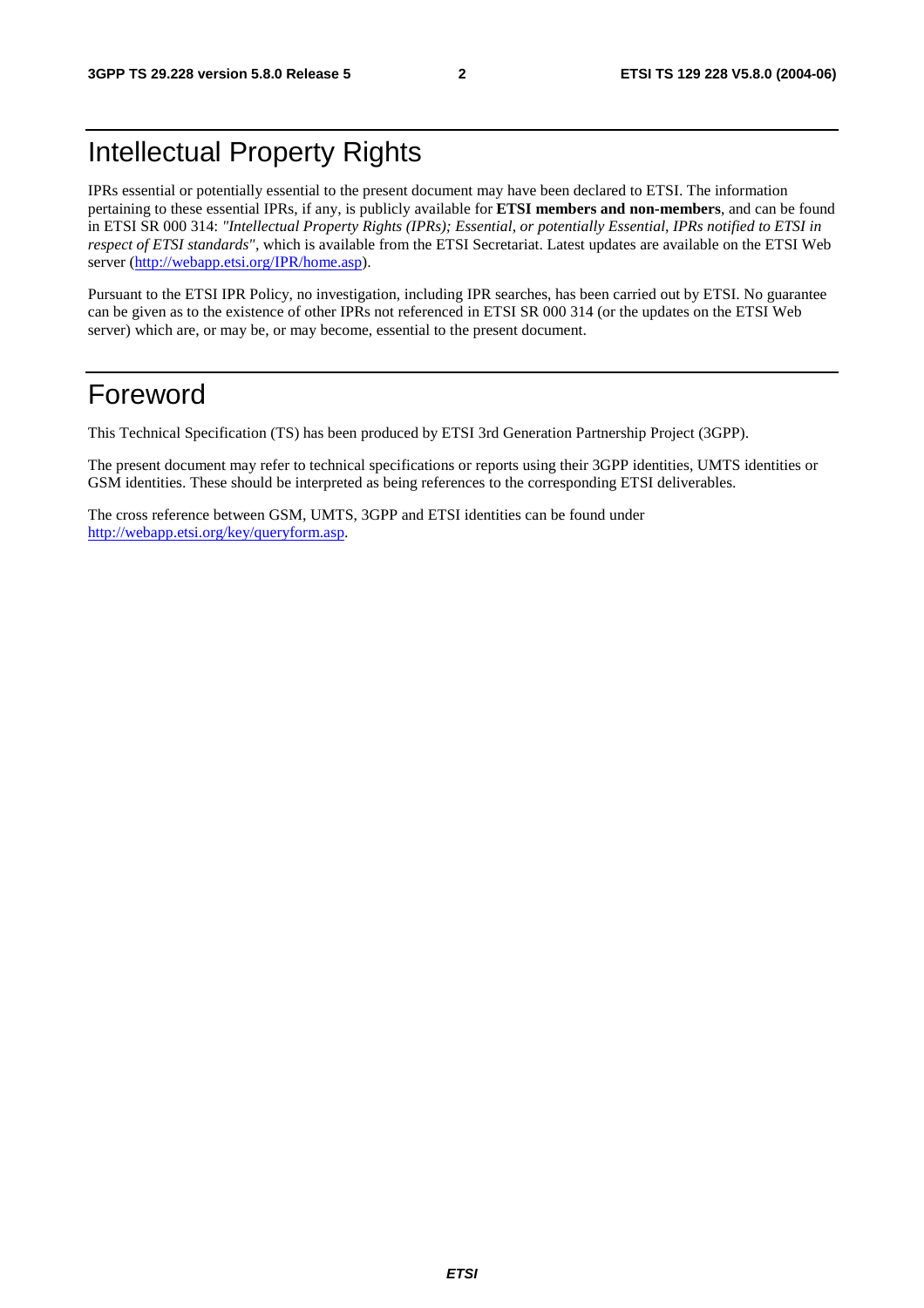$\mathbf{3}$ 

## Contents

| 1              |  |  |  |  |  |  |
|----------------|--|--|--|--|--|--|
| 2              |  |  |  |  |  |  |
| 3              |  |  |  |  |  |  |
| 3.1            |  |  |  |  |  |  |
| 3.2            |  |  |  |  |  |  |
| $\overline{4}$ |  |  |  |  |  |  |
| 5              |  |  |  |  |  |  |
| 5.1            |  |  |  |  |  |  |
| 5.1.1          |  |  |  |  |  |  |
| 5.1.2          |  |  |  |  |  |  |
| 5.1.3          |  |  |  |  |  |  |
| 5.1.4          |  |  |  |  |  |  |
| 5.1.5          |  |  |  |  |  |  |
| 6              |  |  |  |  |  |  |
| 6.1            |  |  |  |  |  |  |
| 6.1.1          |  |  |  |  |  |  |
| 6.1.1.1        |  |  |  |  |  |  |
| 6.1.2          |  |  |  |  |  |  |
| 6.1.2.1        |  |  |  |  |  |  |
| 6.1.3          |  |  |  |  |  |  |
| 6.1.3.1        |  |  |  |  |  |  |
| 6.1.4          |  |  |  |  |  |  |
| 6.1.4.1        |  |  |  |  |  |  |
| 6.2            |  |  |  |  |  |  |
| 6.2.1          |  |  |  |  |  |  |
| 6.2.2          |  |  |  |  |  |  |
| 6.2.2.1        |  |  |  |  |  |  |
| 6.3            |  |  |  |  |  |  |
| 6.3.1          |  |  |  |  |  |  |
| 6.4            |  |  |  |  |  |  |
| 6.5            |  |  |  |  |  |  |
| 6.5.1          |  |  |  |  |  |  |
| 6.5.1.1        |  |  |  |  |  |  |
| 6.5.1.2        |  |  |  |  |  |  |
| 6.5.1.3        |  |  |  |  |  |  |
| 6.5.1.4        |  |  |  |  |  |  |
| 6.5.2          |  |  |  |  |  |  |
| 6.5.2.1        |  |  |  |  |  |  |
| 6.5.2.2        |  |  |  |  |  |  |
| 6.5.2.3        |  |  |  |  |  |  |
| 6.6            |  |  |  |  |  |  |
| 6.6.1          |  |  |  |  |  |  |
| 6.6.2<br>6.7   |  |  |  |  |  |  |
|                |  |  |  |  |  |  |
| 7              |  |  |  |  |  |  |
| 7.1            |  |  |  |  |  |  |
| 7.2            |  |  |  |  |  |  |
| 7.3            |  |  |  |  |  |  |
| 7.4            |  |  |  |  |  |  |
| 7.5            |  |  |  |  |  |  |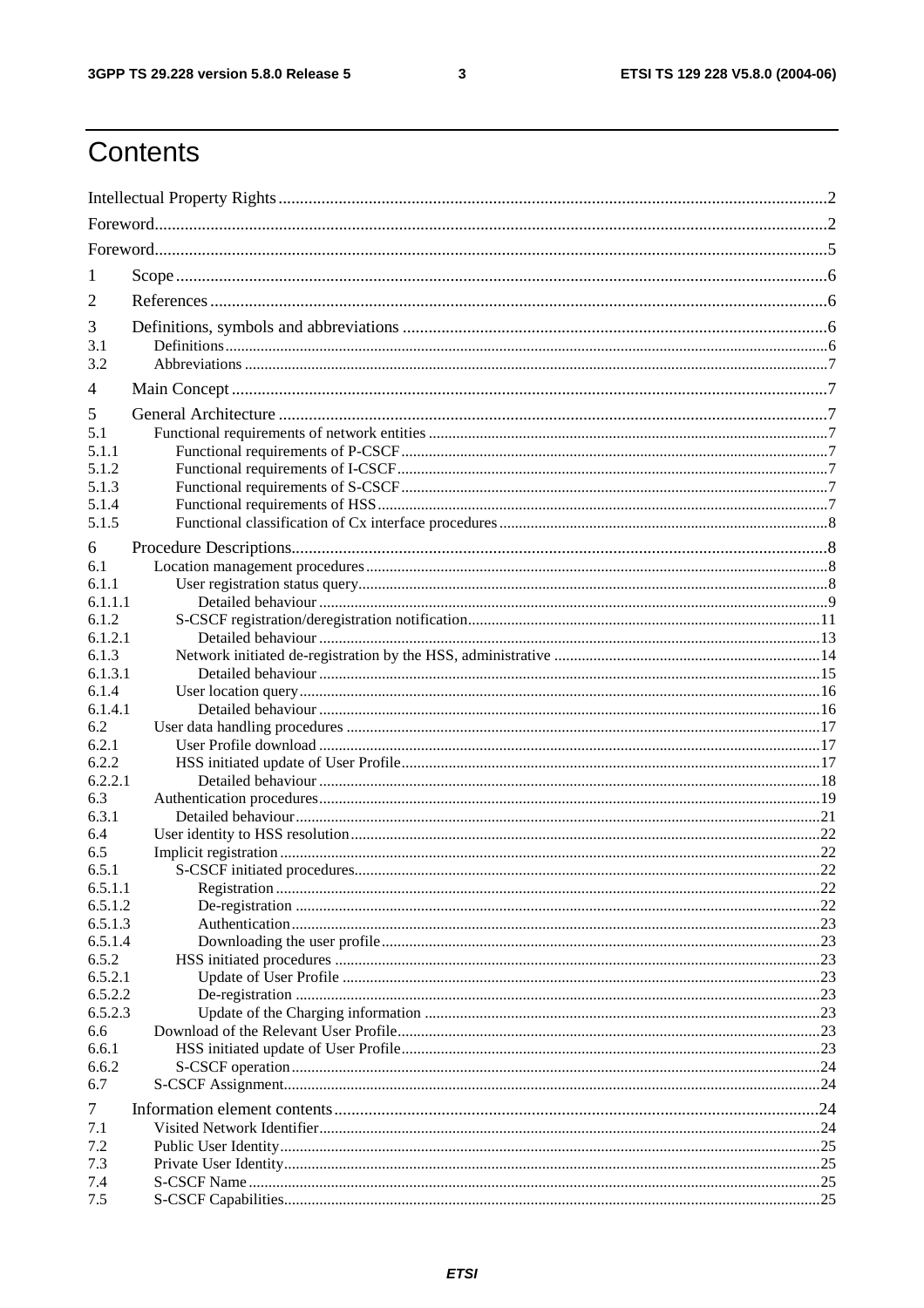#### $\overline{\mathbf{4}}$

| 7.6             |                               |                                                         |  |
|-----------------|-------------------------------|---------------------------------------------------------|--|
| 7.7             |                               |                                                         |  |
| 7.8             |                               |                                                         |  |
| 7.9             |                               |                                                         |  |
| 7.9.1           |                               |                                                         |  |
| 7.9.2           |                               |                                                         |  |
| 7.9.3           |                               |                                                         |  |
| 7.9.4           |                               |                                                         |  |
| 7.9.5           |                               |                                                         |  |
| 7.9.6           |                               |                                                         |  |
| 7.10            |                               |                                                         |  |
| 7.11<br>7.12    |                               |                                                         |  |
| 7.13            |                               |                                                         |  |
| 7.14            |                               |                                                         |  |
| 7.15            |                               |                                                         |  |
| 7.16            |                               |                                                         |  |
|                 |                               |                                                         |  |
| 8               |                               |                                                         |  |
| 8.1             |                               |                                                         |  |
| 8.1.1<br>8.1.2  |                               |                                                         |  |
| 8.1.3           |                               |                                                         |  |
|                 |                               |                                                         |  |
| 9               |                               |                                                         |  |
| 10              |                               |                                                         |  |
|                 | <b>Annex A (normative):</b>   | Mapping of Cx operations and terminology to Diameter 28 |  |
|                 |                               |                                                         |  |
| A.1             |                               |                                                         |  |
| A.2             |                               |                                                         |  |
| A.3             |                               |                                                         |  |
| A.4             |                               |                                                         |  |
| A.4.1           |                               |                                                         |  |
| A.4.2           |                               |                                                         |  |
| A.4.3           |                               |                                                         |  |
| A.4.4           |                               |                                                         |  |
| A.4.4.1         |                               |                                                         |  |
| A.4.4.2         |                               |                                                         |  |
| A.4.4.3         |                               |                                                         |  |
| A.4.5           |                               |                                                         |  |
| A.4.6           |                               |                                                         |  |
| A.4.7           |                               |                                                         |  |
|                 | <b>Annex B</b> (informative): |                                                         |  |
| B.1             |                               |                                                         |  |
| B.2             |                               |                                                         |  |
| B.2.1           |                               |                                                         |  |
| B.2.2           |                               |                                                         |  |
| B.2.3           |                               |                                                         |  |
|                 |                               |                                                         |  |
|                 | <b>Annex C</b> (informative): |                                                         |  |
|                 | <b>Annex D</b> (informative): |                                                         |  |
|                 | <b>Annex E</b> (normative):   |                                                         |  |
|                 |                               |                                                         |  |
| <b>Annex F:</b> |                               |                                                         |  |
|                 | <b>Annex G (informative):</b> |                                                         |  |
|                 |                               |                                                         |  |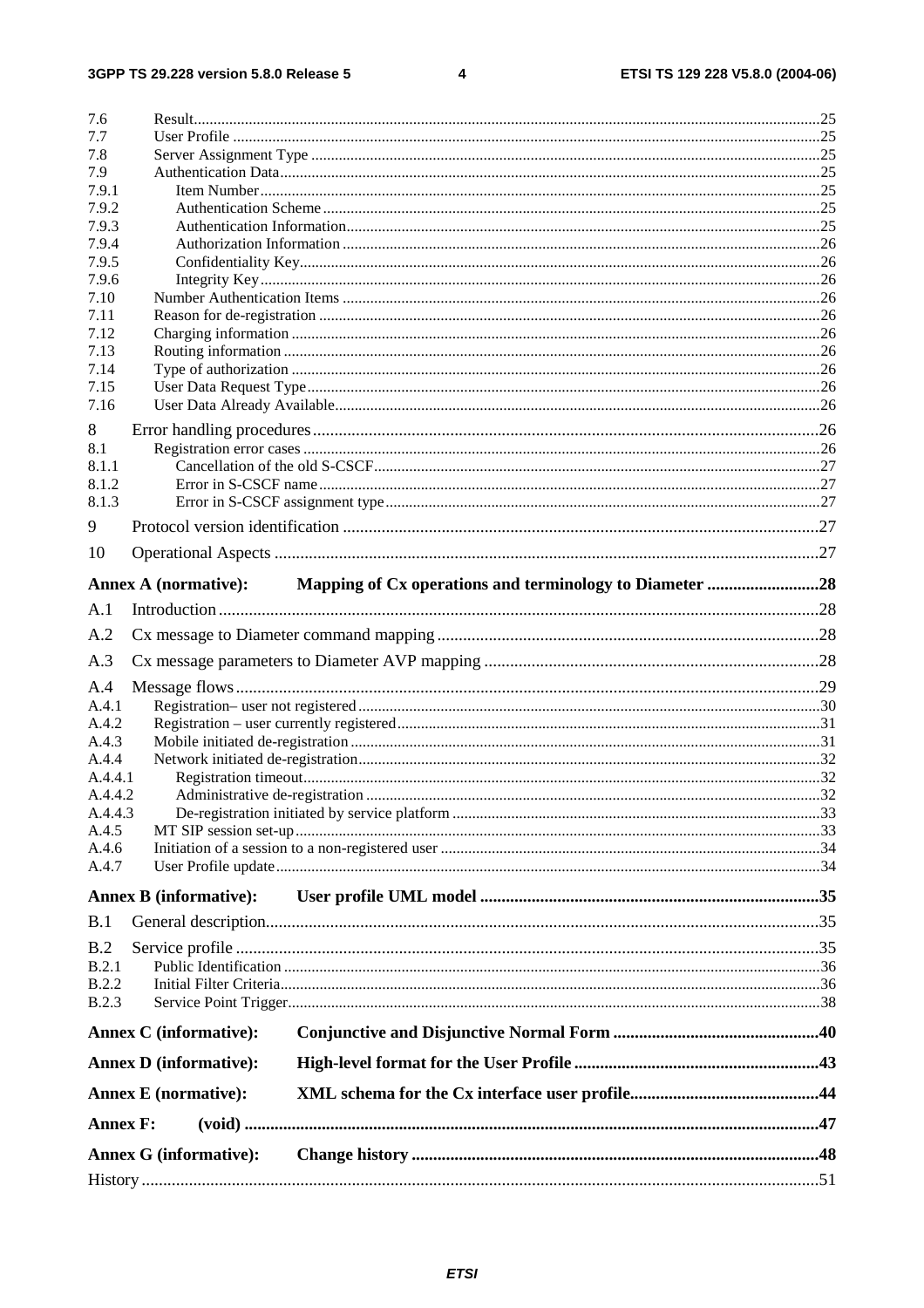## Foreword

This Technical Specification has been produced by the 3<sup>rd</sup> Generation Partnership Project (3GPP).

The contents of the present document are subject to continuing work within the TSG and may change following formal TSG approval. Should the TSG modify the contents of the present document, it will be re-released by the TSG with an identifying change of release date and an increase in version number as follows:

Version x.y.z

where:

- x the first digit:
	- 1 presented to TSG for information;
	- 2 presented to TSG for approval;
	- 3 or greater indicates TSG approved document under change control.
- Y the second digit is incremented for all changes of substance, i.e. technical enhancements, corrections, updates, etc.
- z the third digit is incremented when editorial only changes have been incorporated in the document.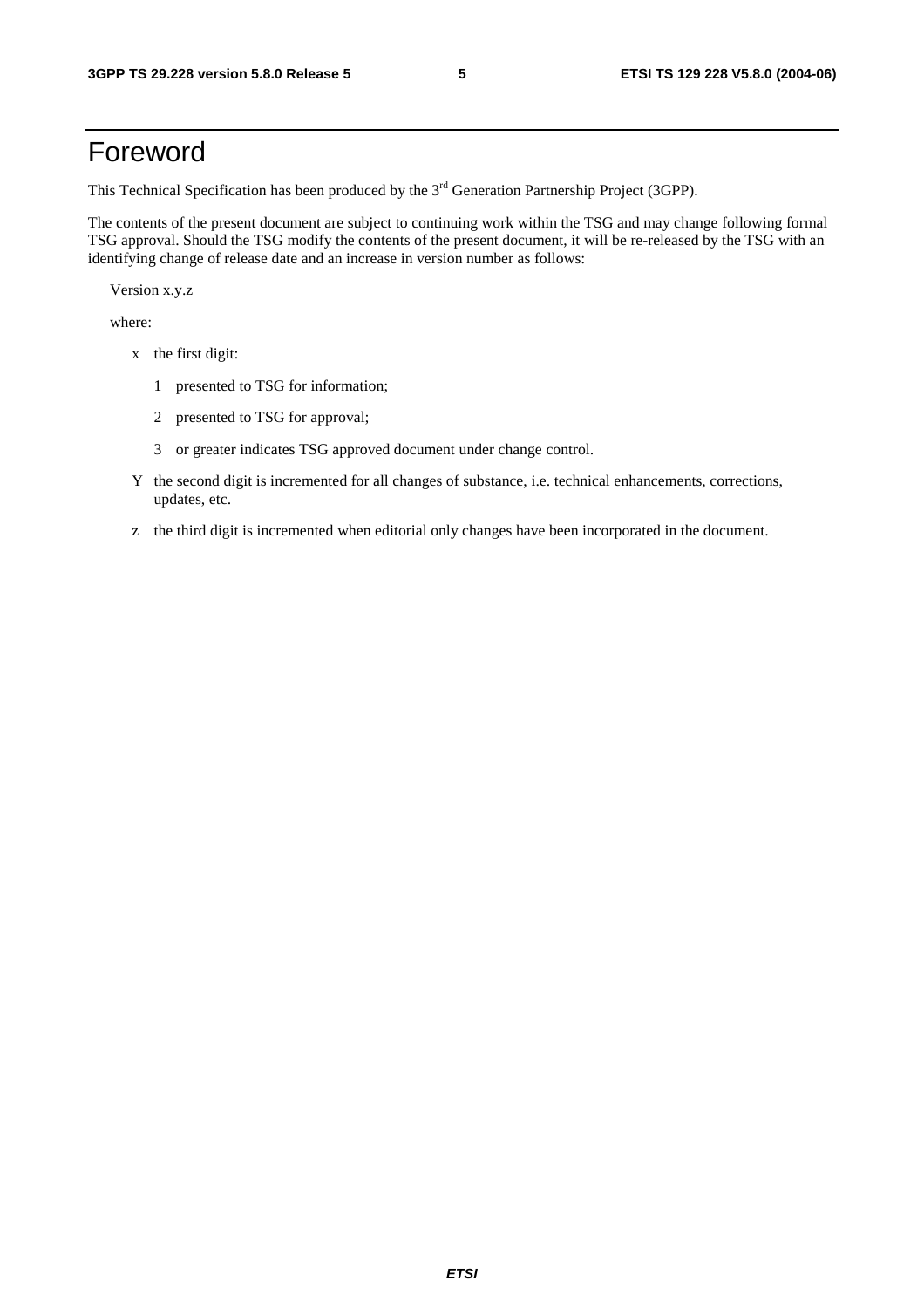## 1 Scope

This 3GPP Technical Specification (TS) specifies:

- 1. The interactions between the HSS (Home Subscriber Server) and the CSCF (Call Session Control Functions), referred to as the Cx interface.
- 2. The interactions between the CSCF and the SLF (Server Locator Function), referred to as the Dx interface.

The IP Multimedia (IM) Subsystem stage 2 is specified in 3GPP TS 23.228 [1] and the signalling flows for the IP multimedia call control based on SIP and SDP are specified in 3GPP TS 24.228 [2].

This document addresses the signalling flows for Cx and Dx interfaces.

### 2 References

- [1] 3GPP TS 23.228: "IP Multimedia (IM) Subsystem Stage 2 (Release 5)".
- [2] 3GPP TS 24.228: "Signalling flows for the IP multimedia call control based on SIP and SDP".
- [3] 3GPP TS 33.203: "Access security for IP-based services".
- [4] 3GPP TS 23.002 "Network architecture".
- [5] 3GPP TS 29.229: "Cx Interface based on Diameter Protocol details"
- [6] 3GPP TS 23.218: "IP Multimedia (IM) Session Handling; IP Multimedia (IM) call model"
- [7] Freed, N. and N. Borestein, "Multipurpose Internet Mail Extensions (MIME) Part One: Format of Internet Message Bodies", RFC 2045, November 1996.
- [8] 3GPP TS 24.229: "IP Multimedia Call Control Protocol based on SIP and SDP" stage 3
- [9] IETF RFC 3588 "Diameter Base Protocol"

## 3 Definitions, symbols and abbreviations

#### 3.1 Definitions

For the purposes of the present document, the following terms and definitions apply.

**IP Multimedia session:** IP Multimedia session and IP Multimedia call are treated as equivalent in this specification.

**Charging information**: Data that is sent in the Charging-Information AVP.

**Implicitly registered Public User identity set:** A set of Public User Identities, which are registered and de-registered simultaneously when any of the Public User Identities belonging to that set is registered or de-registered.

**Not Registered State:** User is not Registered and has no S-CSCF assigned.

**Registered State:** User is Registered at the request of the user and has an S-CSCF assigned.

**Unregistered State:** User is not Registered but has a serving S-CSCF assigned to execute Unregistered state services as a consequence of a terminating call or there is an S-CSCF keeping the user profile stored.

**User information:** The user related data that the S-CSCF requests from the HSS or HSS pushes to the S-CSCF, e.g. user profile and charging information.

**User profile**: Data that is sent in the User-Data AVP.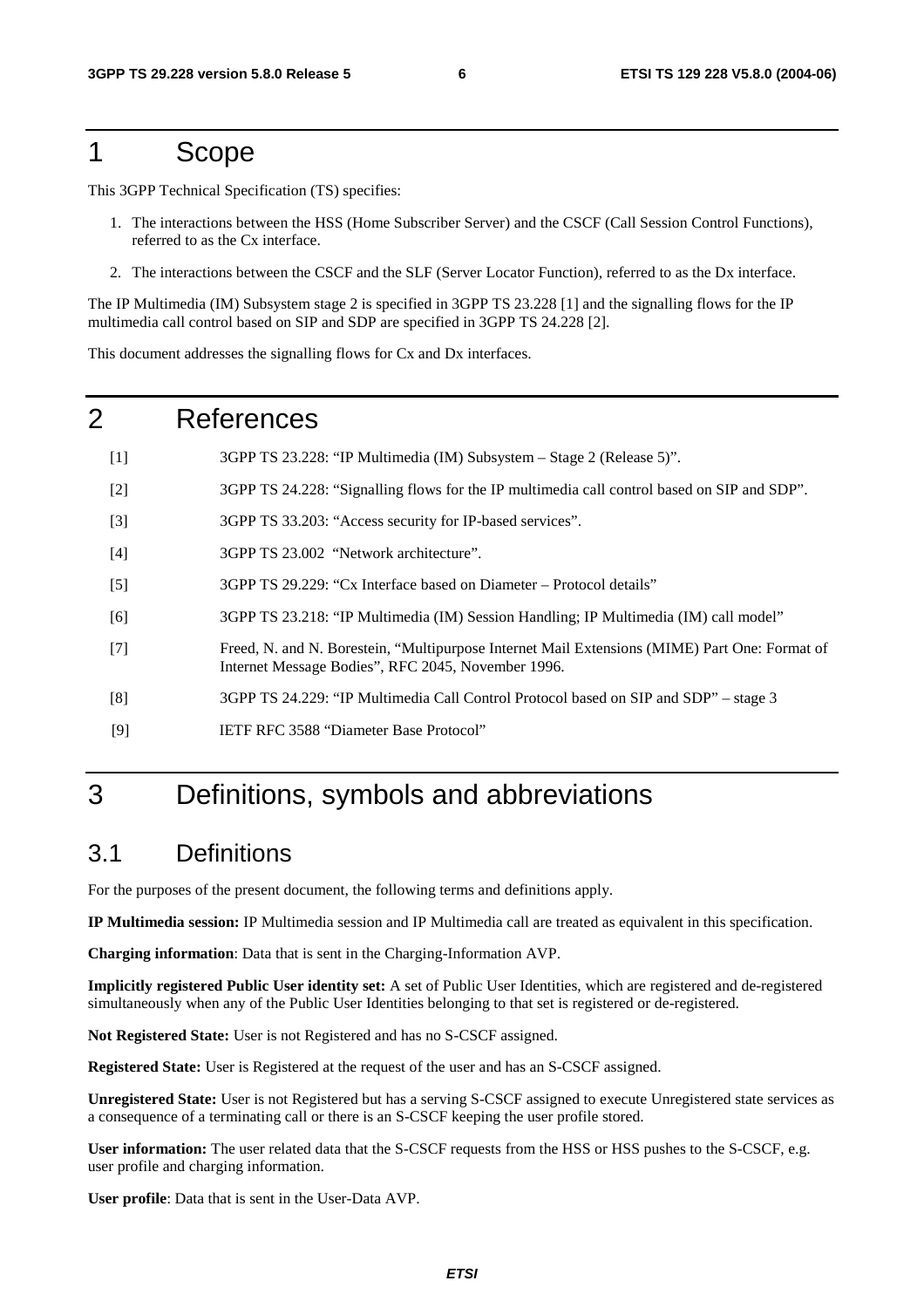#### 3.2 Abbreviations

For the purposes of the present document, the following abbreviations apply:

| <b>AVP</b>    | Attribute Value Pair               |
|---------------|------------------------------------|
| C             | Conditional                        |
| CSCF          | Call Session Control Function      |
| <b>HSS</b>    | Home Subscriber Server             |
| IE.           | <b>Information Element</b>         |
| <b>IP</b>     | Internet Protocol                  |
| <b>I-CSCF</b> | <b>Interrogating CSCF</b>          |
| <b>IM</b>     | <b>IP</b> Multimedia               |
| <b>IMS</b>    | IP Multimedia Subsystem            |
| M             | Mandatory                          |
| <b>MO</b>     | Mobile Originating                 |
| <b>MT</b>     | Mobile Terminating                 |
| (1)           | Optional                           |
| P-CSCF        | Proxy CSCF                         |
| SIP           | <b>Session Initiation Protocol</b> |
| SLF           | Server Locator Function            |
| S-CSCF        | <b>Serving CSCF</b>                |

## 4 Main Concept

This document presents the Cx interface related functional requirements of the communicating entities.

It gives a functional classification of the procedures and describes the procedures and message parameters.

Error handling flows, protocol version identification, etc. procedures are also included.

## 5 General Architecture

This clause further specifies the architectural assumptions associated with the Cx reference point, building on 3GPP TS 23.228 [1].

#### 5.1 Functional requirements of network entities

#### 5.1.1 Functional requirements of P-CSCF

There is no requirement for the interaction between the P-CSCF and the HSS.

#### 5.1.2 Functional requirements of I-CSCF

The I-CSCF communicates with the HSS over the Cx interface.

For functionality of the I-CSCF refer to 3GPP TS 23.002 [4].

#### 5.1.3 Functional requirements of S-CSCF

The S-CSCF communicates with the HSS over the Cx interface.

For functionality of the S-CSCF refer to 3GPP TS 23.002 [4].

#### 5.1.4 Functional requirements of HSS

The HSS communicates with the I-CSCF and the S-CSCF over the Cx interface.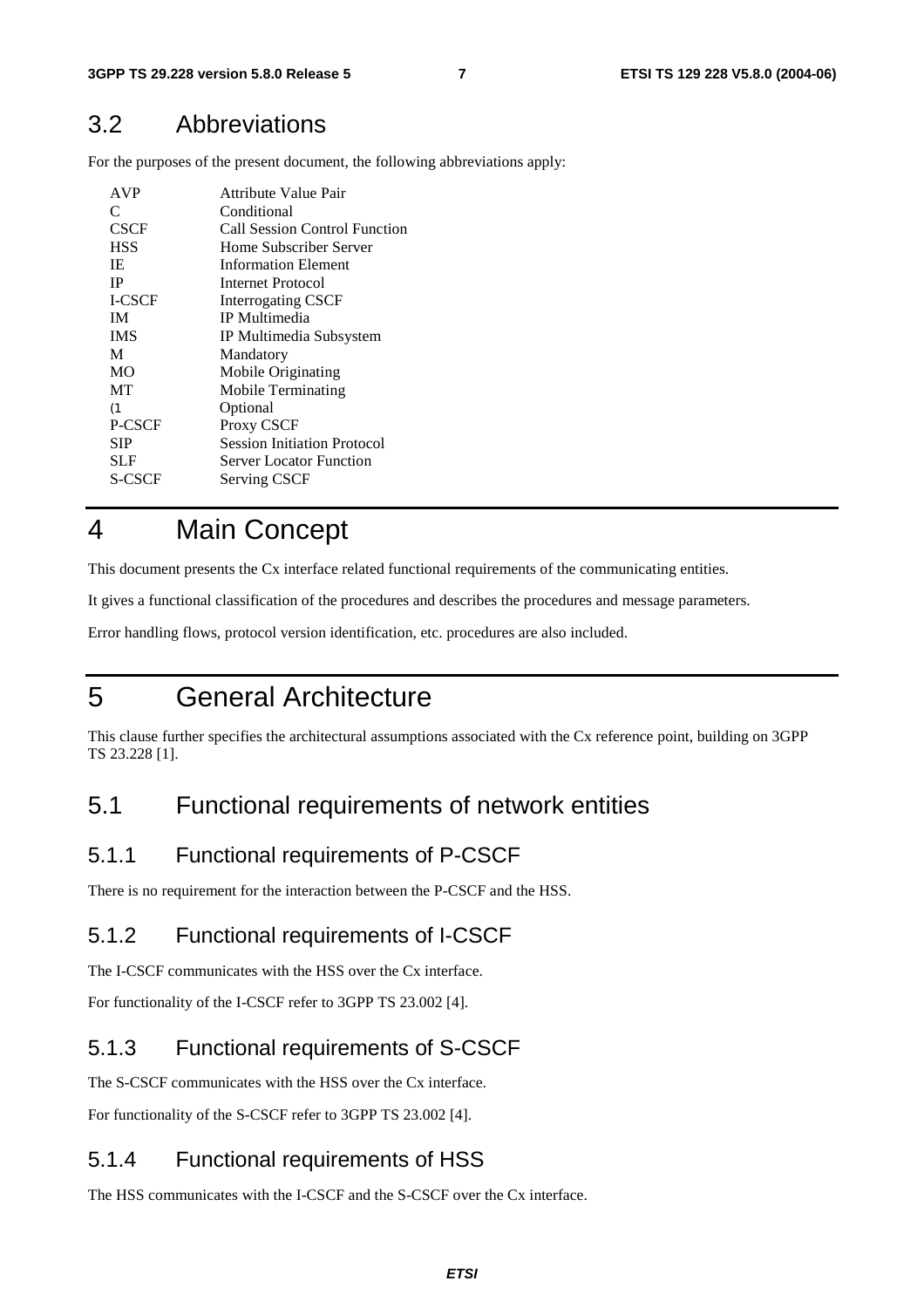For functionality of the HSS refer to 3GPP TS 23.002 [4].

#### 5.1.5 Functional classification of Cx interface procedures

Operations on the Cx interface are classified in functional groups:

- 1. Location management procedures
	- The operations regarding registration and de-registration.
	- Location retrieval operation.
- 2. User data handling procedures
	- The download of user information during registration and to support recovery mechanisms.
	- Operations to support the updating of user data and recovery mechanisms.

Editor's Note: Recovery mechanisms have not been specified in SA2 yet.

3. User authentication procedures

## 6 Procedure Descriptions

In the tables that describe the information elements transported by each command, each Information Element is marked as (M) Mandatory, (C) Conditional or (O) Optional. A mandatory information element shall always be present. A conditional information shall be present if certain conditions are fulfilled; if those conditions are not fulfilled it shall be absent. An optional information element may be present or absent in the command, at the discretion of the application at the sending entity.

When a procedure is required to determine whether two S-CSCF names are equal, the rules for SIP URI comparison specified in RFC 3261 chapter 19.1.4 shall apply.

## 6.1 Location management procedures

#### 6.1.1 User registration status query

This procedure is used between the I-CSCF and the HSS during SIP registrations. The procedure is invoked by the I-CSCF, corresponds to the combination of the functional level operations Cx-Query and Cx-Select-Pull (see 3GPP TS 23.228 [1]) and is used:

- To authorize the registration of the user, checking multimedia subsystem access permissions and roaming agreements.
- To perform a first security check, determining whether the public and private identities sent in the message belong to the same user.
- To obtain either the S-CSCF where the user is registered or unregistered (i.e. registered as a consequence of a terminating call or there is a S-CSCF keeping the user profile stored), or the list of capabilities that the S-CSCF has to support.

This procedure is mapped to the commands User-Authorization-Request/Answer in the Diameter application specified in 3GPP TS 29.229 [5]. Tables 6.1.1.1 and 6.1.1.2 detail the involved information elements.

| <b>Information</b> | <b>Mapping to</b> | Cat. | <b>Description</b> |
|--------------------|-------------------|------|--------------------|
| element name       | <b>Diameter</b>   |      |                    |
|                    | <b>AVP</b>        |      |                    |

#### **Table 6.1.1.1 : User registration status query**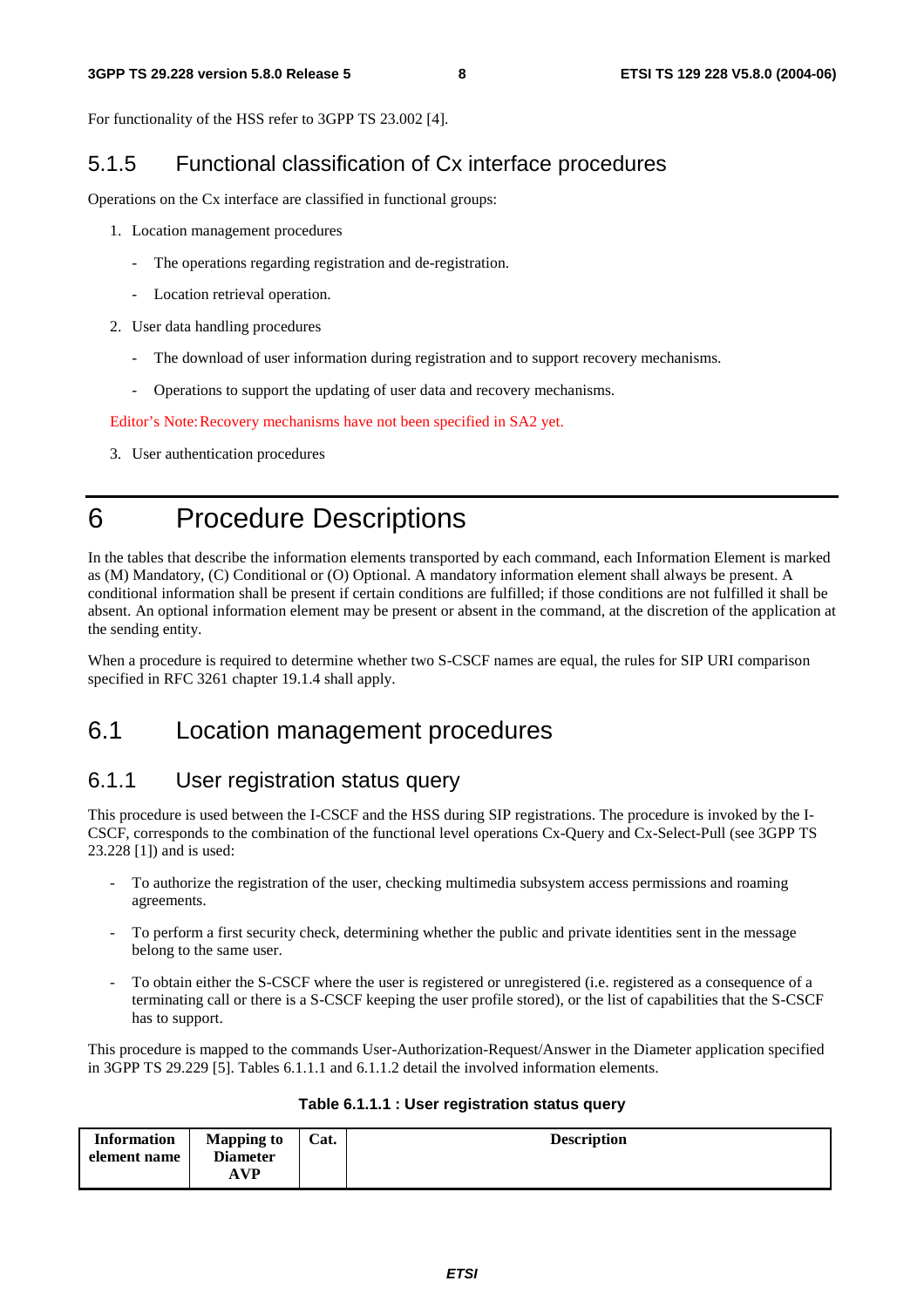| Public User<br>Identity<br>(See 7.2)          | Public-Identity                                | M             | User public identity to be registered                                                                                                                                                                                                                                                                                                                                                                                                                                                                                                                                                                                                                                                                                                                                                                                                                                                                                                                                                                                           |
|-----------------------------------------------|------------------------------------------------|---------------|---------------------------------------------------------------------------------------------------------------------------------------------------------------------------------------------------------------------------------------------------------------------------------------------------------------------------------------------------------------------------------------------------------------------------------------------------------------------------------------------------------------------------------------------------------------------------------------------------------------------------------------------------------------------------------------------------------------------------------------------------------------------------------------------------------------------------------------------------------------------------------------------------------------------------------------------------------------------------------------------------------------------------------|
| Visited<br>Network<br>Identifier<br>(See 7.1) | Visited-<br>Network-<br>Identifier             | M             | Identifier that allows the home network to identify the visited network                                                                                                                                                                                                                                                                                                                                                                                                                                                                                                                                                                                                                                                                                                                                                                                                                                                                                                                                                         |
| Type of<br>Authorization<br>(See 7.14)        | User-<br>Authorization-<br>Type                | $\mathsf{C}$  | Type of authorization requested by the I-CSCF.<br>If the request corresponds to a de-registration, i.e. Expires field or expires<br>parameter in Contact field in the REGISTER method is equal to zero, this<br>AVP shall be present in the command and the value shall be set to DE-<br>REGISTRATION.<br>If the request corresponds to an initial registration or a re-registration, i.e.<br>Expires field or expires parameter in Contact field in the REGISTER<br>method is not equal to zero then this AVP may be absent from the<br>command. If present its value shall be set to REGISTRATION.<br>If the request corresponds to an initial registration or a re-registration, and<br>the I-CSCF explicitly queries the S-CSCF capabilities, then this AVP shall<br>be present in the command and the value shall be set to<br>REGISTRATION_AND_CAPABILITIES. The I-CSCF shall use this<br>value when the user's current S-CSCF, which is stored in the HSS, cannot<br>be contacted and a new S-CSCF needs to be selected. |
| Private User<br>Identity<br>(See 7.3)         | User-Name                                      | M             | User private identity                                                                                                                                                                                                                                                                                                                                                                                                                                                                                                                                                                                                                                                                                                                                                                                                                                                                                                                                                                                                           |
| Routing<br>Information<br>(See $7.13$ )       | Destination-<br>Host,<br>Destination-<br>Realm | $\mathcal{C}$ | If the I-CSCF knows HSS name Destination-Host AVP shall be present in<br>the command. Otherwise, only Destination-Realm AVP shall be present<br>and the command shall be routed to the next Diameter node, e.g. SLF,<br>based on the Diameter routing table in the I-CSCF.                                                                                                                                                                                                                                                                                                                                                                                                                                                                                                                                                                                                                                                                                                                                                      |

|  | Table 6.1.1.2 : User registration status response |  |
|--|---------------------------------------------------|--|
|--|---------------------------------------------------|--|

| <b>Information</b><br>element name | <b>Mapping to</b><br><b>Diameter</b><br><b>AVP</b> | Cat.     | <b>Description</b>                                                                                                                                                                                  |
|------------------------------------|----------------------------------------------------|----------|-----------------------------------------------------------------------------------------------------------------------------------------------------------------------------------------------------|
| Result                             | Result-Code                                        | M        | Result of the operation.                                                                                                                                                                            |
| (See $7.6$ )                       | Experimental-<br>Result                            |          | Result-Code AVP shall be used for errors defined in the Diameter Base<br>Protocol.                                                                                                                  |
|                                    |                                                    |          | Experimental-Result AVP shall be used for Cx/Dx errors. This is a<br>grouped AVP which contains the 3GPP Vendor ID in the Vendor-Id AVP,<br>and the error code in the Experimental-Result-Code AVP. |
| S-CSCF<br>capabilities             | Server-<br>Capabilities                            | $\Omega$ | Required capabilities of the S-CSCF to be assigned to the user.                                                                                                                                     |
| (See $7.5$ )                       |                                                    |          |                                                                                                                                                                                                     |
| <b>S-CSCF Name</b>                 | Server-Name                                        | C        | Name of the assigned S-CSCF.                                                                                                                                                                        |
| (See $7.4$ )                       |                                                    |          |                                                                                                                                                                                                     |

#### 6.1.1.1 Detailed behaviour

The HSS shall, in the following order (if there is an error in any of the following steps the HSS shall stop processing and return the corresponding error code, see 3GPP TS 29.229 [5]):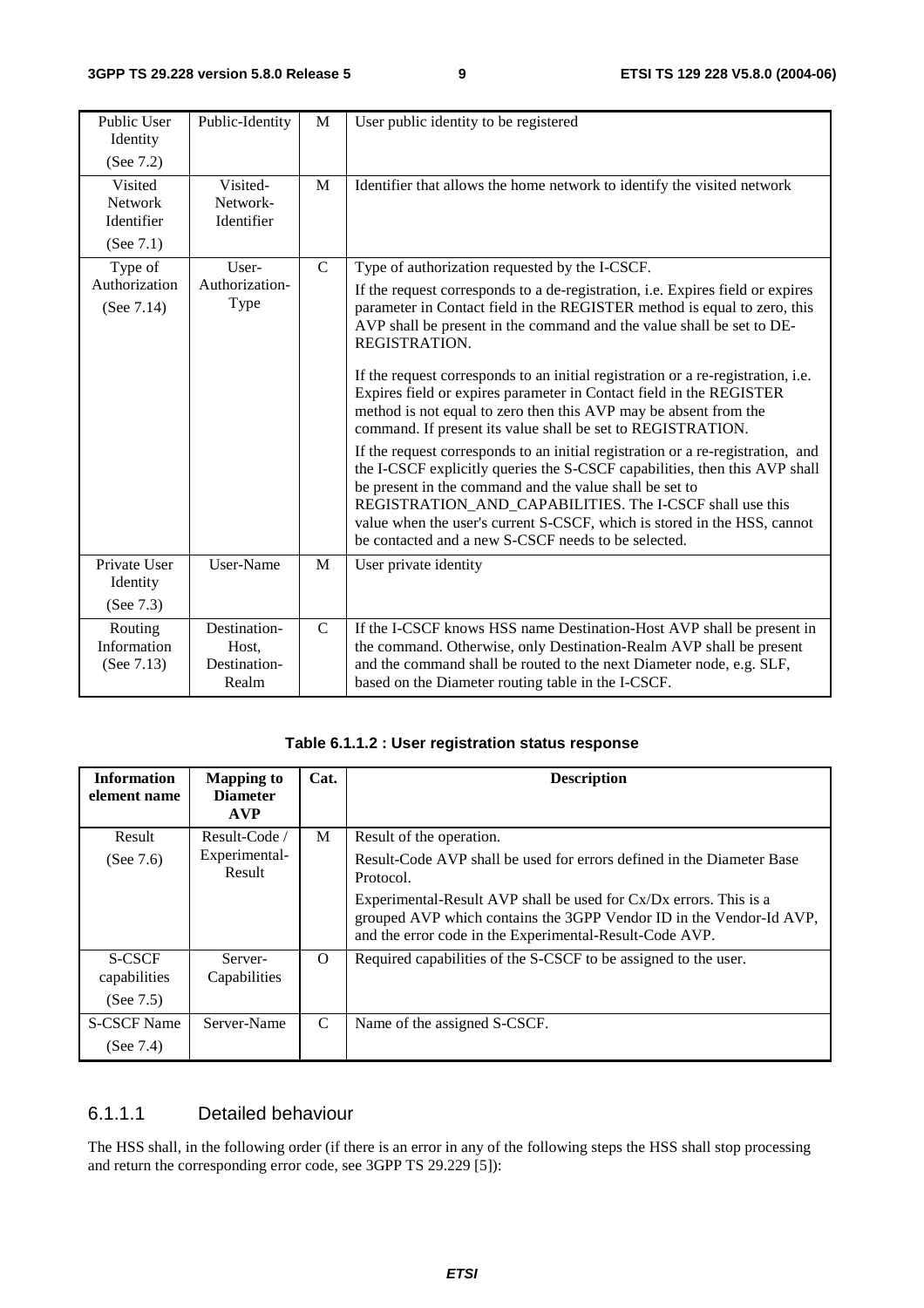- 1. Check that the user exists in the HSS. If not Experimental-Result-Code shall be set to DIAMETER\_ERROR\_USER\_UNKNOWN.
- 2. Check that the private and public identities received in the request belong to the same user. If not Experimental-Result-Code shall be set to DIAMETER\_ERROR \_IDENTITIES\_DONT\_MATCH.
- 3. Check whether the public identity received in the request is barred for the establishment of multimedia sessions.
	- If it is, the HSS shall check whether there are other non-barred public identities to be implicitly registered with that one.
		- If so, continue to step 4.
		- If not, Result-Code shall be set to DIAMETER\_AUTHORIZATION\_REJECTED.
- 4. Check the User-Authorization-Type received in the request:
	- If it is REGISTRATION or if User-Authorization-Type is absent from the request, the HSS shall check that the user is allowed to roam in the visited network (if not Experimental-Result-Code shall be set to DIAMETER\_ERROR\_ROAMING\_NOT\_ALLOWED) and authorized to register (if not Result-Code shall be set to DIAMETER\_AUTHORIZATION\_REJECTED). Continue to step 5.
	- If it is DE\_REGISTRATION, the HSS may not perform any check regarding roaming. Continue to step 5.
	- If it is REGISTRATION\_AND\_CAPABILITIES, the HSS shall check that the user is allowed to roam in the visited network (if not Experimental-Result-Code shall be set to DIAMETER\_ERROR \_ROAMING\_NOT\_ALLOWED) and authorized to register (if not Result-Code shall be set to DIAMETER\_AUTHORIZATION\_REJECTED). The HSS shall return the Server-Capabilities AVP, which enables the I-CSCF to select an S-CSCF. The returned capabilities must satisfy the most restrictive service profile of the user. The Server-Capabilities AVP may be absent, to indicate to the I-CSCF that it can select any available S-CSCF. Result-Code shall be set to DIAMETER\_SUCCESS. The HSS shall not return any S-CSCF name. Stop processing.
- 5. Check the state of the public identity received in the request:
	- If it is registered, the HSS shall return the stored S-CSCF name. No S-CSCF capabilities shall be present in the response. If User-Authorization-Type is equal to REGISTRATION, Experimental-Result-Code shall be set to DIAMETER\_SUBSEQUENT\_REGISTRATION. If User-Authorization-Type is equal to DE-REGISTRATION, Result-Code shall be set to DIAMETER\_SUCCESS.
	- If it is unregistered (i.e registered as a consequence of a terminating call or there is a S-CSCF keeping the user profile stored) and User-Authorization-Type is equal to DE-REGISTRATION, Result-Code shall be set to DIAMETER\_SUCCESS. If the User-Authorization-Type is equal to REGISTRATION, then:
		- If the selection of a new S-CSCF is not necessary, the HSS shall return the stored S-CSCF name and the Experimental-Result-Code set to DIAMETER\_SUBSEQUENT\_REGISTRATION. The HSS shall not return any S-CSCF capabilities.
		- Otherwise, the HSS shall return the name of the S-CSCF assigned to the unregistered user, the S-CSCF capabilities and the Experimental-Result-Code set to DIAMETER\_SERVER\_SELECTION. Considering the information received from the HSS, the I-CSCF shall determine whether or not it has to select a new S-CSCF.
	- If it is not registered yet, the HSS shall check the value of User-Authorization-Type received in the request:
		- If the value of User-Authorization-Type is DE\_REGISTRATION, then the HSS shall not return any S-CSCF name or S-CSCF capabilities. The HSS shall set the Experimental-Result-Code to DIAMETER\_ERROR\_IDENTITY\_NOT\_REGISTERED in the response.
		- If the value of User-Authorization-Type is REGISTRATION, then the HSS shall check if there is at least one identity of the user with an S-CSCF name assigned.
			- If there is at least one identity of the user that is registered the HSS shall return the S-CSCF name assigned for the user and Experimental-Result-Code set to DIAMETER\_SUBSEQUENT\_REGISTRATION. The HSS shall not return any S-CSCF capabilities.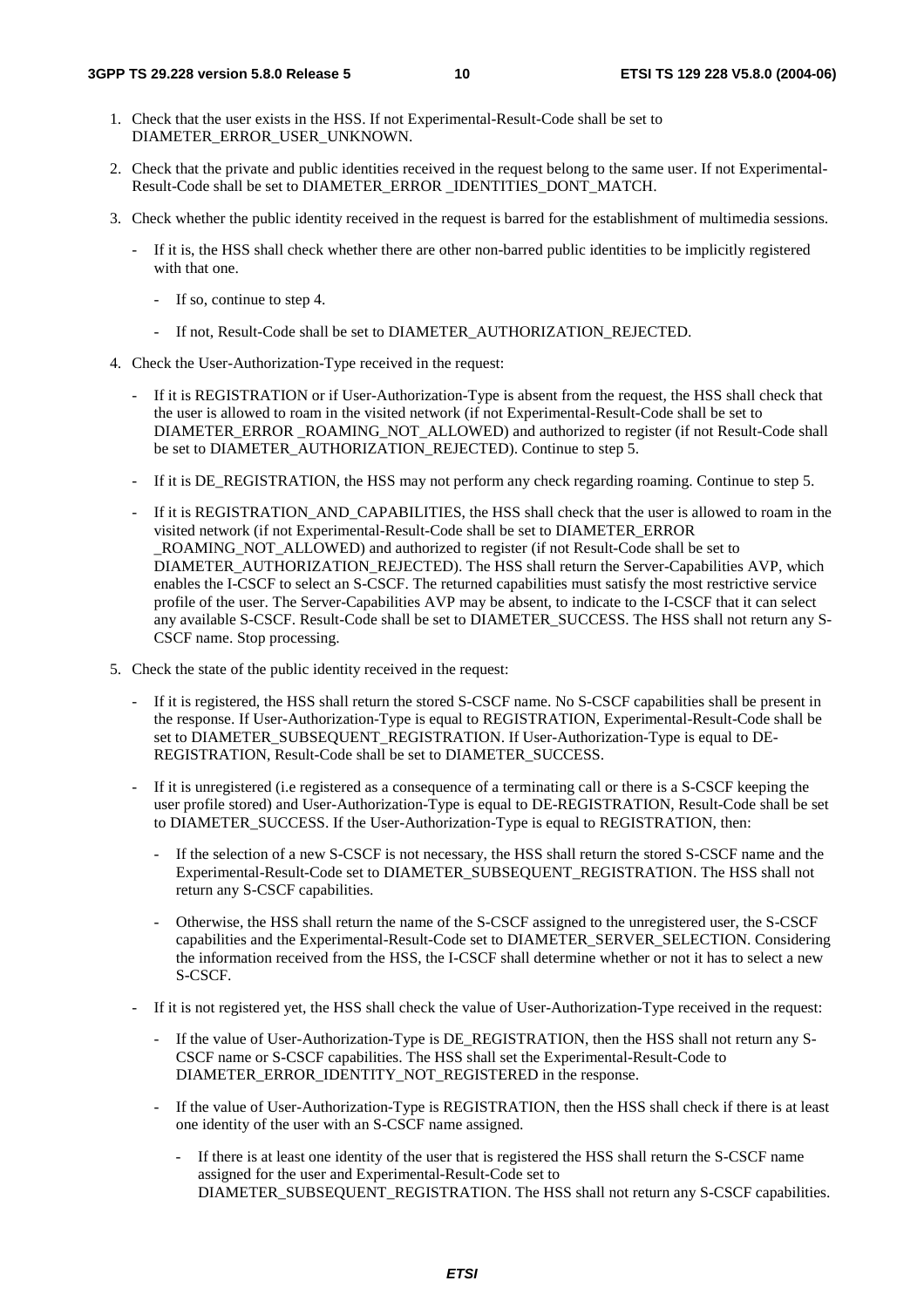- If there is at least one identity of the user that is unregistered (i.e registered as a consequence of a terminating call or there is an S-CSCF keeping the user profile stored), then:
	- If the selection of a new S-CSCF is not necessary, the HSS shall return the stored S-CSCF name and the Experimental-Result-Code set to DIAMETER\_SUBSEQUENT\_REGISTRATION. The HSS shall not return any S-CSCF capabilities.
	- Otherwise, the HSS shall return the name of the S-CSCF assigned to the unregistered user, the S-CSCF capabilities and the Experimental-Result-Code set to DIAMETER\_SERVER\_SELECTION. Considering the information received from the HSS, the I-CSCF shall determine whether or not it has to select a new S-CSCF.
- If there is not any identity of the user with an S-CSCF name assigned, then the HSS shall return the Server-Capabilities AVP, which enables the I-CSCF to select an S-CSCF. The returned capabilities shall satisfy the most restrictive service profile of the user. The Server-Capabilities AVP may be absent, to indicate to the I-CSCF that it may select any available S-CSCF. Experimental-Result-Code shall be set to DIAMETER\_FIRST\_REGISTRATION. The HSS shall not return any S-CSCF name.

If the HSS cannot fulfil received request, e.g. due to database error, it shall set Result-Code to DIAMETER\_UNABLE\_TO\_COMPLY. No S-CSCF name or S-CSCF capabilities shall be present in the response.

#### 6.1.2 S-CSCF registration/deregistration notification

This procedure is used between the S-CSCF and the HSS. The procedure is invoked by the S-CSCF, corresponds to the combination of the operations Cx-Put and Cx-Pull (see 3GPP TS 23.228 [1]) and is used:

- To assign an S-CSCF to a Public User Identity, or to clear the name of the S-CSCF assigned to one or more Public User Identities.
- To download from HSS the relevant user information that the S-CSCF needs to serve the user.

This procedure is mapped to the commands Server-Assignment-Request/Answer in the Diameter application specified in 3GPP TS 29.229 [5]. Tables 6.1.2.1 and 6.1.2.2 describe the involved information elements.

| <b>Information</b>                    | <b>Mapping to</b>             | Cat.          | <b>Description</b>                                                                                                                                                                                                                                                                                                                                                                                                                                                                                                             |
|---------------------------------------|-------------------------------|---------------|--------------------------------------------------------------------------------------------------------------------------------------------------------------------------------------------------------------------------------------------------------------------------------------------------------------------------------------------------------------------------------------------------------------------------------------------------------------------------------------------------------------------------------|
| element name                          | <b>Diameter</b><br><b>AVP</b> |               |                                                                                                                                                                                                                                                                                                                                                                                                                                                                                                                                |
| Public User<br>Identity<br>(See 7.2)  | Public-Identity               | $\mathcal{C}$ | Public User Identity or list of Public User Identities.<br>One and only one Public User Identity shall be present if the Server-<br>Assignment-Type is any value other than<br>TIMEOUT_DEREGISTRATION, USER_DEREGISTRATION or<br>ADMINISTRATIVE_DEREGISTRATION.<br>If Server-Assignment-Type indicates deregistration of some type and<br>Private User Identity is not present in the request, at least one Public User<br>Identity shall be present.                                                                          |
| <b>S-CSCF Name</b><br>(See $7.4$ )    | Server-Name                   | M             | Name of the S-CSCF.                                                                                                                                                                                                                                                                                                                                                                                                                                                                                                            |
| Private User<br>Identity<br>(See 7.3) | User-Name                     | $\mathcal{C}$ | Private User Identity.<br>It shall be present if it is available when the S-CSCF issues the request.<br>It may be absent during the initiation of a session to an unregistered user.<br>In such a situation, Server-Assignment-Type shall contain the value<br>UNREGISTERED_USER.<br>In case of de-registration, Server-Assignment-Type equal to<br>TIMEOUT_DEREGISTRATION, USER_DEREGISTRATION or<br>ADMINISTRATIVE_DEREGISTRATION, if no Public User Identity is<br>present then the Private User Identity shall be present. |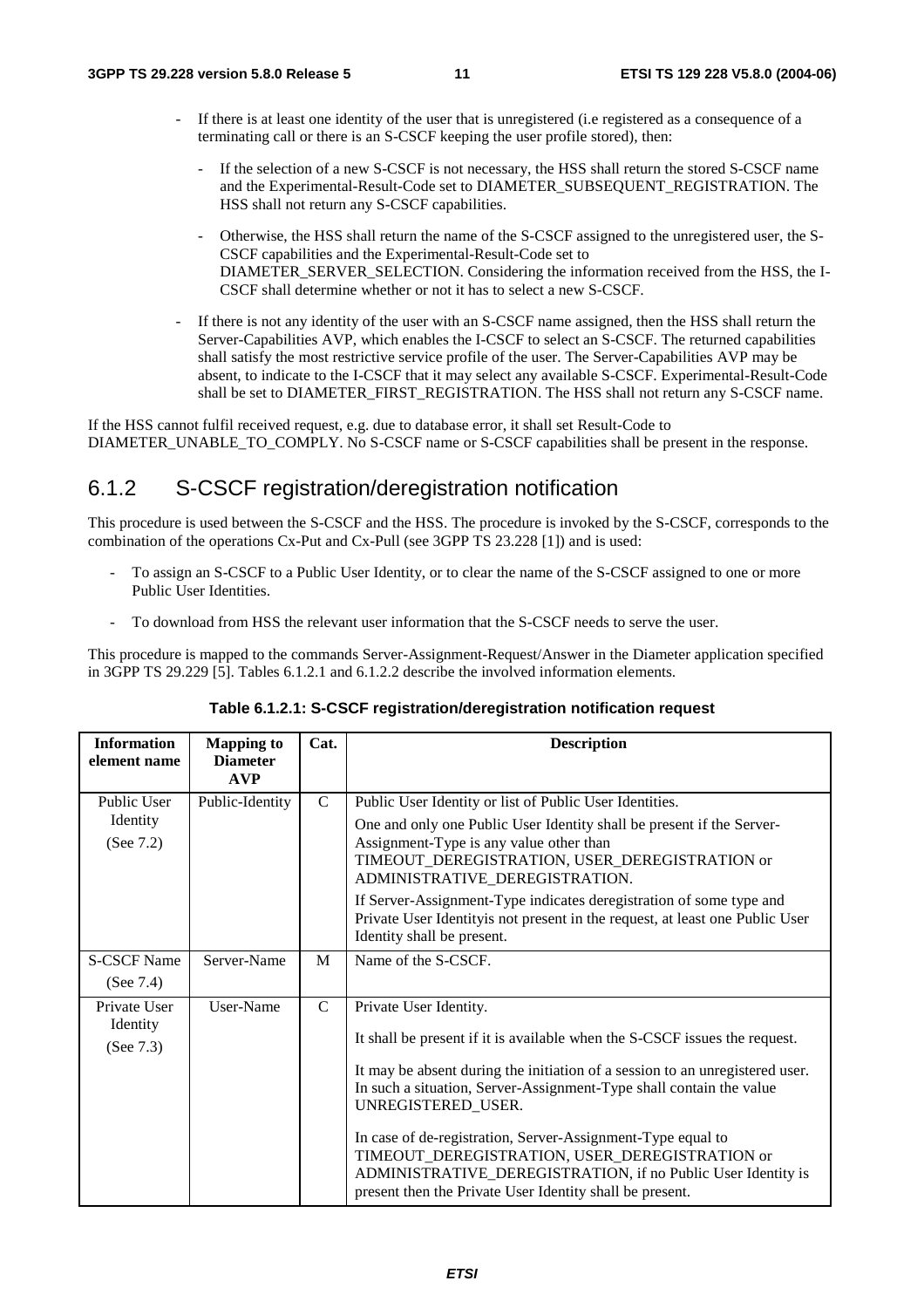| <b>Server</b><br>Assignment<br>Type<br>(See 7.8) | Server-<br>Assignment-<br>Type      | M             | Type of update the S-CSCF requests in the HSS (e.g: de-registration). See<br>3GPP TS 29.229 [5] for all the possible values.                                                                                                                                                                                                                                                                                                                                                                                                                                                                                                                                                                                              |
|--------------------------------------------------|-------------------------------------|---------------|---------------------------------------------------------------------------------------------------------------------------------------------------------------------------------------------------------------------------------------------------------------------------------------------------------------------------------------------------------------------------------------------------------------------------------------------------------------------------------------------------------------------------------------------------------------------------------------------------------------------------------------------------------------------------------------------------------------------------|
| User Data<br><b>Request Type</b>                 | User-Data-<br>Request-Type          | M             | Parts of the user profile the S-CSCF requests from the HSS (e.g. complete<br>profile). See 3GPP TS 29.229 [5] for all the possible values.                                                                                                                                                                                                                                                                                                                                                                                                                                                                                                                                                                                |
| (See $7.15$ )                                    |                                     |               |                                                                                                                                                                                                                                                                                                                                                                                                                                                                                                                                                                                                                                                                                                                           |
| User Data<br>Already<br>Available                | User-Data-<br>Already-<br>Available | M             | This indicates if the user profile is already available in the S-CSCF.                                                                                                                                                                                                                                                                                                                                                                                                                                                                                                                                                                                                                                                    |
| (See $7.16$ )                                    |                                     |               |                                                                                                                                                                                                                                                                                                                                                                                                                                                                                                                                                                                                                                                                                                                           |
| Routing<br>Information<br>(See $7.13$ )          | Destination-<br>Host                | $\mathcal{C}$ | If the S-CSCF knows the HSS name, the Destination-Host AVP shall be<br>present in the command.<br>This information is available if the request belongs to an already existing<br>registration, e.g. in case of the re-registration, where the HSS name is<br>stored in the S-CSCF. The HSS name is obtained from the Origin-Host<br>AVP, which is received from the HSS, e.g. included in the MAA<br>command.<br>This information may not be available if the command is sent as a<br>consequence of a session termination for an unregistered user. In this case<br>the Destination-Host AVP is not present and the command is routed to the<br>next Diameter node, e.g. SLF, based on the Diameter routing table in the |

#### **Table 6.1.2.2: S-CSCF registration/deregistration notification response**

| <b>Information</b><br>element name    | <b>Mapping to</b><br><b>Diameter</b>     | Cat.          | <b>Description</b>                                                                                                                                                                                                                                                                                                                                                    |
|---------------------------------------|------------------------------------------|---------------|-----------------------------------------------------------------------------------------------------------------------------------------------------------------------------------------------------------------------------------------------------------------------------------------------------------------------------------------------------------------------|
|                                       | <b>AVP</b>                               |               |                                                                                                                                                                                                                                                                                                                                                                       |
| Private User<br>Identity<br>(See 7.3) | User-Name                                | $\mathcal{C}$ | Private User identity.<br>It shall be present if it is available when the HSS sends the response.<br>It may be absent in the following error case: when the Server-Assignment-<br>Type of the request is UNREGISTERED_USER and the received Public<br>User Identity is not known by the HSS.                                                                          |
| Registration<br>result<br>(See 7.6)   | Result-Code /<br>Experimental-<br>Result | M             | Result of registration.<br>Result-Code AVP shall be used for errors defined in the Diameter Base<br>Protocol.                                                                                                                                                                                                                                                         |
|                                       |                                          |               | Experimental-Result AVP shall be used for Cx/Dx errors. This is a<br>grouped AVP which contains the 3GPP Vendor ID in the Vendor-Id AVP,<br>and the error code in the Experimental-Result-Code AVP.                                                                                                                                                                   |
| <b>User Profile</b>                   | User-Data                                | $\mathcal{C}$ | Relevant user profile.                                                                                                                                                                                                                                                                                                                                                |
| (See 7.7)                             |                                          |               | It shall be present when Server-Assignment-Type in the request is equal to<br>NO_ASSIGNMENT, REGISTRATION, RE_REGISTRATION or<br>UNREGISTERED_USER according to the rules defined in section 6.6.                                                                                                                                                                     |
|                                       |                                          |               | If the S-CSCF receives more data than it is prepared to accept, it shall<br>perform the de-registration of the user with User-Authorization-Type set to<br>DEREGISTRATION_TOO_MUCH_DATA and send back a SIP 3xx or<br>480 (Temporarily Unavailable) response, which shall trigger the selection<br>of a new S-CSCF by the I-CSCF, as specified in 3GPP TS 24.229 [8]. |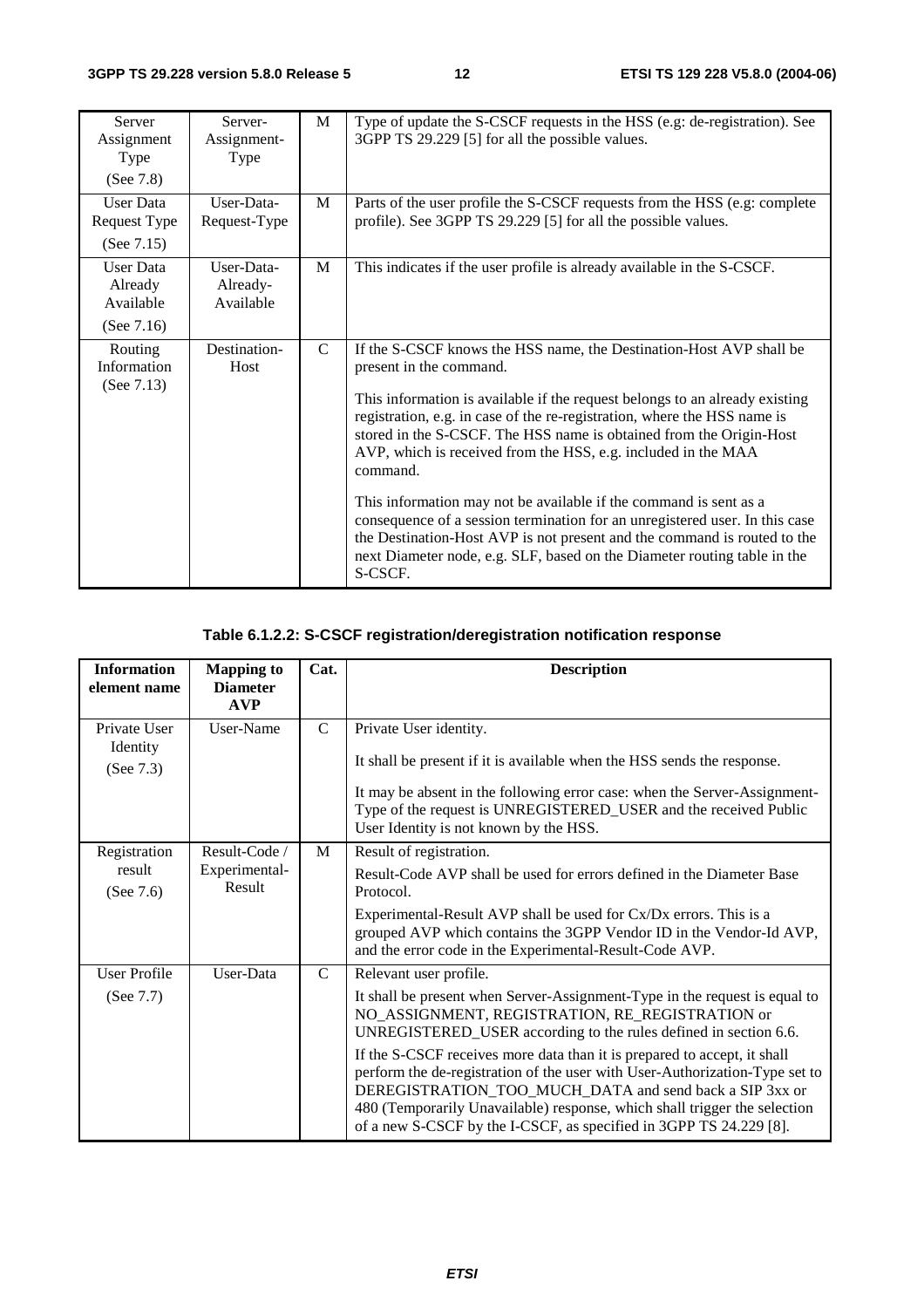| Charging                     | Charging-   | Addresses of the charging functions.                                                                                                                                                                                                     |
|------------------------------|-------------|------------------------------------------------------------------------------------------------------------------------------------------------------------------------------------------------------------------------------------------|
| Information<br>(See $7.12$ ) | Information | It shall be present when the User-Data AVP is sent to the S-CSCF.<br>When this parameter is included, the Primary Charging Collection<br>Function name shall be included. All other elements shall be included if<br>they are available. |

#### 6.1.2.1 Detailed behaviour

On registering/deregistering a Public User Identity the S-CSCF shall inform the HSS. The same procedure is used by the S-CSCF to get the user profile. The relevant user profile downloaded is described in more detailed in sections 6.5.1 and 6.6. The HSS holds information about the state of registration of all the identities of the user. The S-CSCF uses this procedure to update such states. For implicitly registered identities, the rules defined in Section 6.5.1 shall apply.. The HSS shall, in the following order (in case of an error in any of the steps the HSS shall stop processing and return the corresponding error code, see 3GPP TS 29.229 [5]):

- 1. Check that the user is known. If not Experimental-Result-Code shall be set to DIAMETER\_ERROR\_USER\_UNKNOWN.
- 2. The HSS may check whether the private and Public User Identities received in the request belong to the same user. If not Experimental-Result-Code shall be set to DIAMETER\_ERROR\_IDENTITIES\_DONT\_MATCH.
- 3. Check the Server Assignment Type value received in the request:
	- If it indicates REGISTRATION or RE\_REGISTRATION, the HSS shall download the relevant user information. If set, the flag that indicates that the identity is pending of the confirmation of the authentication shall be cleared. The Result-Code shall be set to DIAMETER\_SUCCESS and the HSS shall set the registration state of the Public User Identity as registered (if not already registered).

 Only one Public User Identity shall be present in the request. If more than one identity is present the Result-Code shall be set to DIAMETER\_AVP\_OCCURS\_TOO\_MANY\_TIMES and no user information shall be returned.

If it indicates UNREGISTERED\_USER, the HSS shall store the S-CSCF name, set the registration state of the Public User Identity as unregistered, i.e. registered as a consequence of a terminating call and download the relevant user information. The Result-Code shall be set to DIAMETER\_SUCCESS.

 Only one Public User Identity shall be present in the request. If more than one identity is present the Result-Code shall be set to DIAMETER\_AVP\_OCCURS\_TOO\_MANY\_TIMES and the modifications specified in the previous paragraph shall not be performed.

If it indicates TIMEOUT\_DEREGISTRATION, USER\_DEREGISTRATION,

DEREGISTRATION\_TOO\_MUCH\_DATA or ADMINISTRATIVE\_DEREGISTRATION, the HSS shall clear the S-CSCF name for all the Public User Identities that the S-CSCF indicated in the request and set the registration state of the identities as not registered. If no public identity is present in the request, the Private User Identity shall be present; in this case the HSS shall clear the S-CSCF name for all the identities of the user and set their registration state to not registered. The Result-Code shall be set to DIAMETER\_SUCCESS.

If it indicates TIMEOUT\_DEREGISTRATION\_STORE\_SERVER\_NAME or

USER\_DEREGISTRATION\_STORE\_SERVER\_NAME the HSS decides whether to keep the S-CSCF name stored or not for all the Public User Identities that the S-CSCF indicated in the request and set the registration state of the identities as unregistered. If no Public User Identity is present in the request, the Private User Identity shall be present. If the HSS decided to keep the S-CSCF name stored, the HSS shall keep the S-CSCF name stored for all the identities of the user and set their registration state to unregistered. If the S-CSCF has only the Registered part of the user profile stored it shall not indicate TIMEOUT\_DEREGISTRATION\_STORE\_SERVER\_NAME or USER\_DEREGISTRATION\_STORE\_SERVER\_NAME to the HSS.

If the HSS decides to keep the S-CSCF name the Result-Code shall be set to DIAMETER\_SUCCESS.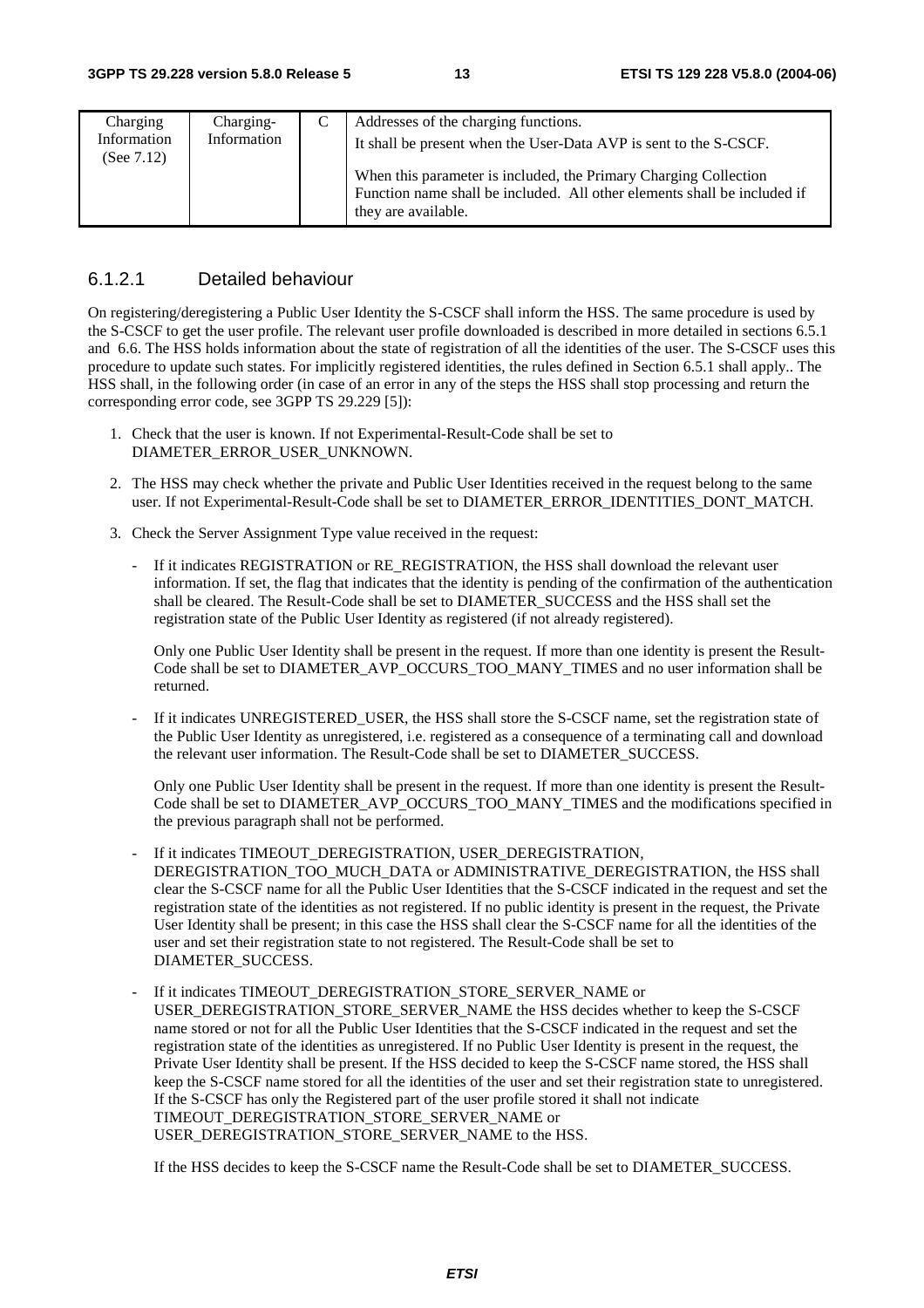If the HSS decides not to keep the S-CSCF name the Experimental-Result-Code shall be set to DIAMETER\_SUCCESS\_SERVER\_NAME\_NOT\_STORED. If the HSS received Public User Identities in the request, the HSS shall set the registration state to not registered for the Public User Identity(ies) that the S-CSCF indicated in the request. If the HSS received a Private User Identity in the request, the HSS shall set the registration state of all Public User Identities related to the Private User Identity to not registered.

If it indicates NO\_ASSIGNMENT, the HSS checks whether the user is assigned for the S-CSCF requesting the data and download the user information requested in the User-Data-Request-Type AVP. The Result-Code shall be set to DIAMETER\_SUCCESS. If the requesting S-CSCF is not the same as the assigned S-CSCF, the Result-Code shall be set to DIAMETER\_UNABLE\_TO COMPLY.

 Only one Public User Identity shall be present in the request. If more than one Public User Identity is present the Result-Code shall be set to DIAMETER\_AVP\_OCCURS\_TOO\_MANY\_TIMES and no user information shall be returned.

If it indicates AUTHENTICATION\_FAILURE or AUTHENTICATION\_TIMEOUT, the HSS shall clear the S-CSCF name for the Public User Identity that the S-CSCF indicated in the request and set the registration state of the identity as not registered. The flag that indicates that the identity is pending confirmation of the authentication shall be cleared. The Result-Code shall be set to DIAMETER\_SUCCESS.

 Only one Public User Identity shall be present in the request. If more than one identity is present the Result-Code shall be set to DIAMETER\_AVP\_OCCURS\_TOO\_MANY\_TIMES and the modifications specified in the previous paragraph shall not be performed.

If the HSS cannot fulfil the received request, e.g. due to database error, it shall set the Result-Code to DIAMETER\_UNABLE\_TO\_COMPLY. The HSS shall not modify any user state nor download any user information to the S-CSCF.

See chapter 8.1.2 and 8.1.3 for the description of the handling of the error situations: reception of an S-CSCF name different from the one stored in the HSS and reception of a Server-Assignment-Type value not compatible with the registration state of the user.

#### 6.1.3 Network initiated de-registration by the HSS, administrative

In case of network initiated de-registration of the user initiated by the HSS, the HSS shall de-register the user and send a notification to the S-CSCF indicating the identities that shall be de-registered. The procedure is invoked by the HSS, corresponds to the functional level operation Cx-Deregister (see 3GPP TS 23.228 [1]).

HSS may decide to de-register:

- Only one public identity or a list of public identities
- All the public identities of a user.

This procedure is mapped to the commands Registration-Termination-Request/Answer in the Diameter application specified in 3GPP TS 29.229 [5]. Tables 6.1.3.1 and 6.1.3.2 describe the involved information elements.

| <b>Information</b><br>element name      | <b>Mapping to</b><br><b>Diameter</b><br><b>AVP</b> | Cat.     | <b>Description</b>                                                                                           |
|-----------------------------------------|----------------------------------------------------|----------|--------------------------------------------------------------------------------------------------------------|
| Public User<br>Identity<br>(See $7.2$ ) | Public-Identity                                    | $\Omega$ | It contains the list of public user identities that are de-registered, in the<br>form of SIP URL or TEL URL. |
| Private User<br>Identity<br>(See 7.3)   | User-Name                                          | М        | It contains the private user identity in the form of a NAI.                                                  |

**Table 6.1.3.1 : Network Initiated Deregistration by HSS request**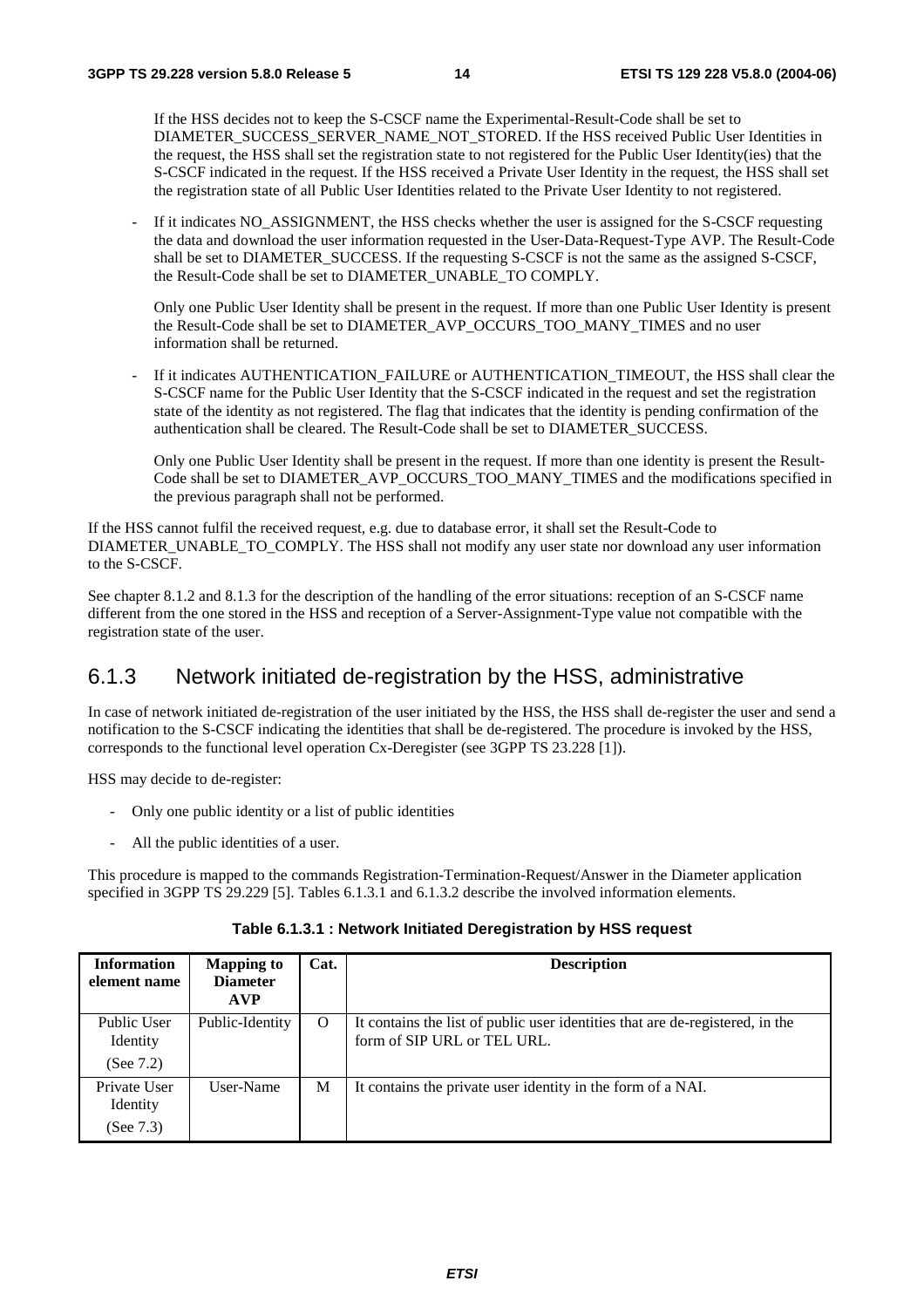| Reason for de-<br>registration<br>(See $7.11$ ) | Deregistration<br>-Reason | M | The HSS shall send to the S-CSCF a reason for the de-registration. The de-<br>registration reason is composed of two parts: one textual message (if<br>available) that is intended to be forwarded to the user that is de-registered,<br>and one reason code (see 3GPP TS 29.229 [5]) that determines the<br>behaviour of the S-CSCF. |
|-------------------------------------------------|---------------------------|---|---------------------------------------------------------------------------------------------------------------------------------------------------------------------------------------------------------------------------------------------------------------------------------------------------------------------------------------|
| Routing<br>Information<br>(See $7.13$ )         | Destination-<br>Host      | М | It contains the name of the S-CSCF which originated the last update of the<br>name of the multimedia server stored in the HSS for a given multimedia<br>user. The address of the S-CSCF is the same as the Origin-Host AVP in<br>the message sent from the S-CSCF.                                                                    |

#### **Table 6.1.3.2 : Network Initiated Deregistration by HSS response**

| <b>Information</b><br>element name | <b>Mapping to</b><br><b>Diameter</b><br><b>AVP</b> | Cat. | <b>Description</b>                                                                                                                                                                                  |
|------------------------------------|----------------------------------------------------|------|-----------------------------------------------------------------------------------------------------------------------------------------------------------------------------------------------------|
| Result<br>(See $7.6$ )             | Result-Code /<br>Experimental-<br>Result           | M    | This information element indicates the result of de-registration.<br>Result-Code AVP shall be used for errors defined in the Diameter Base<br>Protocol.                                             |
|                                    |                                                    |      | Experimental-Result AVP shall be used for Cx/Dx errors. This is a<br>grouped AVP which contains the 3GPP Vendor ID in the Vendor-Id AVP,<br>and the error code in the Experimental-Result-Code AVP. |

#### 6.1.3.1 Detailed behaviour

The HSS shall de-register the affected identities and invoke this procedure to inform the S-CSCF. The HSS can determine in different cases that the user (only one public identity, one or more public identities or all the public identities registered) has to be de-registered.

The HSS may de-register:

- Only one public identity or a list of public identities. In this case the S-CSCF shall remove all the information stored in the S-CSCF for those public identities.
- The user with all his/her public identities (no public identity sent in the Cx-Deregister request). In this case the S-CSCF shall remove all the information stored for that user.

The HSS shall send in the Deregistration-Reason AVP the reason for the de-registration, composed by a textual message (if available) aimed for the user and a reason code that determines the action the S-CSCF has to perform. The possible reason codes are:

- PERMANENT\_TERMINATION: The IMS subscription or service profile(s) has been permanently terminated. The S-CSCF should start the network initiated de-registration towards the user.
- NEW\_SERVER\_ASSIGNED: A new S-CSCF has been allocated to the user due to some reason, e.g. an error case, where the SIP registration is terminated in a new S-CSCF. The S-CSCF shall not start the network initiated de-registration towards the user but only clears its registration state and information regarding the user, i.e. all service profiles are cleared.
- SERVER\_CHANGE: A new S-CSCF shall be allocated to the user when the user's S-CSCF capabilities are changed in the HSS or when the S-CSCF indicates that it has not enough memory for the updated User Profile. The S-CSCF should start the network initiated de-registration towards the user, i.e. all registrations are deregistered and the user is asked to re-register to all existing registrations.
- REMOVE\_S-CSCF: The HSS indicates to the S-CSCF that the S-CSCF should no longer be used for a given user. The S-CSCF shall not start the network initiated de-registration towards the user when the user is not currently registered but clears all information regarding the user and responds to the HSS. The HSS then removes the S-CSCF for that user.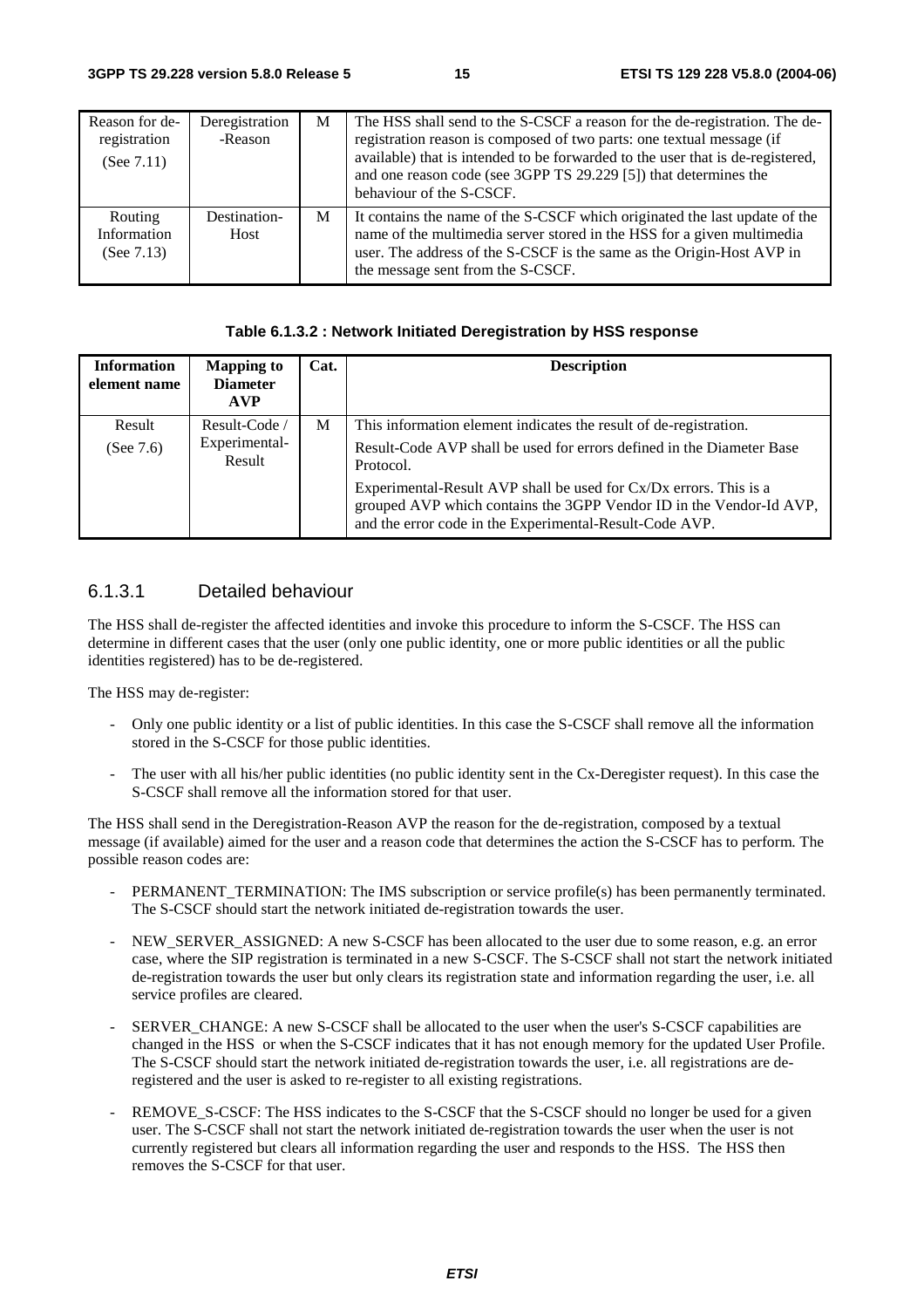#### 6.1.4 User location query

This procedure is used between the I-CSCF and the HSS to obtain the name of the S-CSCF where a public identity is registered. The procedure is invoked by the I-CSCF, is performed per public identity, and corresponds to the functional level operation Cx-Location-Query (see 3GPP TS 23.228 [1]).

This procedure is mapped to the commands Location Info Request/Answer in the Diameter application specified in 3GPP TS 29.229 [5]. Tables 6.1.4.1 and 6.1.4.2 detail the involved information elements.

| <b>Information</b><br>element name      | <b>Mapping to</b><br><b>Diameter</b><br><b>AVP</b> | Cat. | <b>Description</b>                                                                                                                                                                                                                                                         |
|-----------------------------------------|----------------------------------------------------|------|----------------------------------------------------------------------------------------------------------------------------------------------------------------------------------------------------------------------------------------------------------------------------|
| Public User<br>Identity<br>(See $7.2$ ) | Public-Identity                                    | М    | User public identity                                                                                                                                                                                                                                                       |
| Routing<br>information<br>(See $7.13$ ) | Destination-<br>Host,<br>Destination-<br>Realm     | C    | If the I-CSCF knows HSS name Destination-Host AVP shall be present in<br>the command. Otherwise, only Destination-Realm AVP shall be present<br>and the command shall be routed to the next Diameter node, e.g. SLF,<br>based on the Diameter routing table in the I-CSCF. |

**Table 6.1.4.1 : User Location query** 

#### **Table 6.1.4.2 : User Location response**

| <b>Information</b><br>element name | <b>Mapping to</b><br><b>Diameter</b><br><b>AVP</b> | Cat.     | <b>Description</b>                                                                                                                                                                                  |
|------------------------------------|----------------------------------------------------|----------|-----------------------------------------------------------------------------------------------------------------------------------------------------------------------------------------------------|
| Result                             | Result-Code                                        | M        | Result of the operation.                                                                                                                                                                            |
| (See $7.6$ )                       | Experimental-<br>Result                            |          | Result-Code AVP shall be used for errors defined in the Diameter Base<br>Protocol.                                                                                                                  |
|                                    |                                                    |          | Experimental-Result AVP shall be used for Cx/Dx errors. This is a<br>grouped AVP which contains the 3GPP Vendor ID in the Vendor-Id AVP,<br>and the error code in the Experimental-Result-Code AVP. |
| <b>S-CSCF Name</b>                 | Server-Name                                        | C        | Name of the assigned S-CSCF.                                                                                                                                                                        |
| (See $7.4$ )                       |                                                    |          |                                                                                                                                                                                                     |
| <b>S-CSCF</b><br>capabilities      | Server-<br>Capabilities                            | $\Omega$ | It contains the information to help the I-CSCF in the selection of the S-<br>CSCF.                                                                                                                  |
| (See $7.5$ )                       |                                                    |          |                                                                                                                                                                                                     |

#### 6.1.4.1 Detailed behaviour

The HSS shall, in the following order (in case of an error in any of the steps the HSS shall stop processing and return the corresponding error code, see 3GPP TS 29.229 [5]):

- 1. Check that the user is known. If not the Experimental-Result-Code shall be set to DIAMETER\_ERROR\_USER\_UNKNOWN.
- 2. Check the state of the public identity received in the request.
	- If it is registered or unregistered (i.e. registered as a consequence of a terminating call or there is a S-CSCF keeping the user profile stored), the HSS shall return the stored S-CSCF name. The Server-Name AVP shall contain the SIP URL of the server. The Server-Capabilities AVP shall not be present. The Result-Code AVP shall be set to DIAMETER\_SUCCESS.
	- If it is not registered, but has services related to unregistered state, the HSS shall check if there is at least one identity of the user with an S-CSCF name assigned:If this is the case the HSS shall return the S-CSCF name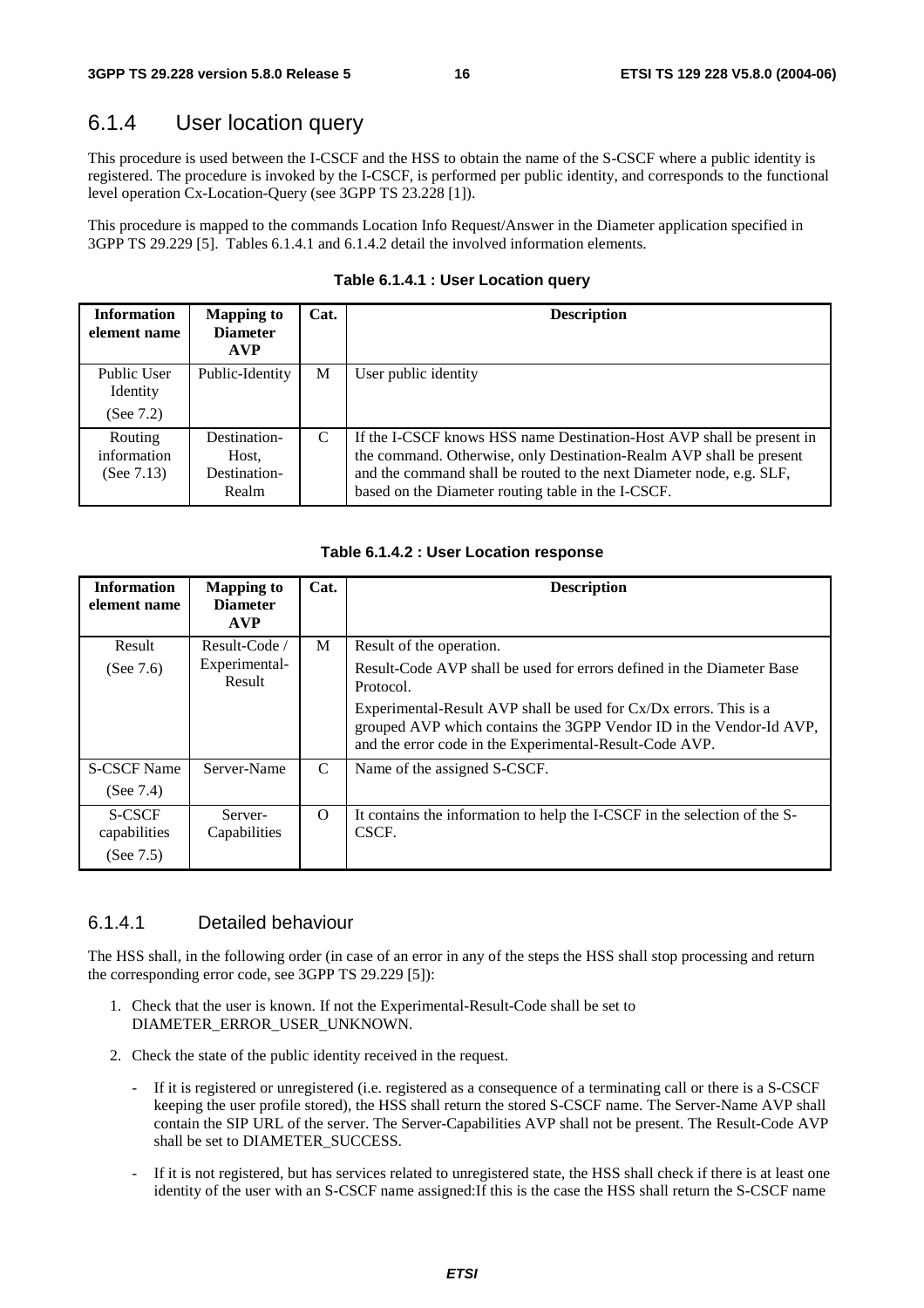assigned for that user. The Server-Name AVP shall contain the SIP URL of the server. The Server-Capabilities AVP shall not be present. The Result-Code shall be set to DIAMETER\_SUCCESS.

- If there is not any S-CSCF name assigned for that user, the HSS may return information about the required S-CSCF capabilities, which enables the I-CSCF to select an S-CSCF. The Server-Capabilities AVP may be present. The HSS shall send the same server capability set that is sent in the user registration status response during the registration. If Server-Capabilities AVP is not present, the I-CSCF shall understand that any S-CSCF is suitable to serve the user. The Server-Name AVP shall not be present. The Experimental-Result-Code shall be set to DIAMETER\_UNREGISTERED\_SERVICE.
- If it is not registered and has no unregistered services related data the response shall contain Experimental-Result-Code set to DIAMETER\_ERROR\_IDENTITY\_NOT\_REGISTERED.

If the HSS cannot fulfil received request, e.g. due to database error, it shall set Result-Code to DIAMETER\_UNABLE\_TO\_COMPLY. No S-CSCF name or S-CSCF capabilities shall be present in the response.

## 6.2 User data handling procedures

#### 6.2.1 User Profile download

As part of the registration procedure (3GPP TS 23.228 [1]) S-CSCF obtains user data and service related information by means of the Cx-Put Resp operation (see 6.1.2).

#### 6.2.2 HSS initiated update of User Profile

This procedure is initiated by the HSS to update user profile information and/or charging information in the S-CSCF. This procedure corresponds to the functional level operation Cx-Update\_Subscr\_Data (see 3GPP TS 23.228 [1]).

This procedure is mapped to the commands Push-Profile-Request/Answer in the Diameter application specified in 3GPP TS 29.229 [5]. Tables 6.2.2.1 and 6.2.2.2 describe the involved information elements.

| <b>Information</b><br>element name      | <b>Mapping to</b><br><b>Diameter</b><br><b>AVP</b> | Cat.          | <b>Description</b>                                                                                                                                                                                                                                                 |
|-----------------------------------------|----------------------------------------------------|---------------|--------------------------------------------------------------------------------------------------------------------------------------------------------------------------------------------------------------------------------------------------------------------|
| Private User<br>Identity                | User-Name                                          | M             | Private User Identity.                                                                                                                                                                                                                                             |
| (See 7.3)                               |                                                    |               |                                                                                                                                                                                                                                                                    |
| User profile<br>(See 7.7)               | User-Data                                          | $\mathsf{C}$  | Updated user profile (see section $s$ 6.5.2.1 and 6.6.1), with the format<br>defined in chapter 7.7.                                                                                                                                                               |
|                                         |                                                    |               | It shall be present if the user profile is changed in the HSS. If the User-<br>Data AVP is not present, the Charging-Information AVP shall be present.                                                                                                             |
| Charging                                | Charging-                                          | $\mathcal{C}$ | Addresses of the charging functions.                                                                                                                                                                                                                               |
| Information<br>(See $7.12$ )            | Information                                        |               | It shall be present if the charging information is changed in the HSS. If the<br>Charging-Information AVP is not present, the User-Data AVP shall be<br>present.                                                                                                   |
|                                         |                                                    |               | When this parameter is included, the Primary-Charging-Collection-<br>Function-Name AVP shall be included. All other charging information<br>shall be included if they are available.                                                                               |
| Routing<br>Information<br>(See $7.13$ ) | Destination-<br>Host                               | M             | It contains the name of the S-CSCF which originated the last update of the<br>name of the multimedia server stored in the HSS for a given multimedia<br>user. The address of the S-CSCF is the same as the Origin-Host AVP in<br>the message sent from the S-CSCF. |

#### **Table 6.2.2.1: User Profile Update request**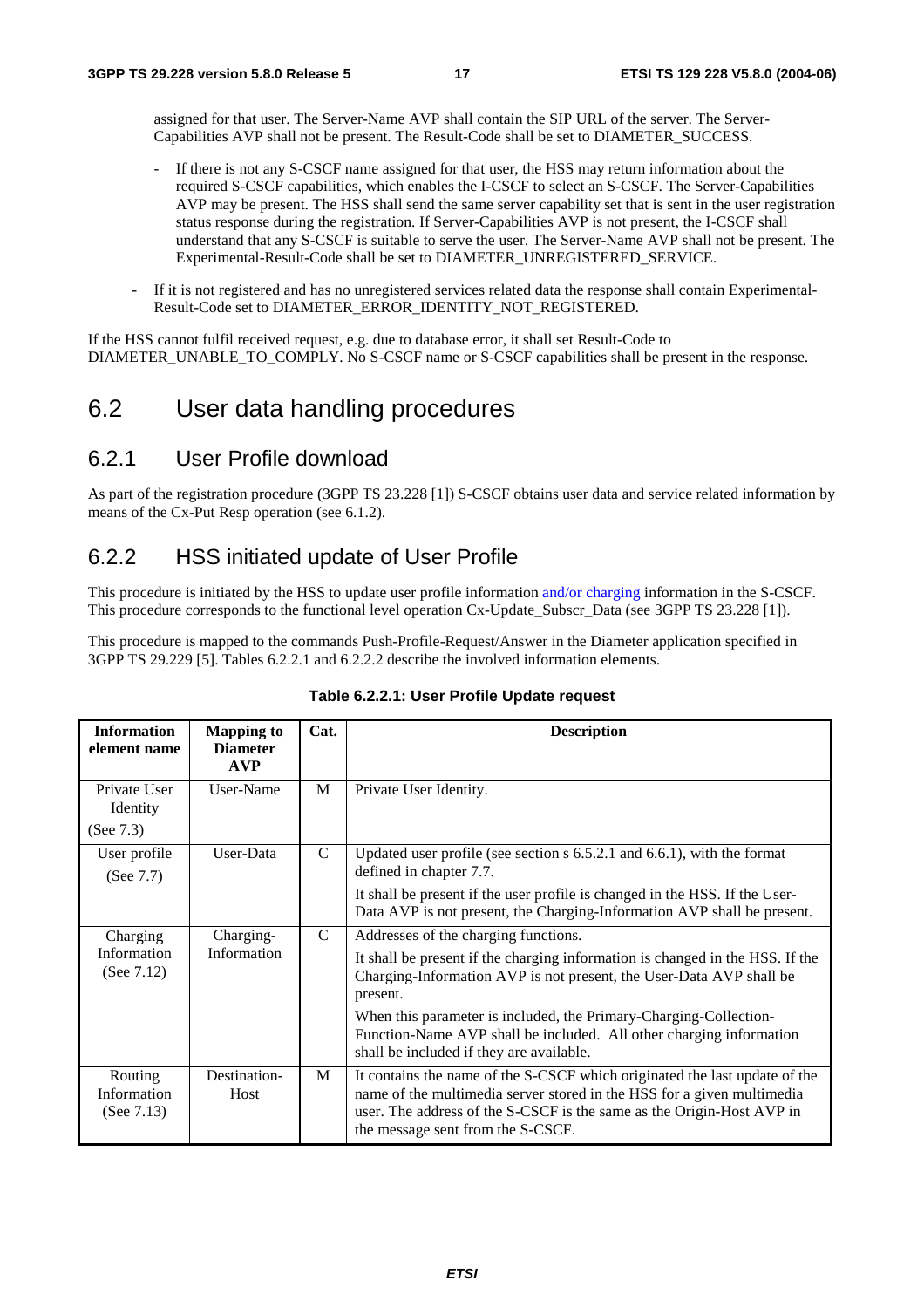| <b>Information</b><br>element name | <b>Mapping to</b><br><b>Diameter</b><br><b>AVP</b> | Cat. | <b>Description</b>                                                                                                                                                                                  |
|------------------------------------|----------------------------------------------------|------|-----------------------------------------------------------------------------------------------------------------------------------------------------------------------------------------------------|
| Result<br>(See $7.6$ )             | Result-Code /<br>Experimental-                     | М    | This information element indicates the result of the update of User Profile<br>in the S-CSCF.                                                                                                       |
|                                    | Result                                             |      | Result-Code AVP shall be used for errors defined in the Diameter Base<br>Protocol.                                                                                                                  |
|                                    |                                                    |      | Experimental-Result AVP shall be used for Cx/Dx errors. This is a<br>grouped AVP which contains the 3GPP Vendor ID in the Vendor-Id AVP,<br>and the error code in the Experimental-Result-Code AVP. |

**Table 6.2.2.2: User Profile Update response** 

#### 6.2.2.1 Detailed behaviour

The HSS shall make use of this procedure to update relevant user information and/or the charging information in the S-CSCF. The user information contains the user profile. See chapter s 6.5.2.1 and 6.6.1 for the rules of user profile updating.

If the User-Data AVP is present in the request, the S-CSCF shall overwrite, for the Public User Identities indicated in the request, current information with the information received from the HSS, except in the error situations detailed in table 6.2.2.1.1.

If the S-CSCF receives more data than it can accept, it shall return the corresponding error code to the HSS as indicated in table 6.2.2.1.1. The S-CSCF shall not overwrite the data that it already has to give service to the user. The HSS shall initiate a network-initiated de-registration procedure towards the S-CSCF with Deregistration-Reason set to SERVER\_CHANGE, which will trigger the assignment of a new S-CSCF. If the Charging-Information AVP is present in the request, the S-CSCF shall replace the existing charging address information with the information received from the HSS.

The Charging-Information AVP and/or the User-Data AVP shall be present in the request.

Table 6.2.2.1.1 details the valid result codes that the S-CSCF can return in the response.

| Result-Code AVP value                  | Condition                                                                                                                                                                                                                                                                                                                                                     |
|----------------------------------------|---------------------------------------------------------------------------------------------------------------------------------------------------------------------------------------------------------------------------------------------------------------------------------------------------------------------------------------------------------------|
| <b>DIAMETER SUCCESS</b>                | The request succeeded.                                                                                                                                                                                                                                                                                                                                        |
| DIAMETER_ERROR_NOT SUPPORTED_USER_DATA | The request failed. The S-CSCF informs the HSS that the<br>received user information contained data, which was not<br>recognised or supported, i.e. user profile which is not<br>correctly encoded according to the XML schema or<br>standardised profile information which cannot be<br>interpreted by the S-CSCF due to unsupported S-CSCF<br>capabilities. |
| DIAMETER ERROR USER UNKNOWN            | The request failed because the user is not found in S-<br>CSCF.                                                                                                                                                                                                                                                                                               |
| DIAMETER ERROR TOO MUCH DATA           | The request failed. The S-CSCF informs to the HSS that<br>it tried to push too much data into the S-CSCF.                                                                                                                                                                                                                                                     |
| DIAMETER UNABLE TO COMPLY              | The request failed.                                                                                                                                                                                                                                                                                                                                           |

| Table 6.2.2.1.1: User profile response valid result codes |  |  |
|-----------------------------------------------------------|--|--|
|-----------------------------------------------------------|--|--|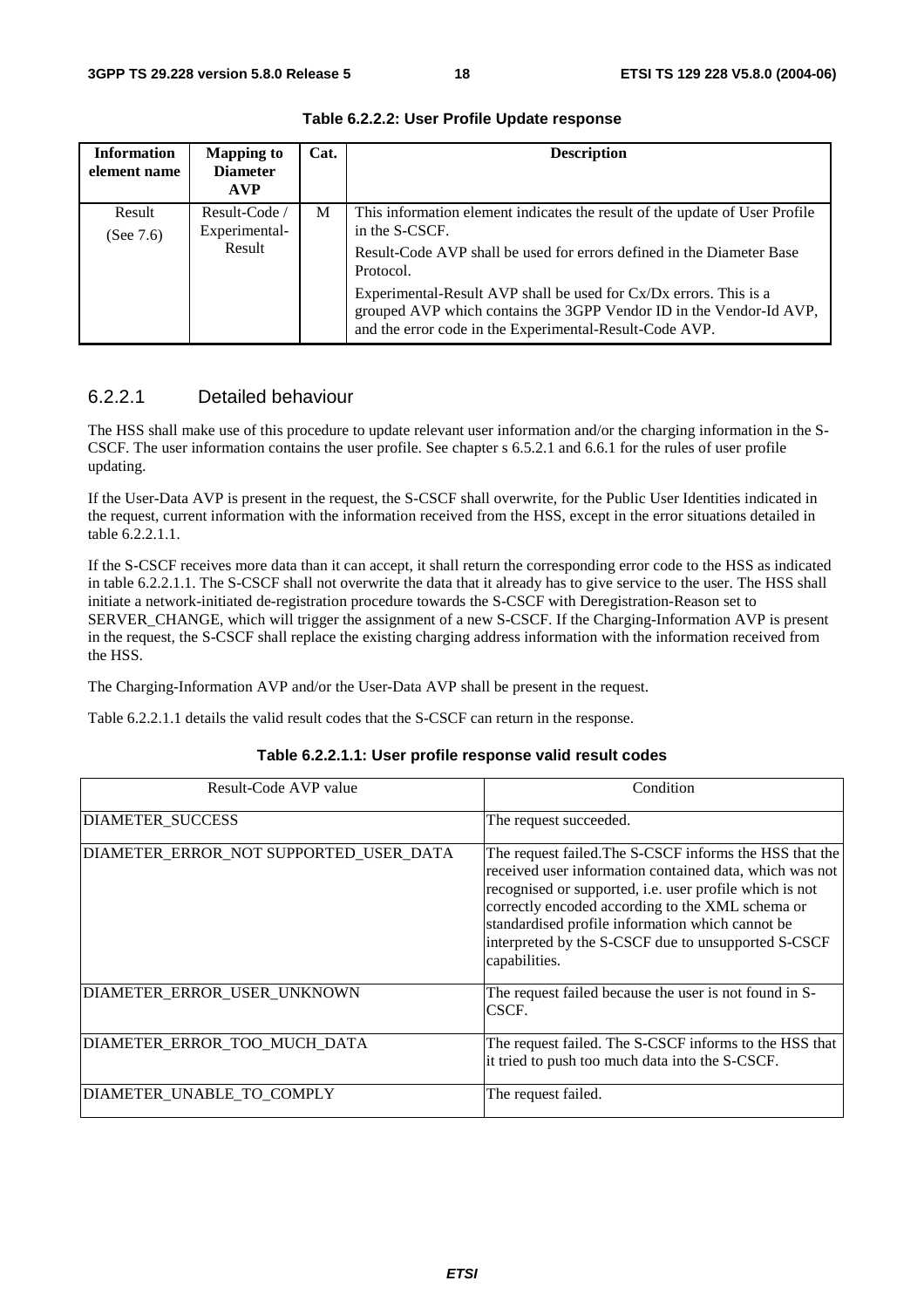## 6.3 Authentication procedures

This procedure is used between the S-CSCF and the HSS to exchange information to support the authentication between the end user and the home IMS network. The procedure is invoked by the S-CSCF, corresponds to the combination of the operations Cx-AV-Req and Cx-Put (see 3GPP TS 33.203 [3]) and is used:

- To retrieve authentication vectors from the HSS.
- To resolve synchronization failures between the sequence numbers in the UE and the HSS.

This procedure is mapped to the commands Multimedia-Auth-Request/Answer in the Diameter application specified in 3GPP TS 29.229 [5]. Tables 6.3.1 – 6.3.5 detail the involved information elements.

| <b>Information</b><br>element name                        | <b>Mapping to</b><br><b>Diameter</b><br><b>AVP</b> | Cat.        | <b>Description</b>                                                                                                                                                                                                                                                                                                                                                                                                                                                                                                                                                                                                                                          |  |
|-----------------------------------------------------------|----------------------------------------------------|-------------|-------------------------------------------------------------------------------------------------------------------------------------------------------------------------------------------------------------------------------------------------------------------------------------------------------------------------------------------------------------------------------------------------------------------------------------------------------------------------------------------------------------------------------------------------------------------------------------------------------------------------------------------------------------|--|
| Public User<br>Identity<br>(See 7.2)                      | Public-Identity                                    | M           | This information element contains the public identity of the user                                                                                                                                                                                                                                                                                                                                                                                                                                                                                                                                                                                           |  |
| Private User<br>Identity<br>(See 7.3)                     | User-Name                                          | M           | This information element contains the user private identity                                                                                                                                                                                                                                                                                                                                                                                                                                                                                                                                                                                                 |  |
| Number<br>Authentication<br><b>Items</b><br>(See $7.10$ ) | SIP-Number-<br>Auth-Items                          | M           | This information element indicates the number of authentication vectors<br>requested                                                                                                                                                                                                                                                                                                                                                                                                                                                                                                                                                                        |  |
| Authentication<br>Data<br>(See 7.9)                       | SIP-Auth-<br>Data-Item                             | M           | See Tables 6.3.2 and 6.3.3 for the contents of this information element.<br>The content shown in table 6.3.2 shall be used for a normal authentication<br>request; the content shown in table 6.3.3 shall be used for an authentication<br>request after synchronization failure.                                                                                                                                                                                                                                                                                                                                                                           |  |
| <b>S-CSCF Name</b><br>(See 7.4)                           | Server-Name                                        | M           | This information element contains the name (SIP URL) of the S-CSCF.                                                                                                                                                                                                                                                                                                                                                                                                                                                                                                                                                                                         |  |
| Routing<br>Information<br>(See 7.13)                      | Destination-<br>Host                               | $\mathbf C$ | If the S-CSCF knows the HSS name this AVP shall be present.<br>This information is available if the MAR belongs to an already existing<br>registration, e.g. in case of the re-registration, where the HSS name is<br>stored in the S-CSCF. The HSS name is obtained from the Origin-Host<br>AVP, which is received from the HSS, e.g. included in the MAA<br>command.<br>This information may not be available if the command is sent in case of<br>the initial registration. In this case the Destination-Host AVP is not present<br>and the command is routed to the next Diameter node, e.g. SLF, based on<br>the Diameter routing table in the client. |  |

#### **Table 6.3.1: Authentication request**

| Table 6.3.2: Authentication Data content - request |  |
|----------------------------------------------------|--|
|----------------------------------------------------|--|

| <b>Information</b><br>element name         | <b>Mapping to</b><br><b>Diameter</b><br><b>AVP</b> | Cat. | <b>Description</b>                                                                                                |
|--------------------------------------------|----------------------------------------------------|------|-------------------------------------------------------------------------------------------------------------------|
| Authentication<br>Scheme<br>(See $7.9.2$ ) | SIP-<br>Authentication<br>-Scheme                  | M    | This information element indicates the authentication scheme. For 3GPP<br>R5 it shall contain "Digest-AKAv1-MD5". |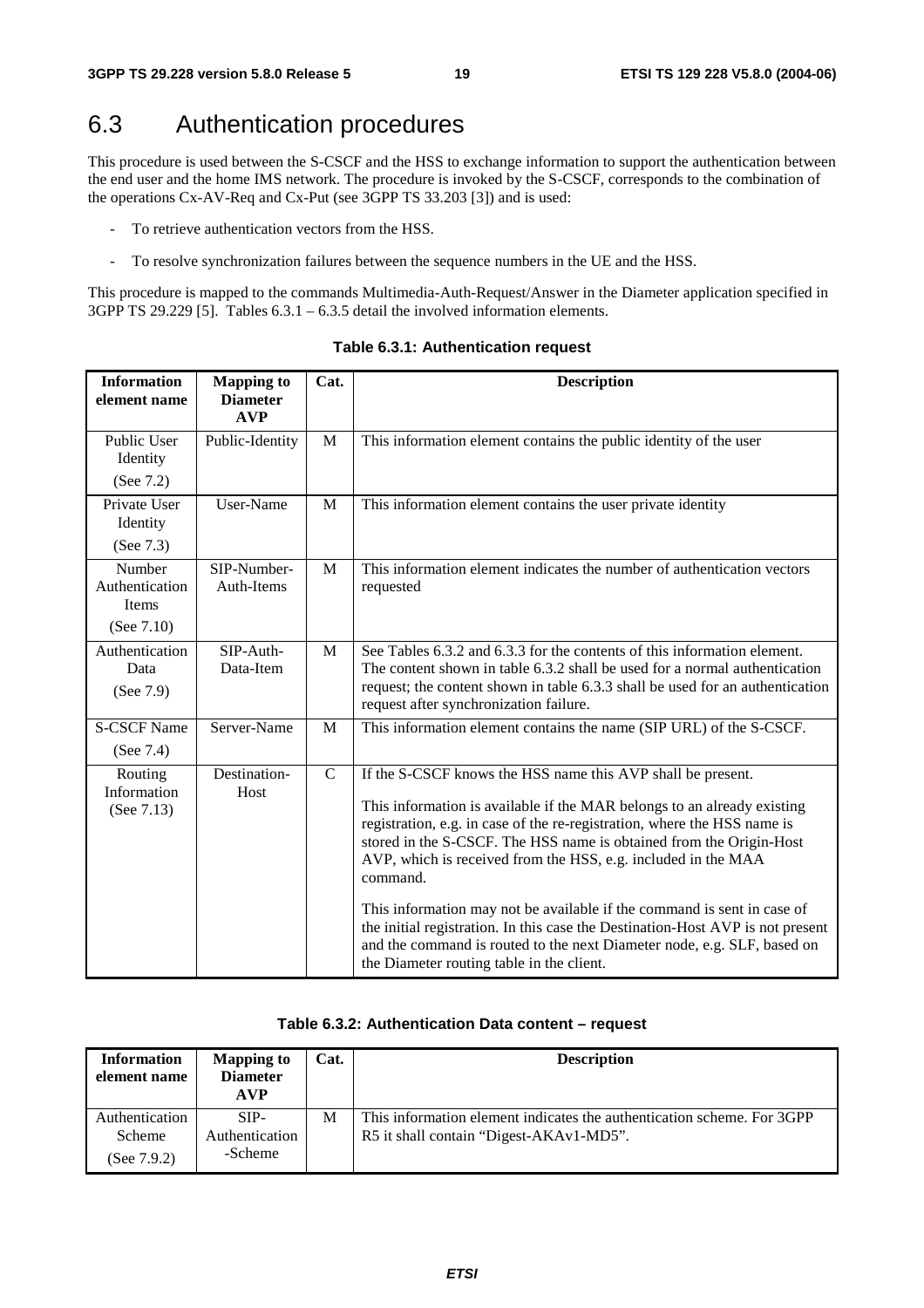| <b>Information</b><br>element name             | <b>Mapping to</b><br><b>Diameter</b><br><b>AVP</b> | Cat. | <b>Description</b>                                                                                                                                                |
|------------------------------------------------|----------------------------------------------------|------|-------------------------------------------------------------------------------------------------------------------------------------------------------------------|
| Authentication<br>Scheme<br>(See $7.9.2$ )     | $SIP-$<br>Authentication<br>-Scheme                | M    | Authentication scheme. For 3GPP R5 it shall contain "Digest-AKAv1-<br>$MD5$ ".                                                                                    |
| Authorization<br>Information<br>(See $7.9.4$ ) | $SIP-$<br>Authorization                            | M    | It shall contain the concatenation of nonce, as sent to the terminal, and<br>auts, as received from the terminal. Nonce and auts shall both be binary<br>encoded. |
|                                                |                                                    |      |                                                                                                                                                                   |

#### **Table 6.3.3: Authentication Data content – request, synchronization failure**

#### **Table 6.3.4: Authentication answer**

| <b>Information</b><br>element name                        | <b>Mapping to</b><br><b>Diameter</b><br><b>AVP</b> | Cat.          | <b>Description</b>                                                                                                                                                                                                                                                                                                    |
|-----------------------------------------------------------|----------------------------------------------------|---------------|-----------------------------------------------------------------------------------------------------------------------------------------------------------------------------------------------------------------------------------------------------------------------------------------------------------------------|
| User Identity<br>(See 7.2)                                | Public-Identity                                    | $\mathcal{C}$ | User public identity. It shall be present when the result is<br>DIAMETER SUCCESS.                                                                                                                                                                                                                                     |
| Private User<br>Identity<br>(See 7.3)                     | User-Name                                          | $\mathcal{C}$ | User private identity. It shall be present when the result is<br>DIAMETER_SUCCESS.                                                                                                                                                                                                                                    |
| Number<br>Authentication<br><b>Items</b><br>(See $7.10$ ) | SIP-Number-<br>Auth-Items                          | $\mathcal{C}$ | This AVP indicates the number of authentication vectors delivered in the<br>Authentication Data information element. It shall be present when the<br>result is DIAMETER_SUCCESS.                                                                                                                                      |
| Authentication<br>Data<br>(See $7.9$ )                    | $SIP-A$ uth-<br>Data-Item                          | $\mathcal{C}$ | If the SIP-Number-Auth-Items AVP is equal to zero or it is not present,<br>then this AVP shall not be present.<br>See Table 6.3.5 for the contents of this information element.                                                                                                                                       |
| Result<br>(See $7.6$ )                                    | Result-Code /<br>Experimental-<br>Result           | M             | Result of the operation.<br>Result-Code AVP shall be used for errors defined in the Diameter Base<br>Protocol.<br>Experimental-Result AVP shall be used for Cx/Dx errors. This is a<br>grouped AVP which contains the 3GPP Vendor ID in the Vendor-Id AVP,<br>and the error code in the Experimental-Result-Code AVP. |

#### **Table 6.3.5: Authentication Data content – response**

| <b>Information</b><br>element name         | <b>Mapping to</b><br><b>Diameter</b><br><b>AVP</b> | Cat. | <b>Description</b>                                                                                                                                                                                                                                                                                                                                                                                                |
|--------------------------------------------|----------------------------------------------------|------|-------------------------------------------------------------------------------------------------------------------------------------------------------------------------------------------------------------------------------------------------------------------------------------------------------------------------------------------------------------------------------------------------------------------|
| Item Number<br>(See 7.9.1)                 | SIP-Item-<br>Number                                | C    | This information element shall be present in a SIP-Auth-Data-Item<br>grouped AVP in circumstances where there are multiple occurrences of<br>SIP-Auth-Data-Item AVPs, and the order in which they should be<br>processed is significant. In this scenario, SIP-Auth-Data-Item AVPs with a<br>low SIP-Item-Number value should be processed before SIP-Auth-Data-<br>Items AVPs with a high SIP-Item-Number value. |
| Authentication<br>Scheme<br>(See $7.9.2$ ) | SIP-<br>Authentication<br>-Scheme                  | M    | Authentication scheme. For 3GPP R5 it shall contain "Digest-AKAv1-<br>$MD5$ ".                                                                                                                                                                                                                                                                                                                                    |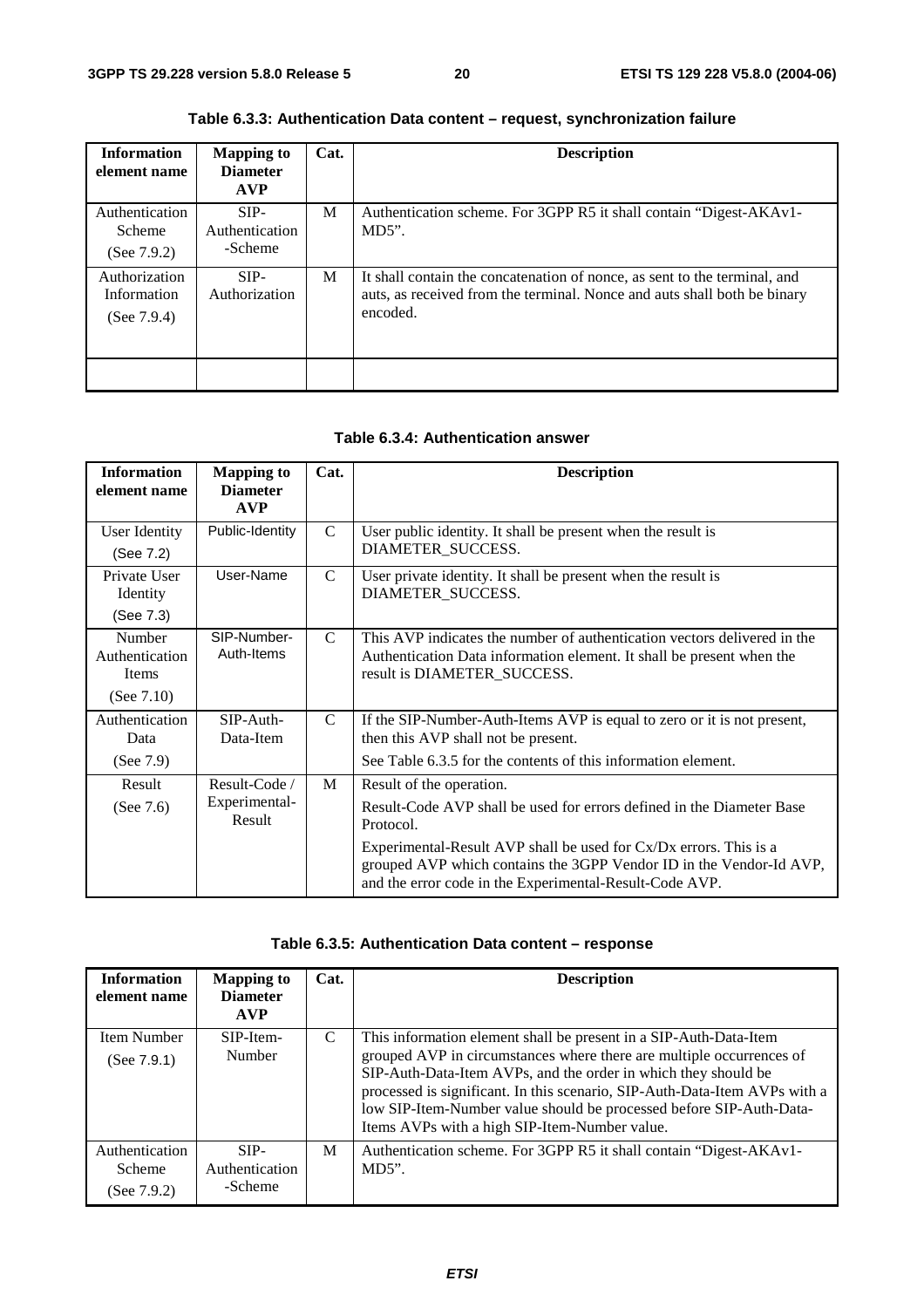| Authentication<br>Information<br>(See $7.9.3$ ) | $SIP-$<br>Authenticate     | M        | It shall contain, binary encoded, the concatenation of the authentication<br>challenge RAND and the token AUTN. See 3GPP TS 33.203 [3] for<br>further details about RAND and AUTN. |
|-------------------------------------------------|----------------------------|----------|------------------------------------------------------------------------------------------------------------------------------------------------------------------------------------|
| Authorization<br>Information<br>(See $7.9.4$ )  | $SIP-$<br>Authorization    | M        | It shall contain binary encoded, the expected response XRES. See 3GPP TS<br>33.203 [3] for further details about XRES.                                                             |
| Confidentialit<br>y Key<br>(See $7.9.5$ )       | Confidentialit<br>$y$ -Key | $\Omega$ | This information element, if present, shall contain the confidentiality<br>$\blacksquare$<br>key. It shall be binary encoded.                                                      |
| Integrity Key<br>(See $7.9.6$ )                 | Integrity-Key              | M        | This information element shall contain the integrity key. It shall be<br>$\blacksquare$<br>binary encoded.                                                                         |
|                                                 |                            |          |                                                                                                                                                                                    |

#### 6.3.1 Detailed behaviour

The HSS shall, in the following order (in case of an error in any of the steps the HSS shall stop processing and return the corresponding error code, see 3GPP TS 29.229 [5]):

- 1. Check that the user exists in the HSS. If not Experimental-Result-Code shall be set to DIAMETER\_ERROR\_USER\_UNKNOWN.
- 2. The HSS may check that the private and public identities belong to the same user. If not Experimental-Result-Code shall be set to DIAMETER\_ERROR\_IDENTITIES\_DONT\_MATCH.
- 3. Check that the authentication scheme indicated in the request is supported. If not Experimental-Result-Code shall be set to DIAMETER\_ERROR\_AUTH\_SCHEME\_UNSUPPORTED.
- 4. If the request indicates there is a synchronization failure, the HSS shall compare the S-CSCF name received in the request to the S-CSCF name stored in the HSS:
	- If they are identical the HSS shall process AUTS as described in 3GPP TS 33.203 [3] and return the requested authentication information. The Result-Code shall be set to DIAMETER\_SUCCESS.
- 5. Check the registration status of the public identity received in the request:
	- If it is registered, the HSS shall compare the S-CSCF name received in the request to the S-CSCF name stored in the HSS:
		- If they are different, the HSS shall store the S-CSCF name. The HSS shall download Authentication-Data-Item stored up to a maximum specified in SIP-Number-Auth-Items received in the command Multimedia-Auth-Request. It shall also set for this public identity the flag that indicates the identity is pending of the confirmation of the authentication. The Result-Code shall be set to DIAMETER\_SUCCESS.
		- If they are identical, the HSS shall download Authentication-Data-Item stored up to a maximum specified in SIP-Number-Auth-Items received in the command Multimedia-Auth-Request. The Result-Code shall be set to DIAMETER\_SUCCESS.
	- If it is unregistered (i.e. registered as a consequence of a terminating call to unregistered user or there is an S-CSCF keeping the user profile stored), the HSS shall compare the S-CSCF name received in the request to the S-CSCF name stored in the HSS:
		- If they are different, the HSS shall store the S-CSCF name. The HSS shall download Authentication-Data-Item stored up to a maximum specified in SIP-Number-Auth-Items received in the command Multimedia-Auth-Request. It shall also set for this public identity the flag that indicates the identity is pending of the confirmation of the authentication. The Result-Code shall be set to DIAMETER\_SUCCESS.
		- If they are identical, the HSS shall download Authentication-Data-Item stored up to a maximum specified in SIP-Number-Auth-Items received in the command Multimedia-Auth-Request. It shall also set for this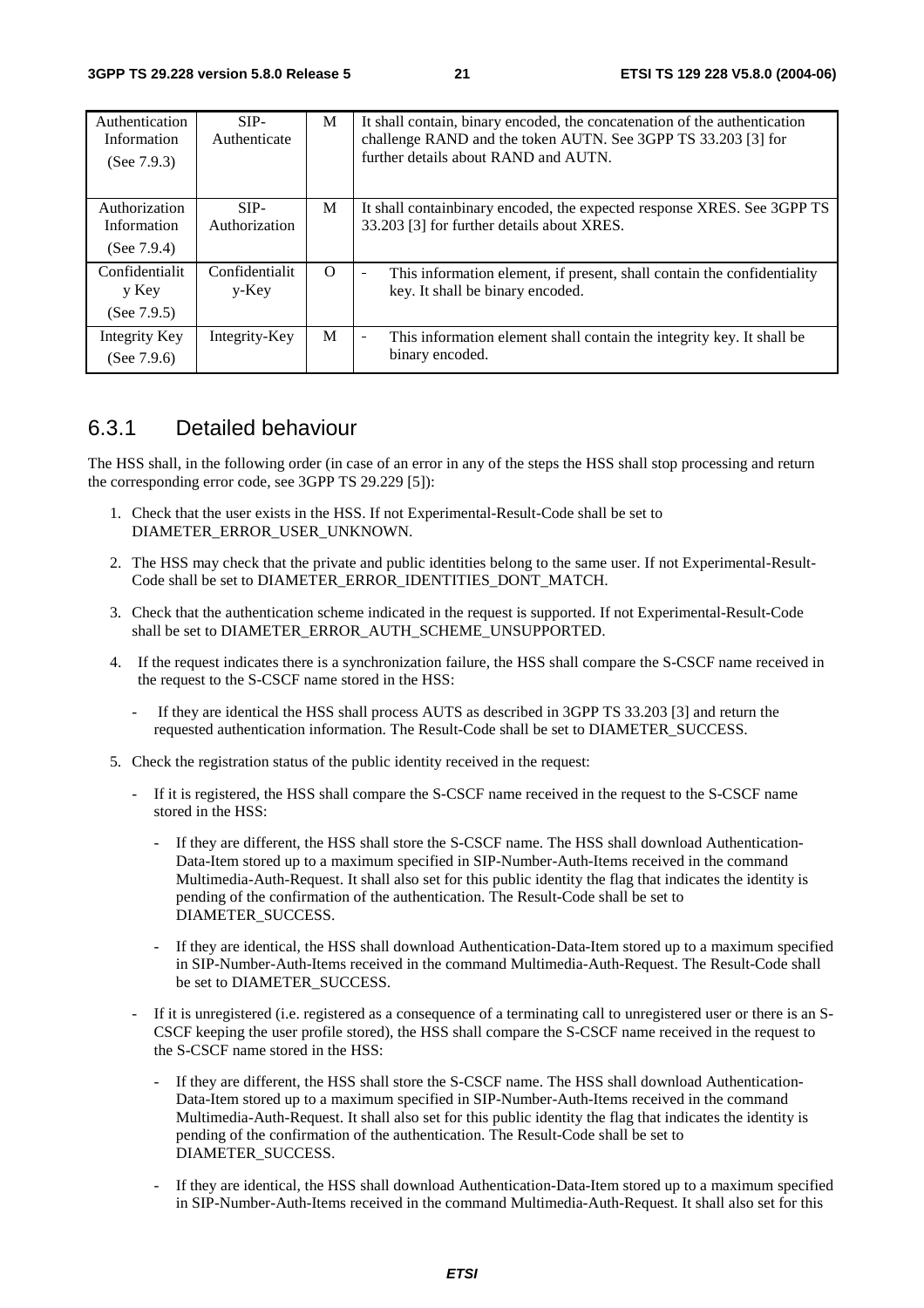public identity the flag that indicates the identity is pending of the confirmation of the authentication. The Result-Code shall be set to DIAMETER\_SUCCESS.

If it is not registered, the HSS shall store the S-CSCF name. The HSS shall download Authentication-Data-Item stored up to a maximum specified in SIP-Number-Auth-Items received in the command Multimedia-Auth-Request. It shall also set for this public identity the flag that indicates the identity is pending of the confirmation of the authentication. The Result-Code shall be set to DIAMETER\_SUCCESS.

Exceptions to the cases specified here shall be treated by HSS as error situations, the Result-Code shall be set to DIAMETER\_UNABLE\_TO\_COMPLY. No authentication information shall be returned.

### 6.4 User identity to HSS resolution

The User identity to HSS resolution mechanism enables the I-CSCF and the S-CSCF to find the address of the HSS, that holds the subscriber data for a given user identity when multiple and separately addressable HSSs have been deployed by the network operator. The resolution mechanism is not required in networks that utilise a single HSS. An example for a single HSS solution is server farm architecture.

The resolution mechanism described in 3GPP TS 23.228 is based on the Subscription Locator Function (SLF). The subscription locator is accessed via the Dx interface. The Dx interface is always used in conjunction with the Cx interface. The Dx interface is based on Diameter. Its functionality is implemented by means of the routing mechanism provided by an enhanced Diameter redirect agent, which is able to extract the identity of the user from the received requests.

To get the HSS address the I-CSCF and the S-CSCF send to the SLF the Cx requests aimed for the HSS. On receipt of the HSS address from the SLF, the I-CSCF and S-CSCF shall send the Cx requests to the HSS. While the I-CSCF is stateless, the S-CSCF shall store the HSS address/name, as specified in 3GPP TS 23.228. Further requests associated to the same user shall make use the stored HSS address.

In networks where the use of the user identity to HSS resolution mechanism is required, each I-CSCF and S-CSCF shall be configured with the address/name of the SLF implementing this resolution mechanism.

## 6.5 Implicit registration

Implicit registration is the mechanism by which a user is allowed to register simultaneously more than one of his/her Public User Identities. The HSS knows the identities that are to be implicitly registered when it receives the indication of the registration of an individual identity.

What follows is an extension of the affected basic procedures.

#### 6.5.1 S-CSCF initiated procedures

The result of the S-CSCF initiated procedures affects all the Public User Identities that are configured in the HSS to be in the same implicitly registered Public User Identity set with the targeted individual Public User Identity. Where the S-CSCF initiated procedure affects the Registration state of the targeted Public User Identity, the Registration states of the Public User Identities in the associated implicitly registered Public User Identity set are affected in the same way..

#### 6.5.1.1 Registration

The notification of a registration of a Public User Identity implies the registration of the corresponding implicitly registered Public User Identity set.. The user information downloaded in the response contains the Public User Identities of the implicitly registered Public User Identity set with the associated service profiles. This allows the S-CSCF to know which Public User Identities belong to the implicitly registered Public User identity set. The S-CSCF shall take from the set of implicitly registered Public User Identities the first identity which has the syntax of a SIP URI and which is not barred, and use this as the default Public User Identity.

#### 6.5.1.2 De-registration

The de-registration of a Public User Identity implies the de-registration of the corresponding implicitly registered Public User Identity set, both in the HSS and in the S-CSCF. The S-CSCF shall include in the request a single Public User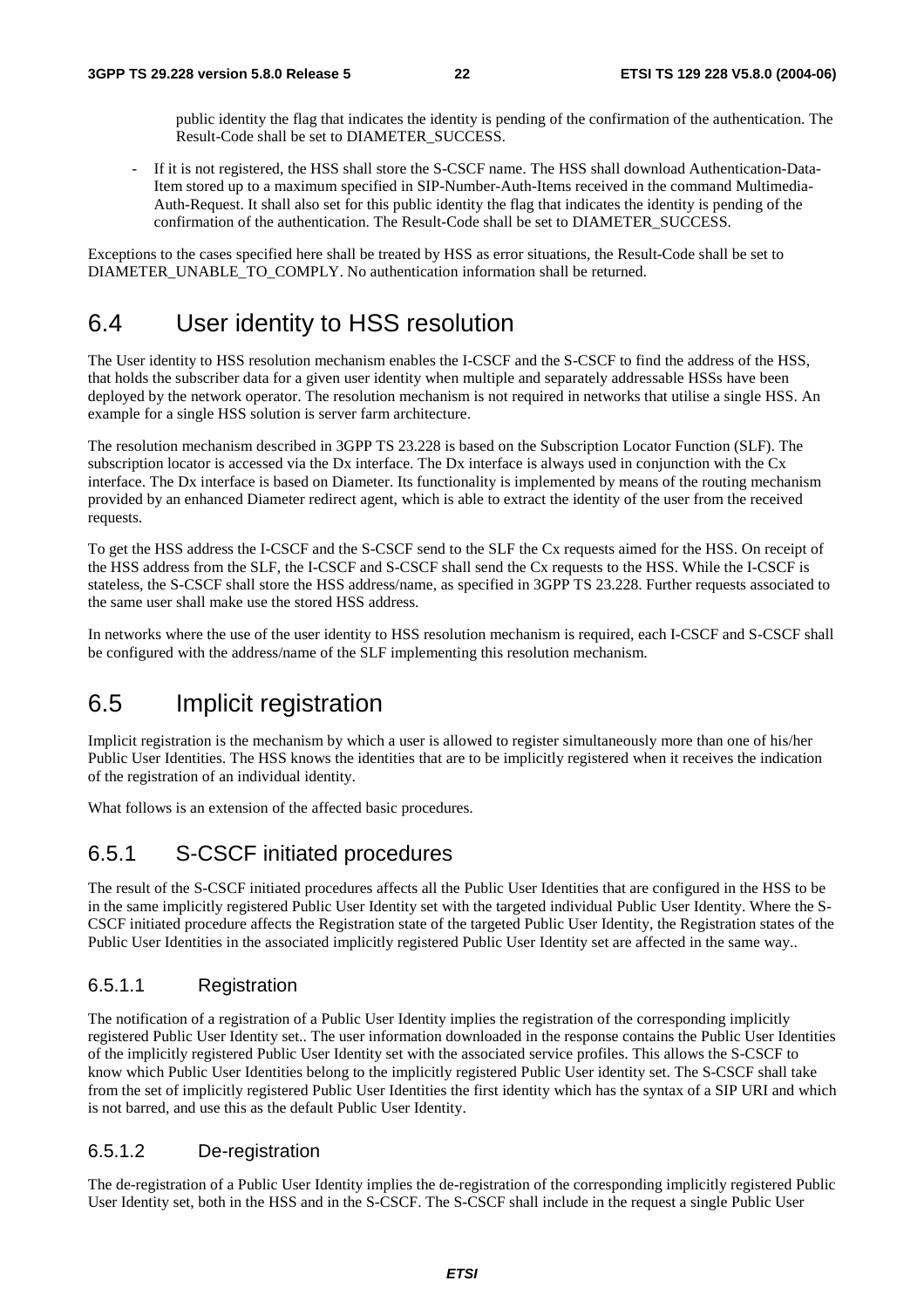Identity to deregister all the Public User Identities that belong to the corresponding implicitly registered Public User Identity set.

The de-registration of a private identity implies the de-registration of all the corresponding Public User Identities, both in the HSS and in the S-CSCF.

#### 6.5.1.3 Authentication

Setting the flag for a Public User Identity that indicates a pending authentication implies setting the "authentication pending" flag for each corresponding implicitly registered Public User Identity in the HSS.

#### 6.5.1.4 Downloading the user profile

If the S-CSCF requests to download a user profile from HSS, the user profile in the response shall contain the Public User Identities of the corresponding implicitly registered Public User Identity set with the associated service profiles.

#### 6.5.2 HSS initiated procedures

#### 6.5.2.1 Update of User Profile

A request sent by the HSS to update the user profile shall include only the Public User Identities of the implicitly registered Public User Identity set, with the associated service profiles (even if not updated). If other Public User Identities not associated with the implicitly registered Public User Identity set are affected, they shall be downloaded in separate commands.

#### 6.5.2.2 De-registration

A request sent by the HSS to de-register an implicitly registered Public User Identity set shall contain all the Public User identities of the deregistered set.

The de-registration of a Private User Identity implies the de-registration of all the corresponding Public User Identities, both in the HSS and in the S-CSCF.

#### 6.5.2.3 Update of the Charging information

A request sent by the HSS to update the charging information shall include the private user identity for whom the charging information changed.

## 6.6 Download of the Relevant User Profile

The download of the relevant profile data from the HSS to the S-CSCF depends on whether the user profile is already stored in the S-CSCF and/or on the user profile requested from the S-CSCF and/or whether the requested user profile is up-to-date in the S-CSCF.

If User-Data-Already-Available is set to USER\_DATA\_NOT\_AVAILABLE the HSS shall download the requested profile, according to the value of User-Data-Request-Type. See Section 6.3.25 in 3GPP TS 29.229 [5].

If User-Data-Already-Available is set to USER\_DATA\_ALREADY\_AVAILABLE and the requested profile is not upto-date (according to the indications stored in HSS defined in 6.6.1) the HSS shall download the requested profile, according to the value of User-Data-Request-Type. See Section 6.3.25 in 3GPP TS 29.229 [5].

Otherwise, the HSS shall not return any user profile data.

#### 6.6.1 HSS initiated update of User Profile

The request to update of the user information in the S-CSCF includes only the Public User Identities of the implicitly registered Public User identity set with the associated service profiles. See 6.5.2.1.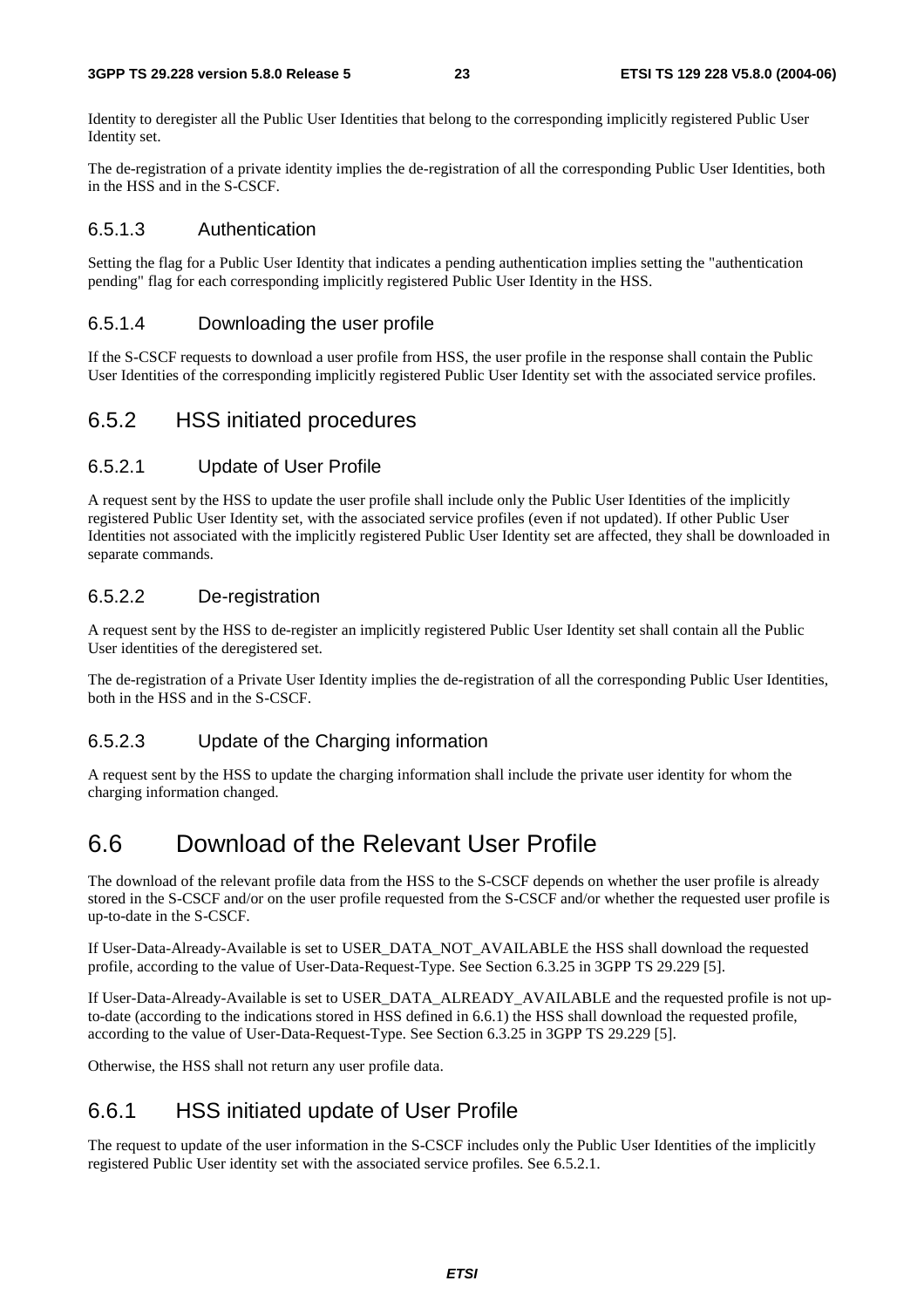If the Public User Identity is registered and there are changes in the registered part of the user profile, the HSS shall immediately push to the S-CSCF the registered part of the user profile.

If the Public User Identity is registered and there are changes in the unregistered part of the user profile, the HSS shall set a flag indicating that the unregistered part of the profile is not up-to-date in the S-CSCF. The HSS shall not initiate any push toward the S-CSCF.

If the Public User Identity is unregistered (i.e. registered as a consequence of a terminating call or there is a S-CSCF keeping the user profile stored) and there is a change in the unregistered part of the user profile, the HSS shall immediately push to the S-CSCF the unregistered part of the user profile.

If the Public User Identity is unregistered (i.e. registered as a consequence of a terminating call or there is a S-CSCF keeping the user profile stored) and there is a change in the registered part of the user profile, the HSS shall set a flag indicating that the registered part of the profile is not up-to-date in the S-CSCF. The HSS shall not initiate any push toward the S-CSCF.

#### 6.6.2 S-CSCF operation

The S-CSCF shall store the user information if it sends Server-Assignment-Request command including Server-Assignment-Type AVP set to value USER\_DEREGISTRATION\_STORE\_SERVER\_NAME or TIMEOUT\_DEREGISTRATION\_STORE\_SERVER\_NAME and the HSS responds with DIAMETER\_SUCCESS. Otherwise the S-CSCF shall not keep user information.

## 6.7 S-CSCF Assignment

The list of mandatory and optional capabilities received by an I-CSCF from the HSS allows operators to distribute users between S-CSCFs, depending on the different capabilities (features, role, etc.) that each S-CSCF may have. Alternatively, an operator has the possibility to steer users to certain S-CSCFs.

The operator shall define (possibly based on the functionality offered by each S-CSCF installed in the network) the exact meaning of the mandatory and optional capabilities. It is a configuration task for the operator to ensure that the I-CSCF has a correct record of the capabilities of each S-CSCF available in his network. The I-CSCF does not need to know the semantic of the capabilities received from the HSS. This semantic is exclusively an operator issue.

As a first choice, t-he I-CSCF shall select an S-CSCF that has all the mandatory and optional capabilities for the user. Only if that is not possible shall the I-CSCF apply a 'best-fit' algorithm. If more than one S-CSCF is identified that supports all mandatory capabilities the I-CSCF may then consider optional capabilities in selecting a specific S-CSCF. The 'best-fit' algorithm is implementation dependent and out of the scope of this specification.

It is the responsibility of the operator to ensure that there are S-CSCFs which have mandatory capabilities indicated by the HSS for any given user. However, configuration errors may occur. If such errors occur and they prevent the I-CSCF from selecting an S-CSCF which meets the mandatory capabilities indicated by the HSS, the I-CSCF shall inform the HSS via the O&M subsystem.

As an alternative to selecting an S-CSCF based on the list of capabilities received from the HSS, it is possible to steer users to certain S-CSCFs. To do this, the operator may include one or more S-CSCF names as part of the capabilities of the user profile. The reason for the selection (e.g. all the users belonging to the same company/group could be in the same S-CSCF to implement a VPN service) and the method of selection are operator issues and out of the scope of this specification.

## 7 Information element contents

## 7.1 Visited Network Identifier

This information element contains the domain name of the visited network.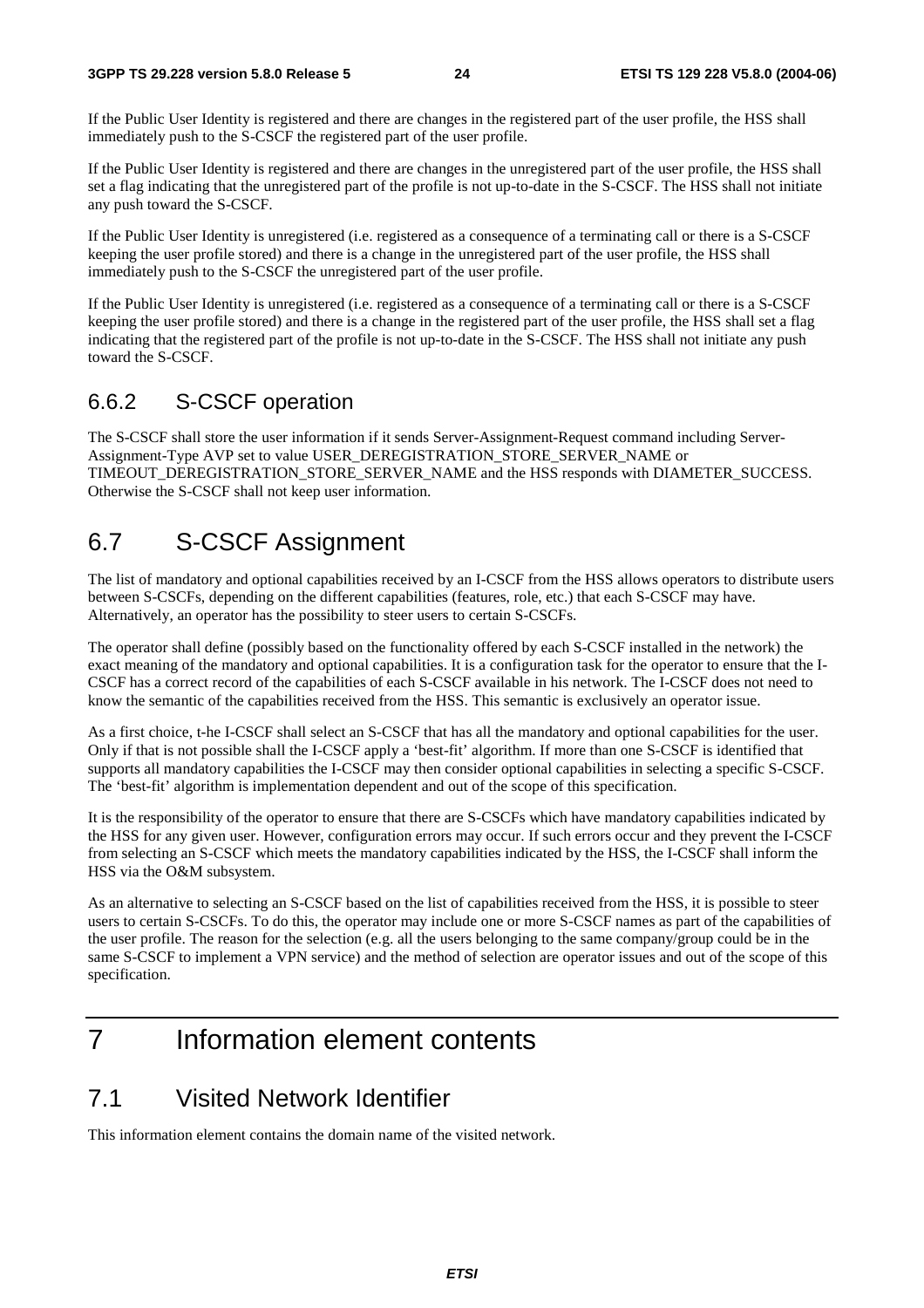## 7.2 Public User Identity

This information element contains the public identity of the user.

### 7.3 Private User Identity

This information element contains the private identity of the user.

## 7.4 S-CSCF Name

This information element contains the SIP Address of S-CSCF.

## 7.5 S-CSCF Capabilities

This information element carries information to assist the I-CSCF during the process of selecting an S-CSCF for a certain user.

## 7.6 Result

This information element contains result of an operation. See 3GPP TS 29.229 [5] for the possible values.

## 7.7 User Profile

This information element contains the profile of a user as an XML documents conformant to the XML schema defined in Annex D.

Annex B specifies the UML logical model of the user profile downloaded via the Cx interface.

Annex C contains and informative, high level representation, of the wire representation of user profile data.

## 7.8 Server Assignment Type

Indicates the type of server assignment. See 3GPP TS 29.229 [5] for the list of existing values.

#### 7.9 Authentication Data

This information element is composed of the following sub-elements.

#### 7.9.1 Item Number

This information element indicates the order in which the authentication vectors are to be consumed.

#### 7.9.2 Authentication Scheme

This information element contains the authentication scheme, which is used to encode the authentication parameters.

For 3GPP Release 5 this scheme is "Digest-AKAv1-MD5".

#### 7.9.3 Authentication Information

This information element is used to convey the challenge and authentication token user during the authentication procedure. See 3GPP TS 33.203 [3] for details.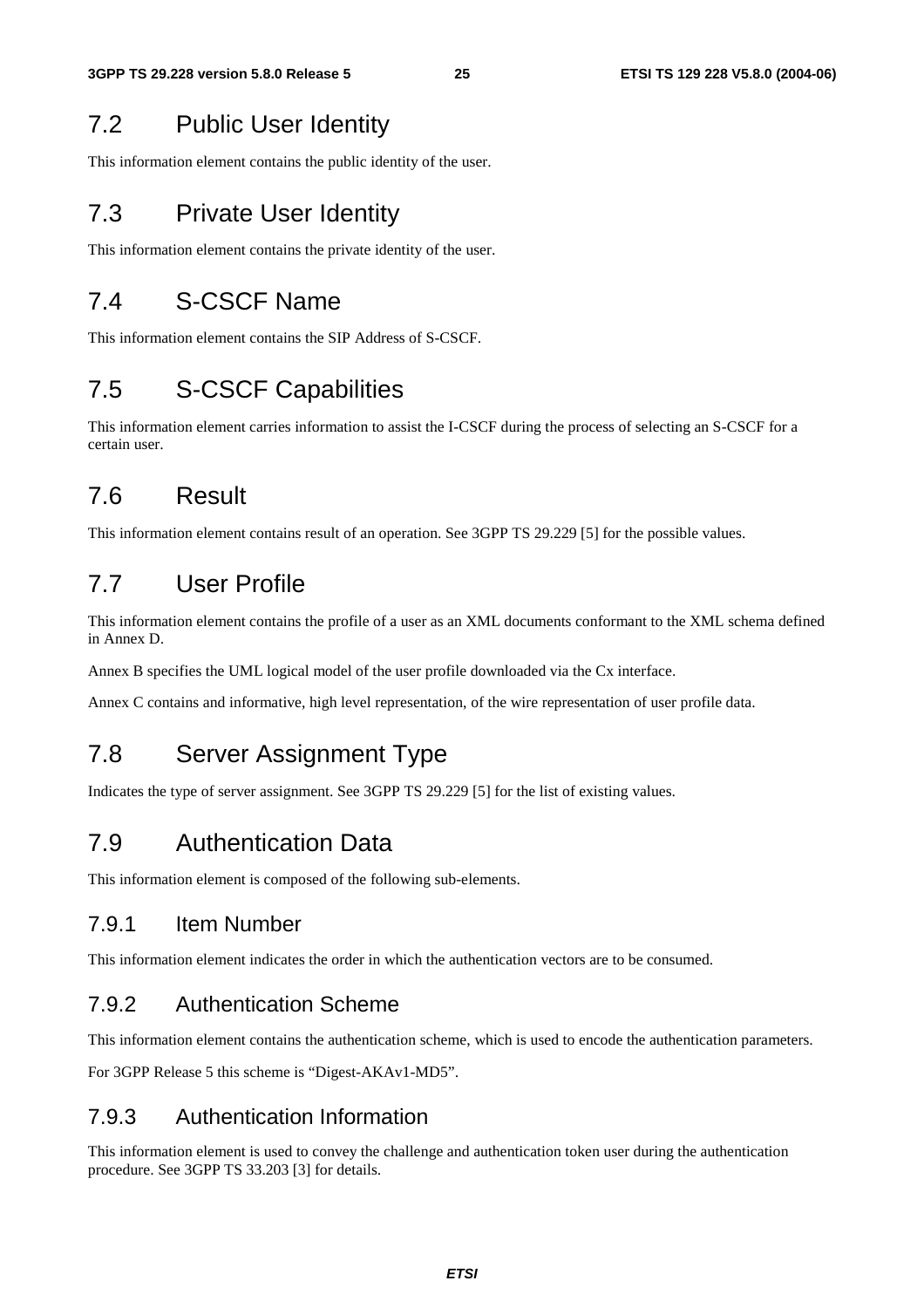#### 7.9.4 Authorization Information

This information element is used, in an authentication request, to indicate a failure of synchronization. In a response, it is used to convey the expected response to the challenge used to authenticate the user. See 3GPP TS 33.203 [3].

#### 7.9.5 Confidentiality Key

This information element contains the confidentiality key. See 3GPP TS 33.203 [3].

#### 7.9.6 Integrity Key

This information element contains the integrity key. See 3GPP TS 33.203 [3].

## 7.10 Number Authentication Items

This information element contains the number of authentication vectors requested or delivered.

## 7.11 Reason for de-registration

This information element contains the reason for a de-registration procedure.

## 7.12 Charging information

Addresses of the charging functions (primary event charging function name, secondary event charging function name, primary charging collection function name, secondary charging collection function name).

## 7.13 Routing information

Information to route requests.

## 7.14 Type of authorization

Type of authorization requested by the I-CSCF. See 3GPP TS 29.229 [5] for a list of values.

## 7.15 User Data Request Type

Part of the user profile the S-CSCF requests from the HSS. See 3GPP TS 29. 229 [5] for a list of values.

## 7.16 User Data Already Available

This information element indicates to the HSS if the user profile is already available in the S-CSCF. See 3GPP TS 29.229 [5] for a list of values.

## 8 Error handling procedures

#### 8.1 Registration error cases

This section describes the handling of error cases, which can occur during the registration process. If the new and previously assigned S-CSCF names sent in the Multimedia-Auth-Request command are different, and the Multimedia-Auth-Request is not indicating synchronisation failure (i.e.the request does not contain auts parameter) then the HSS shall overwrite the S-CSCF name.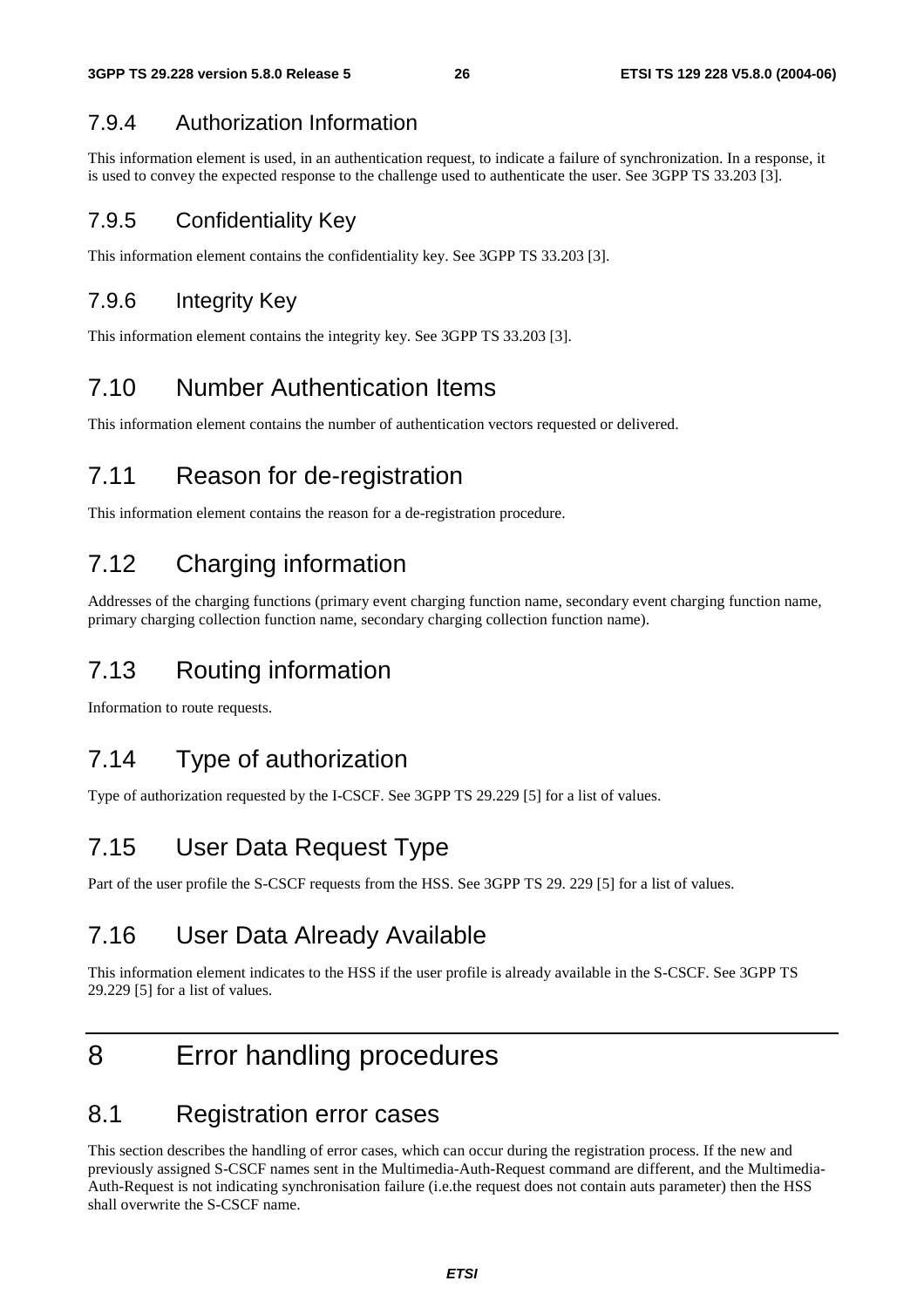If the new and previously assigned S-CSCF names sent in a command other than the Multimedia-Auth-Request command are different, then the HSS shall not overwrite the S-CSCF name; instead it shall send a response to the S-CSCF indicating an error.

#### 8.1.1 Cancellation of the old S-CSCF

It is possible that in certain situations the HSS receives a Multimedia-Auth-Request (MAR) command including a S-CSCF name, which is not the same as the previously assigned S-CSCF for the user. This can happen e.g. in case the new S-CSCF is selected due to a failure in the re-registration if the previously assigned S-CSCF does not respond to REGISTER message sent from the I-CSCF after a timeout.

In this case the new S-CSCF is assigned for the user and if registrations in the previously assigned S-CSCF exist for the user, these registrations in the old S-CSCF are handled locally in the old S-CSCF, e.g. re-registration timers in the old S-CSCF shall cancel the registrations. Alternatively, the HSS may de-register the registrations in the old S-CSCF by using the Registration-Termination-Request command. In this case the de-registration must be done in the following order:

- 1. Deregistration-Reason AVP value set to NEW\_SERVER\_ASSIGNED, for the public identity, which is registered in the new S-CSCF.
- 2. Deregistration-Reason AVP value set to SERVER\_CHANGE, for the user public identities, which are not registered in the new S-CSCF.

#### 8.1.2 Error in S-CSCF name

If the S-CSCF name sent in the Server-Assignment-Request command and the previously assigned S-CSCF name stored in the HSS are different, then, the HSS shall not overwrite the S-CSCF name; instead it shall send a response to the S-CSCF with Experimental-Result-Code value set to DIAMETER\_ERROR\_IDENTITY\_ALREADY\_REGISTERED.

#### 8.1.3 Error in S-CSCF assignment type

If the Server-Assignment-Type in the Server-Assignment-Request command sent by the S-CSCF to the HSS is not allowed, e.g. Server-Assignment-Type set to UNREGISTERED\_USER for a user already registered, the HSS shall send a response to the S-CSCF with the Experimental-Result-Code value set to DIAMETER\_ERROR\_IN\_ASSIGNMENT\_TYPE.

## 9 Protocol version identification

See 3GPP TS 29.229 [5].

## 10 Operational Aspects

See 3GPP TS 29.229 [5].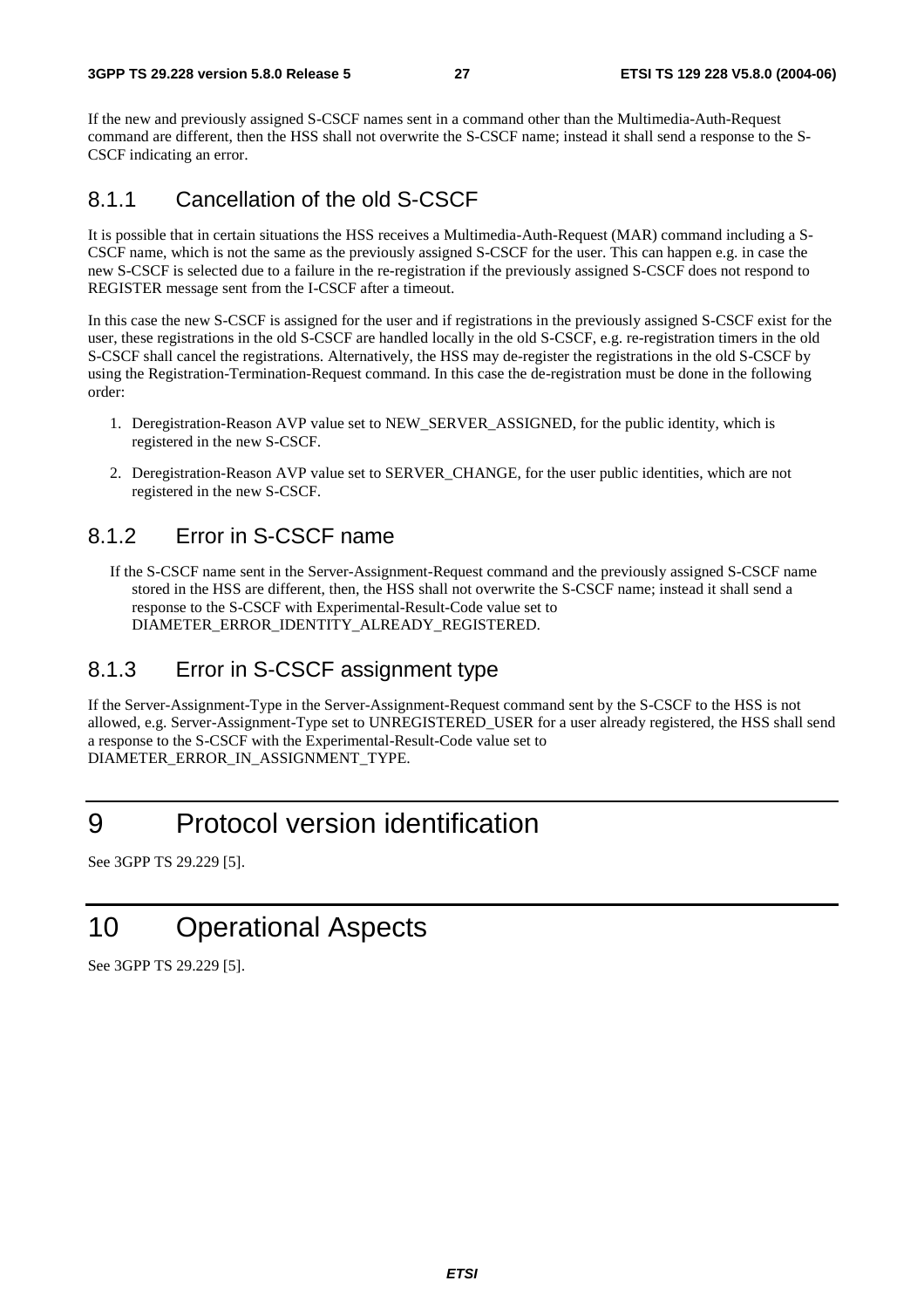## Annex A (normative): Mapping of Cx operations and terminology to Diameter

## A.1 Introduction

This appendix gives mappings from Cx to Diameter protocol elements. Diameter protocol elements are defined in 3GPP TS 29.229 [5].

## A.2 Cx message to Diameter command mapping

The following table defines the mapping between stage 2 operations and Diameter commands:

| Cx message                                    | <b>Source</b> | <b>Destination</b> | <b>Command-Name</b>                   | <b>Abbreviation</b> |
|-----------------------------------------------|---------------|--------------------|---------------------------------------|---------------------|
| $Cx$ -Query + $Cx$ -Select-Pull               | I-CSCF        | <b>HSS</b>         | <b>User-Authorization-Request</b>     | <b>UAR</b>          |
| $Cx$ -Query Resp + $Cx$ -Select-<br>Pull Resp | <b>HSS</b>    | I-CSCF             | User-Authorization-Answer             | <b>UAA</b>          |
| $Cx-Put + Cx-Pull$                            | S-CSCF        | <b>HSS</b>         | Server-Assignment-Request             | <b>SAR</b>          |
| $Cx-Put Resp + Cx-Pull Resp$                  | <b>HSS</b>    | S-CSCF             | Server-Assignment-Answer              | <b>SAA</b>          |
| Cx-Location-Query                             | I-CSCF        | <b>HSS</b>         | Location-Info-Request                 | <b>LIR</b>          |
| Cx-Location-Query Resp                        | <b>HSS</b>    | I-CSCF             | Location-Info-Answer                  | <b>LIA</b>          |
| Cx-AuthDataReq                                | S-CSCF        | <b>HSS</b>         | Multimedia-Authentication-<br>Request | <b>MAR</b>          |
| Cx-AuthDataResp                               | <b>HSS</b>    | <b>S-CSCF</b>      | Multimedia-Authentication-<br>Answer  | <b>MAA</b>          |
| Cx-Deregister                                 | <b>HSS</b>    | S-CSCF             | Registration-Termination-Request      | <b>RTR</b>          |
| Cx-Deregister Resp                            | S-CSCF        | <b>HSS</b>         | Registration-Termination-Answer       | <b>RTA</b>          |
| Cx-Update_Subscr_Data                         | <b>HSS</b>    | S-CSCF             | Push-Profile-Request                  | <b>PPR</b>          |
| Cx-Update_Subscr_Data Resp                    | S-CSCF        | <b>HSS</b>         | Push-Profile-Answer                   | <b>PPA</b>          |

#### **Table A.2.1: Cx message to Diameter command mapping**

## A.3 Cx message parameters to Diameter AVP mapping

The following table gives an overview about the mapping: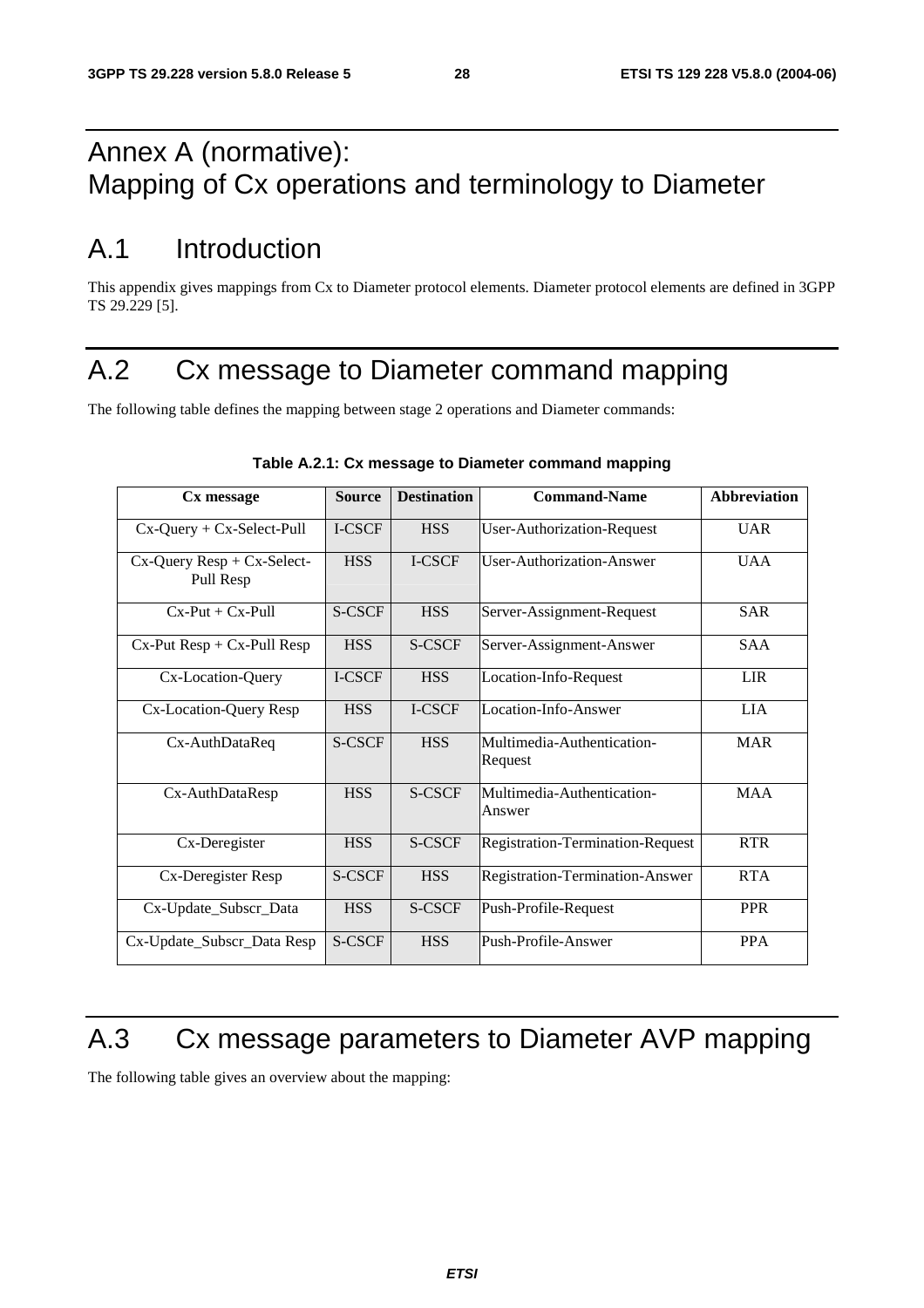| $\overline{\mathbf{C}}$ x parameter          | <b>AVP</b> Name                           |
|----------------------------------------------|-------------------------------------------|
| Visited Network Identifier                   | Visited-Network-<br>Identifier            |
| Public User ID                               | Public-Identity                           |
| Private User ID                              | User-Name                                 |
| S-CSCF name                                  | Server-Name                               |
| S-CSCF capabilities                          | Server-Capabilities                       |
| Result                                       | Result-Code /<br>Experimental-Result-Code |
| User profile                                 | User-Data                                 |
| Server Assignment Type                       | Server-Assignment-Type                    |
| Authentication data                          | SIP-Auth-Data-Item                        |
| <b>Item Number</b>                           | SIP-Item-Number                           |
| <b>Authentication Scheme</b>                 | SIP-Authentication-<br>Scheme             |
| Authentication<br>Information                | SIP-Authenticate                          |
| <b>Authorization Information</b>             | SIP-Authorization                         |
| Confidentiality Key                          | Confidentiality-Key                       |
| <b>Integrity Key</b>                         | Integrity-Key                             |
| <b>Number Authentication</b><br><b>Items</b> | SIP-Number-Auth-Items                     |
| Reason for de-registration                   | Deregistration-Reason                     |
| <b>Charging Information</b>                  | Charging-Information                      |
| Routing Information                          | Destination-Host                          |
| Type of Authorization                        | Authorization-Type                        |
|                                              |                                           |

**Table A.3.1: Cx message parameters to Diameter AVP mapping** 

## A.4 Message flows

The following message flows give examples regarding which Diameter messages shall be sent in scenarios described in 3GPP TS 23.228 [1].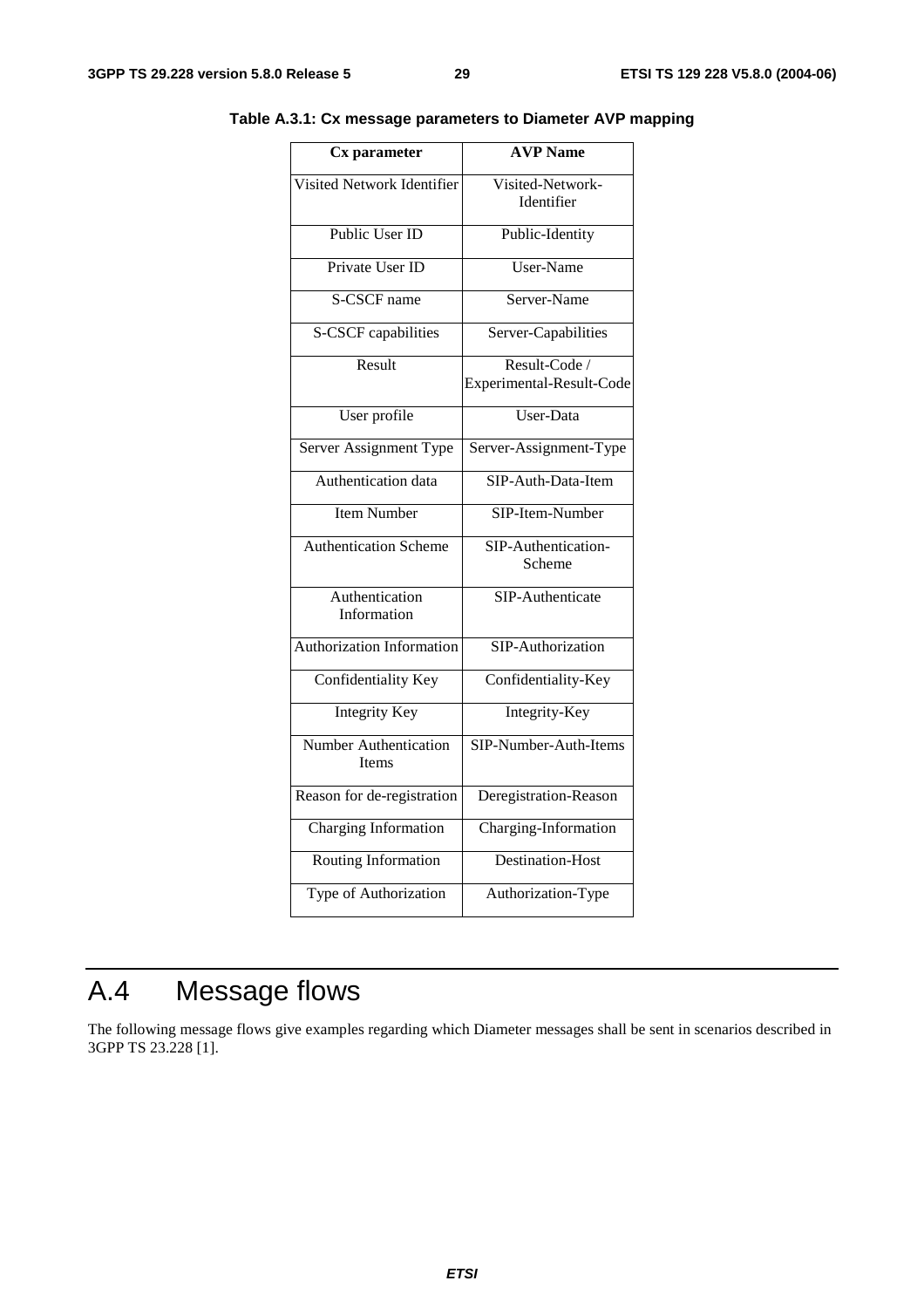

## A.4.1 Registration– user not registered

**Figure A.4.1.1: Registration – user not registered**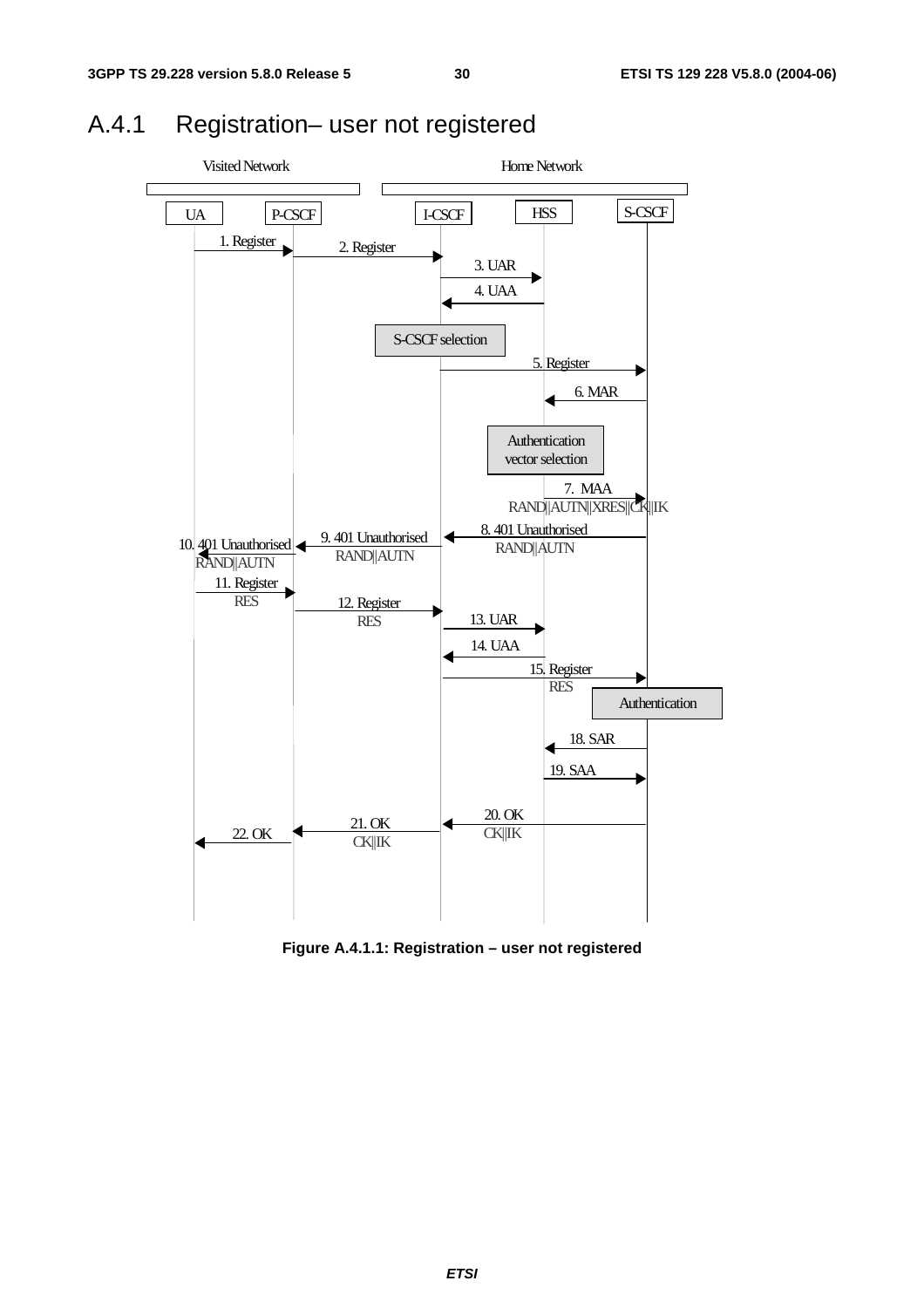## A.4.2 Registration – user currently registered



**Figure A.4.2.1: Re-registration** 

## A.4.3 Mobile initiated de-registration



**Figure A.4.3.1: Mobile initiated de-registration**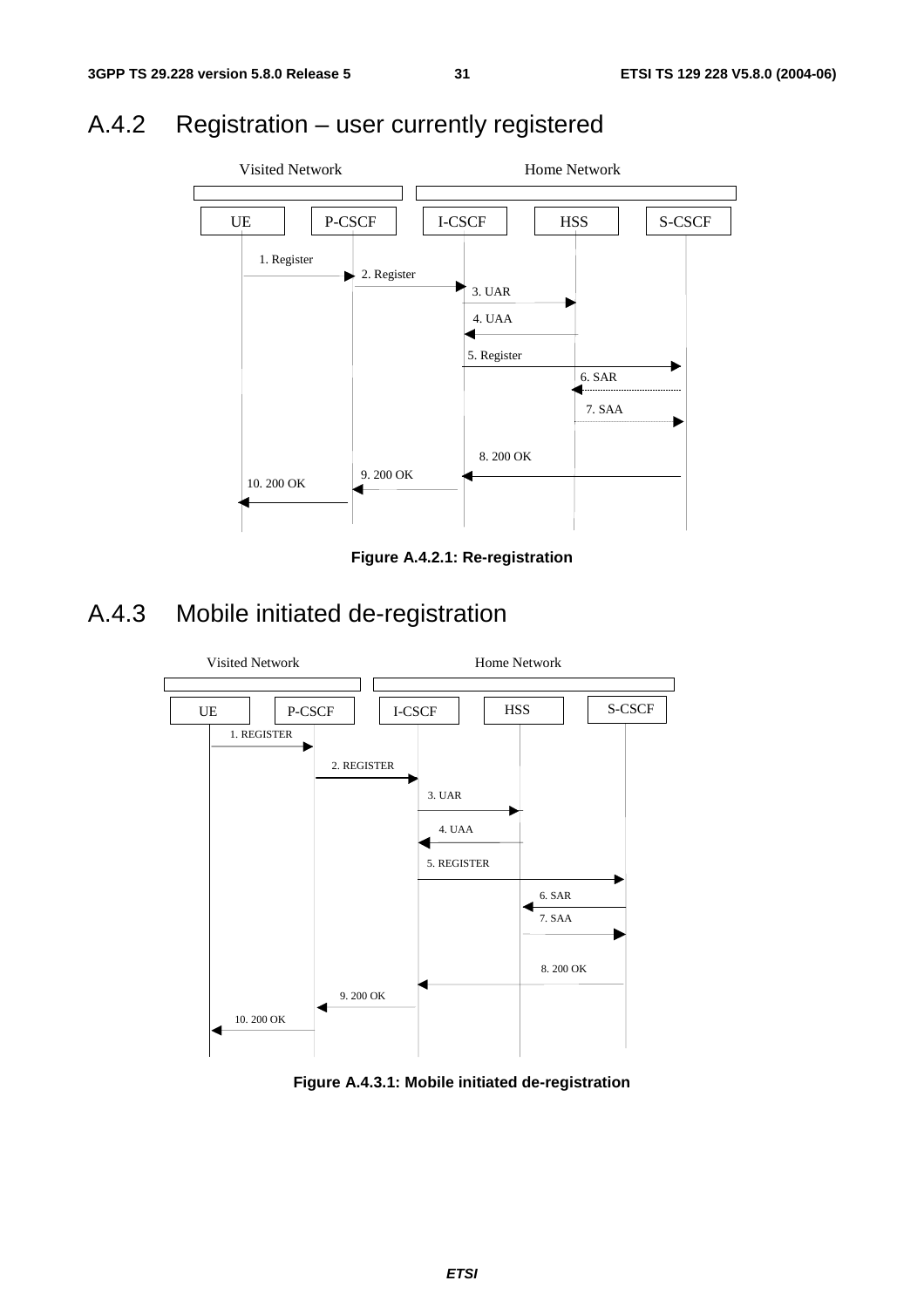## A.4.4 Network initiated de-registration

## A.4.4.1 Registration timeout



**Figure A.4.4.1.1: Network initiated de-registration – registration timeout** 

A.4.4.2 Administrative de-registration



**Figure A.4.4.2.1: Network initiated de-registration – administrative de-registration**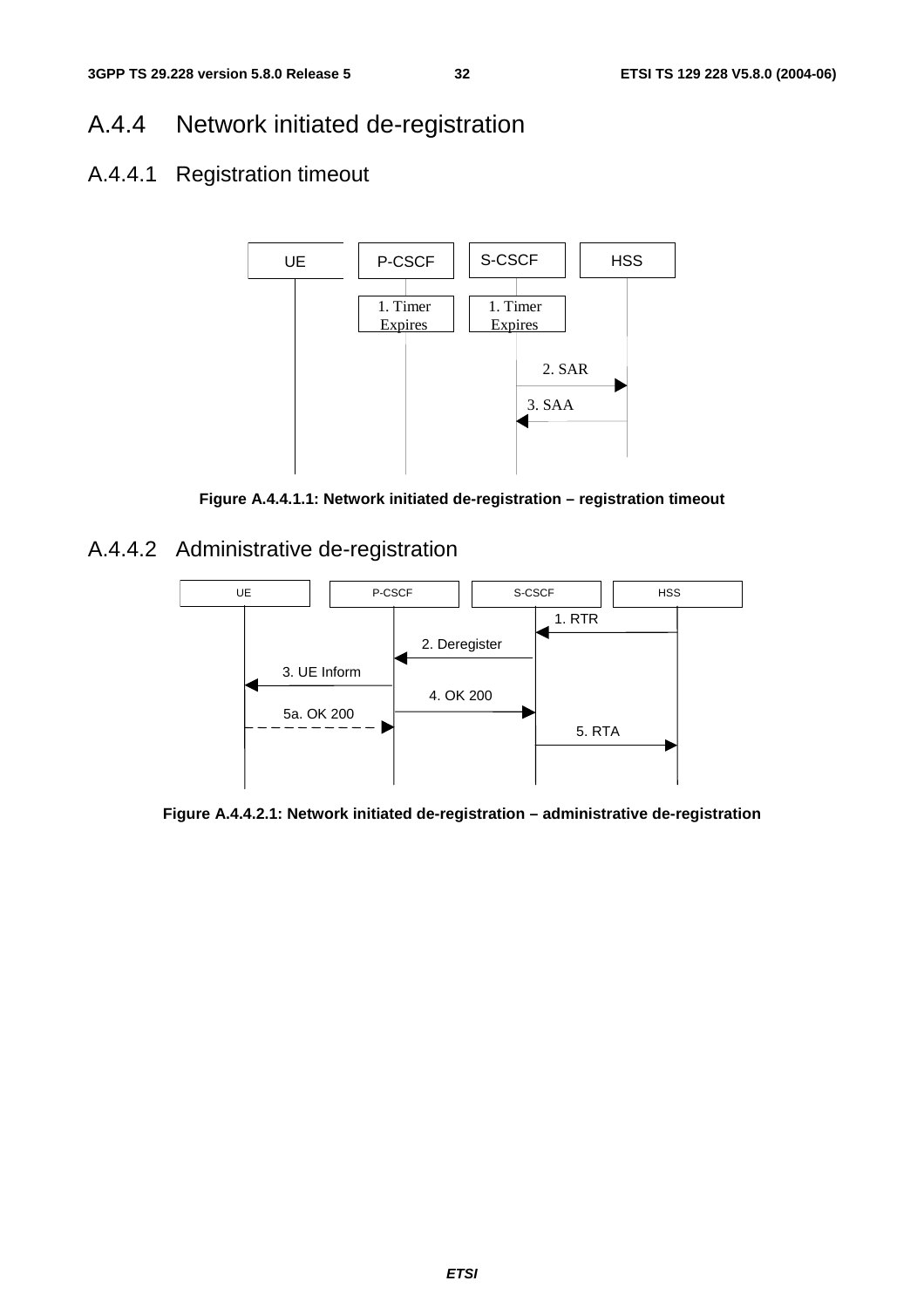

## A.4.4.3 De-registration initiated by service platform



## A.4.5 MT SIP session set-up



**Figure A.4.5.1: MT SIP session set-up**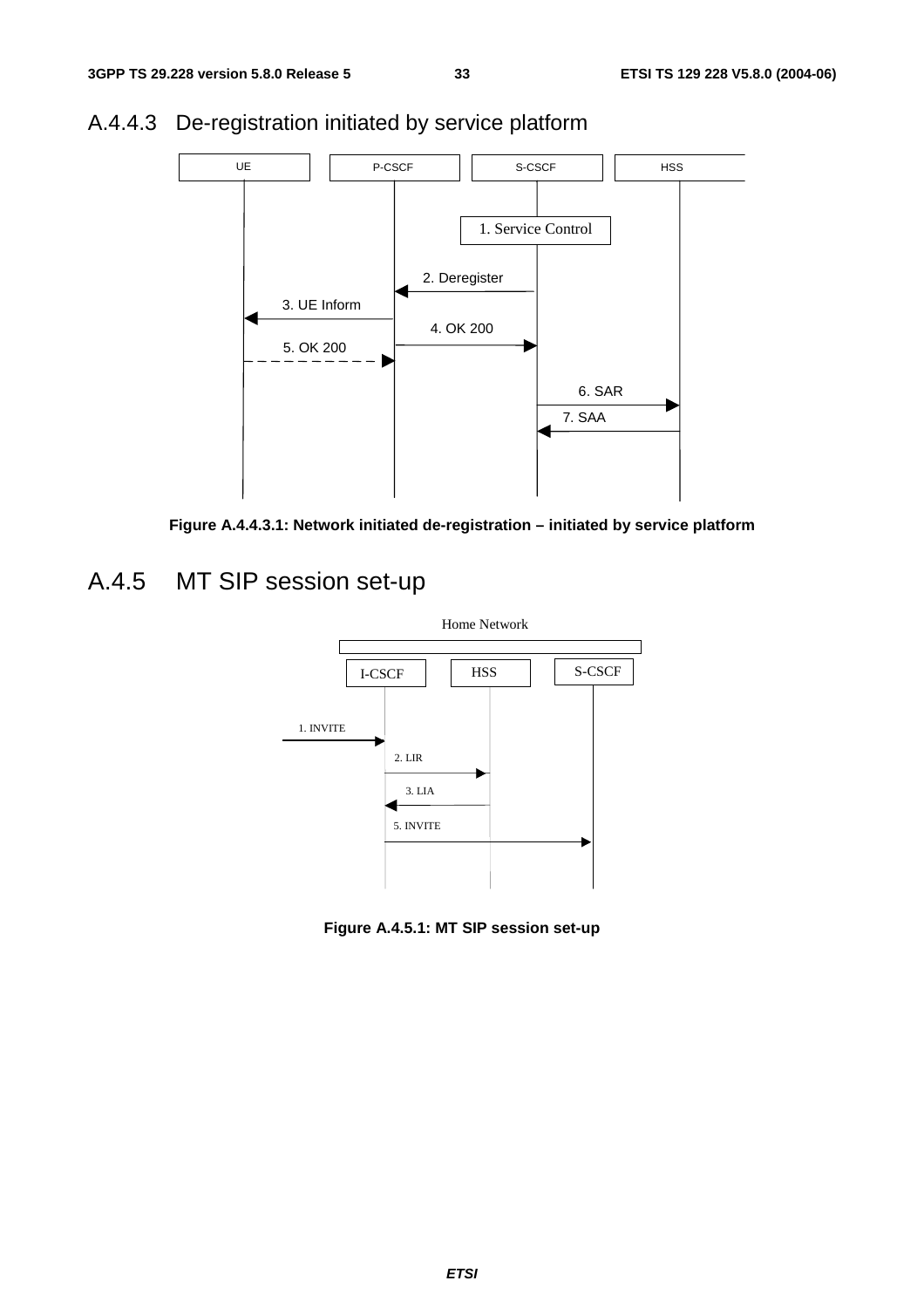## A.4.6 Initiation of a session to a non-registered user



**Figure A.4.6.1: Initiation of a session to a non-registered user** 

A.4.7 User Profile update



**Figure A.4.7.1: User profile update**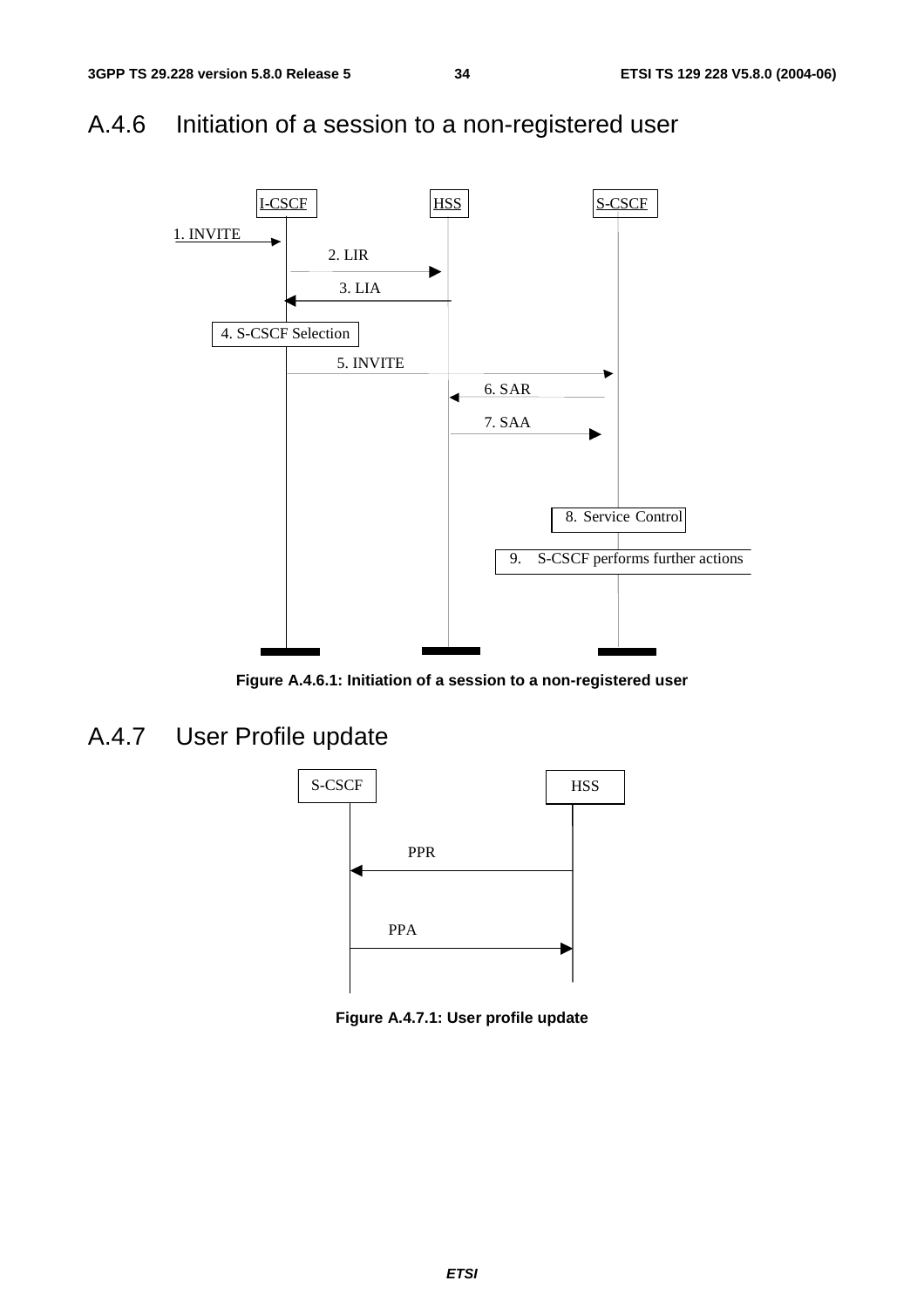## Annex B (informative): User profile UML model

The purpose of this UML model is to define in an abstract level the structure of the user profile downloaded over the Cx interface and describe the purpose of the different information classes included in the user profile.

## B.1 General description

The following picture gives an outline of the UML model of the user profile, which is downloaded from HSS to S-CSCF:



**Figure B.1.1: User Profile** 

IMS Subscription class contains as a parameter the private user identity of the user in NAI format.

Each instance of the IMS Subscription class contains one or several instances of the class Service Profile. Service Profile class contains the meaningful data in the user profile: Public Identification, Core Network Service Authorization and Initial Filter Criteria.

## B.2 Service profile

:

The following picture gives an outline of the UML model of the Service Profile class:



**Figure B.2.1: Service Profile**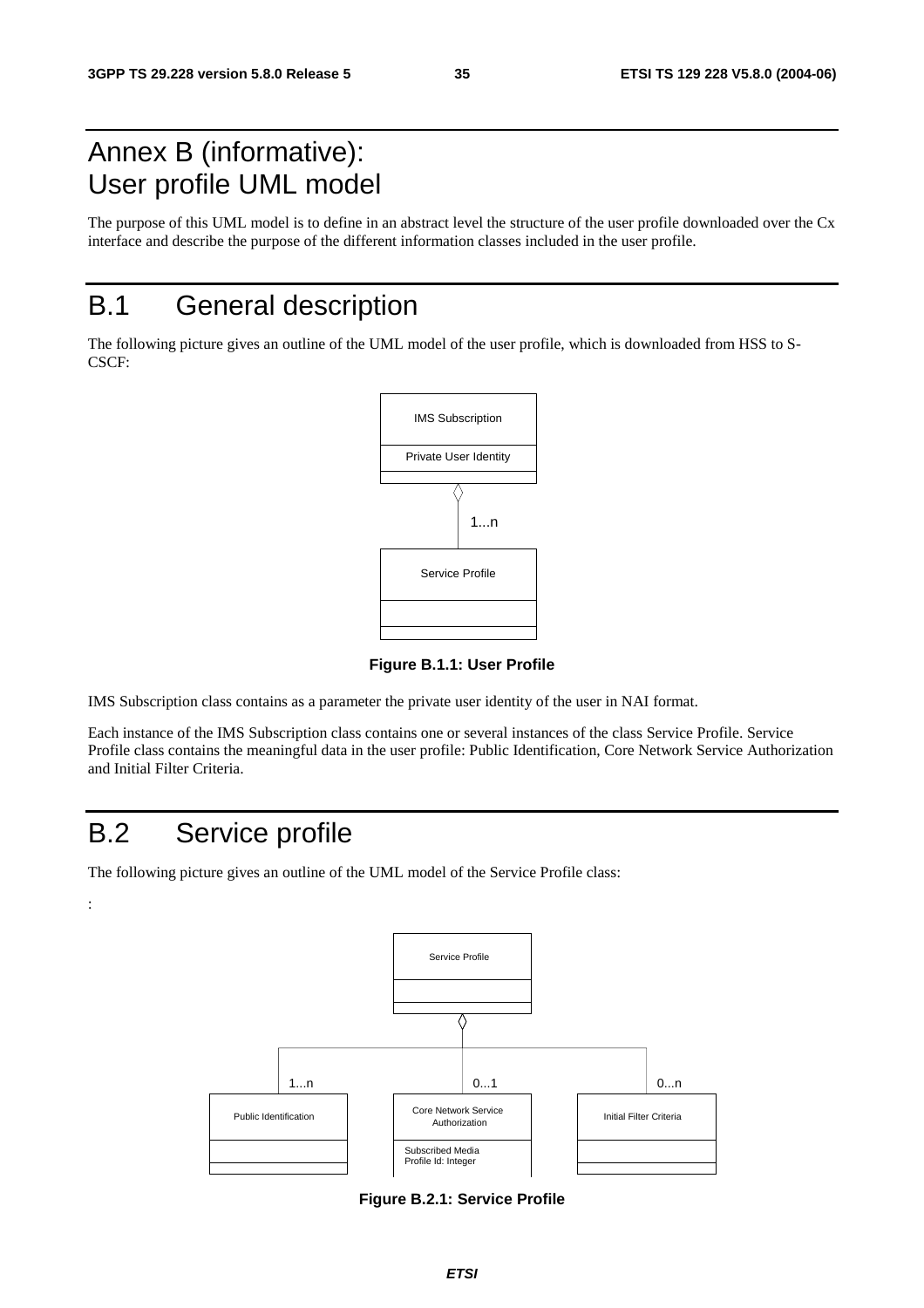Each instance of the Service Profile class consists of one or several instances of the class Public Identification. Public Identification class contains the public identities of the user associated with that service profile. The information in the Core Network Service Authorization and Initial Filter Criteria classes apply to all public identity instances, which are included in one Service profile class.

Each instance of the Service Profile class contains zero or one instance of the class Core Network Service Authorization. If no instance of the class Core Network Service Authorization is present, no filtering related to subscribed media applies in S-CSCF.

Each instance of the class Service Profile contains zero or several instances of the class Initial Filter Criteria.

## B.2.1 Public Identification

The following picture gives an outline of the UML model of Public Identification class:



**Figure B.2.1.1: Public Identification** 

Public Identification class can contain either SIP URL Identity, i.e. SIP URL, or Tel URL Identity class, i.e. tel URL.

The attribute BarringIndication is of type Boolean. If it is set to TRUE, the S-CSCF shall prevent that public identity from being used in any IMS communication except registrations and re-registrations, as specified in 3GPP TS 24.229 [8]..

## B.2.2 Initial Filter Criteria

The following picture gives an outline of the UML model of Initial Filter Criteria class: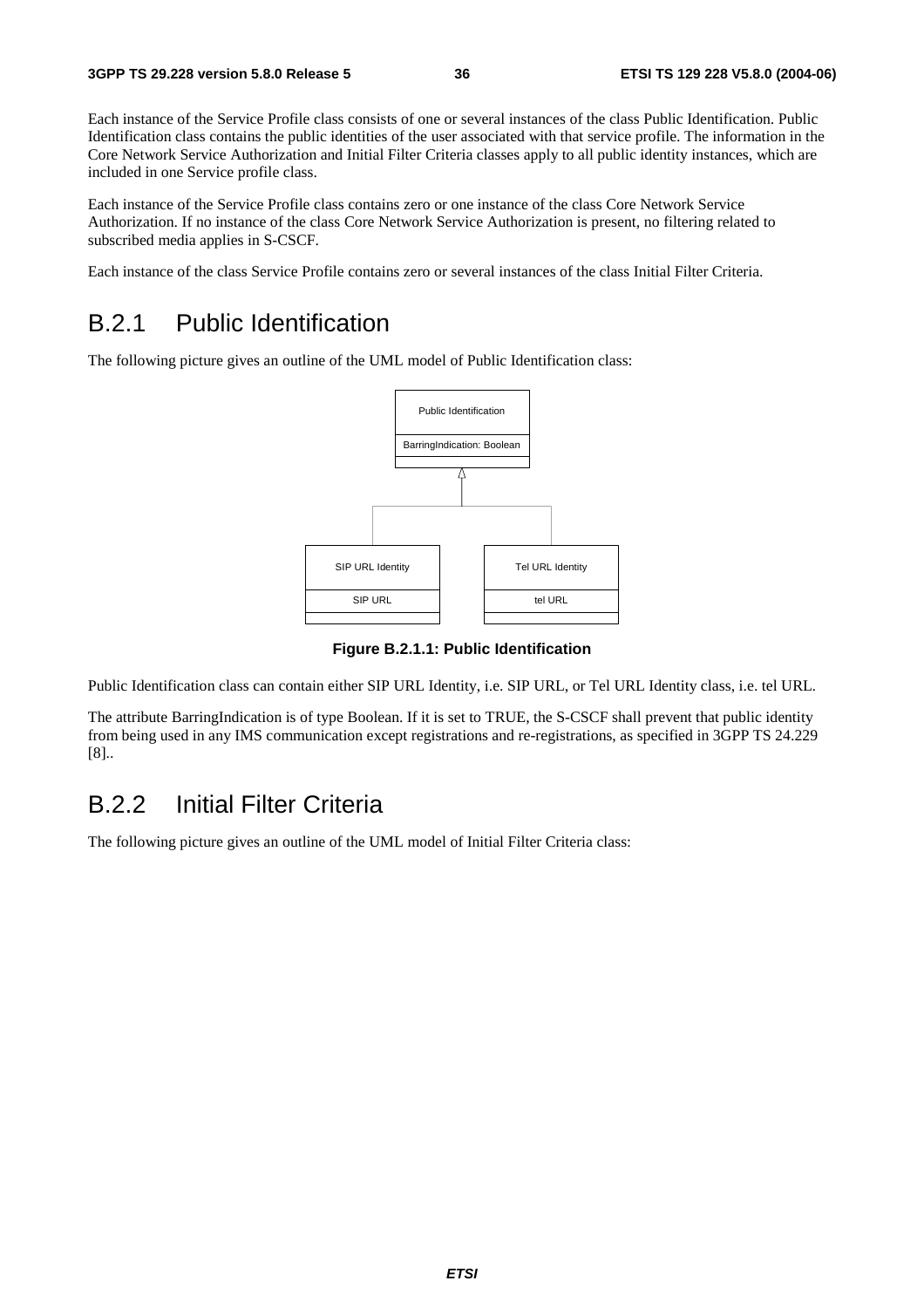

#### **Figure B.2.2.1.1: Initial Filter Criteria**

Each instance of the Initial Filter Criteria class is composed of zero or one instance of a Trigger Point class and one instance of an Application Server class. Priority indicates the priority of the Filter Criteria. The higher the Priority Number the lower the priority of the Filter Criteria is; i.e., a Filter Criteria with a higher value of Priority Number shall be assessed after the Filter Criteria with a smaller Priority Number have been assessed. The same priority shall not be assigned to more than one initial Filter Criterion. ConditionTypeCNF is a boolean that is TRUE when the Trigger Point associated with the FilterCriteria is a boolean expresion in Conjuctive Normal Form (CNF) and FALSE if the Trigger Point is expressed in Disjunctive Normal Form (DNF) (see Annex C).

Trigger Point class describes the trigger points that should be checked in order to find out if the indicated Application Server should be contacted or not. Each TriggerPoint is a boolean expression in Conjuctive or Disjunctive Normal form (CNF of DNF). The absence of Trigger Point instance will indicate an unconditional triggering to Application Server.

The attribute ConditionTypeCNF attribute defines how the set of SPTs are expressed, i.e. either an Ored set of ANDed sets of SPT statements or an ANDed set of Ored sets of statements. Individual SPTstatements can also be negated. These combinations are termed, respectively, Disjunctive Normal Form (DNF) and Conjunctive Normal Form (CNF) for the SPT (see Annex C). Both DNF and CNF forms can be used.

Each Trigger Point is composed by 1 to n instances of the class Service Point Trigger.

Application Server class defines the application server, which is contacted, if the trigger points are met. Server Name is the SIP URL of the application server to contact. Default Handling determines whether the dialog should be released if the Application Server could not be reached or not; it is of type enumerated and can take the values: SESSION\_CONTINUED or SESSION\_TERMINATED.

The Application Server class contains zero or one instance of the Service Information class. Service Information class allows to download to S-CSCF information that is to be transferred transparently to an Application Server when the trigger points of a filter criterion are satisfied. ServiceInformation is a string conveying that information. See 3GPP TS 23.218 [7] for a description of the use of this information element.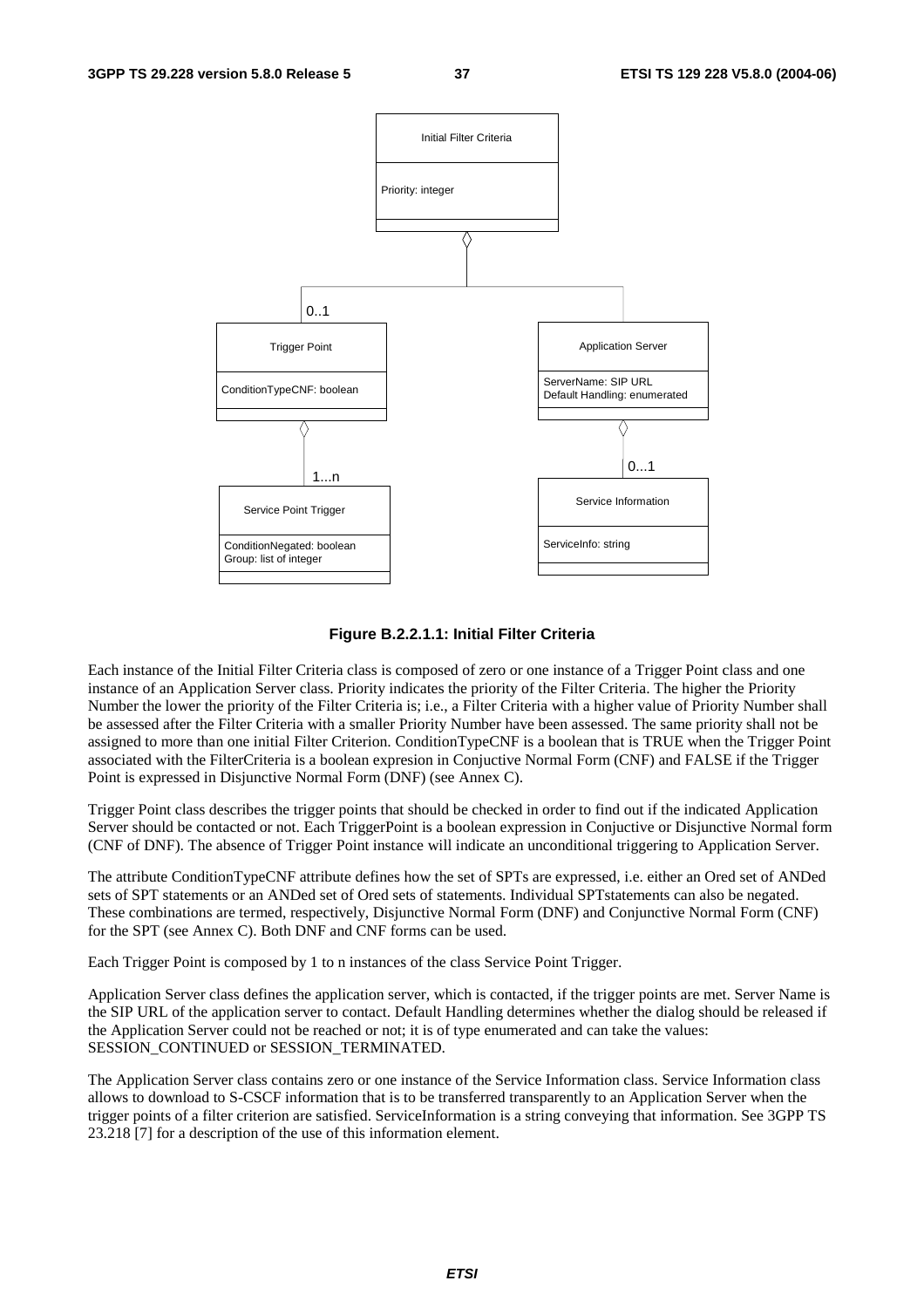#### B.2.3 Service Point Trigger

The following picture gives an outline of the UML model of Service Point Trigger class:



**Figure B.2.3.1: Service Point Trigger** 

The attribute Group of the class Service Point Trigger allows the grouping of SPTs that will configure the subexpressions inside a CNF or DNF expression. For instance, in the following CNF expression (A+B).(C+D), A+B and C+D would correspond to different groups.

In CNF, the attribute Group identifies the Ored sets of SPTinstances. If the SPTbelongs to different Ored sets, SPTcan have more than one Group values assigned. At least one Group must be assigned for each SPT.

In DNF, the attribute Group identifies the ANDed sets of SPTinstances. If the SPTbelongs to different ANDed sets, SPTcan have more than one Group values assigned. At least one Group must be assigned for each SPI.

The attribute ConditionNegated of the class Service Point Trigger defines whether the individual SPTinstance is negated (i.e. NOT logical expression).

Request-URI class defines SPTfor the Request-URI. Request-URI contains attribute RequestURI.

SIP Method class defines SPTfor the SIP method. SIP Method contains attribute SIPMethod which can evaluate to any existent SIP method.

SIP Header class defines SPTfor the presence or absence of any SIP header or for the content of any SIP header. SIP Header contains attribute SIP Header which identifies the SIP Header, which is the SPT, and the Content attribute defines the value of the SIP Header if required. The value of the Content attribute is a string that shall be interpreted as a regular expression. Perl-like regular expressions shall be taken as a model for legal regular expressions for this function. A regular expression would be as simple as a literal (e.g. "john") or a more elaborated one, allowing to match a string "containing" a substring, beginning with a substring, etc. Examples of regular expressions valid for the "Match" attribute could be:

"Joe": meaning that a given header matches exactly with the string "Joe".

"<sup>^</sup>(Jo).\*": meaning that a given header contains a value that begins with "Jo".

".\*Jo.\*": meaning that a given header contains the sub string "Jo" at any position.

The absence of the Content attribute and ConditionNegated = TRUE indicates that the SPTis the absence of a determined SIP header.

Session Case class represents an enumerated type, with possible values "Originating", "Terminating\_Registered", "Terminating\_Unregistered" indicating if the filter should be used by the S-CSCF handling the Originating, Terminating for a registered end user or Terminating for an unregistered end user services.

Session Description Information class defines SPTfor the content of any SDP field within the body of a SIP Method. The Line attribute identifies the line inside the session description. Content is a string defining the content of the line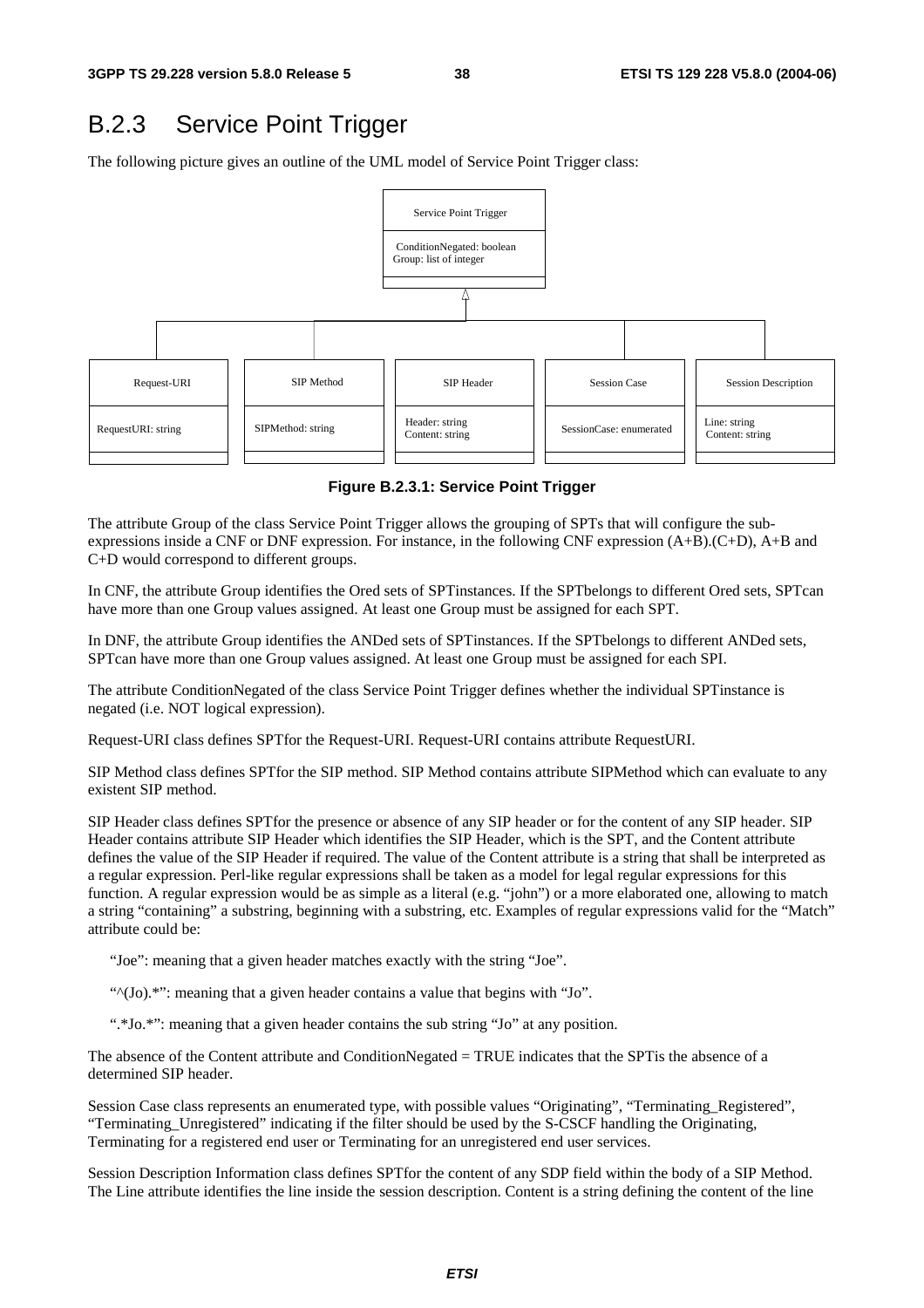identified by Line. Perl-like regular expressions shall be taken as a model for regular expressions for this function (as described above).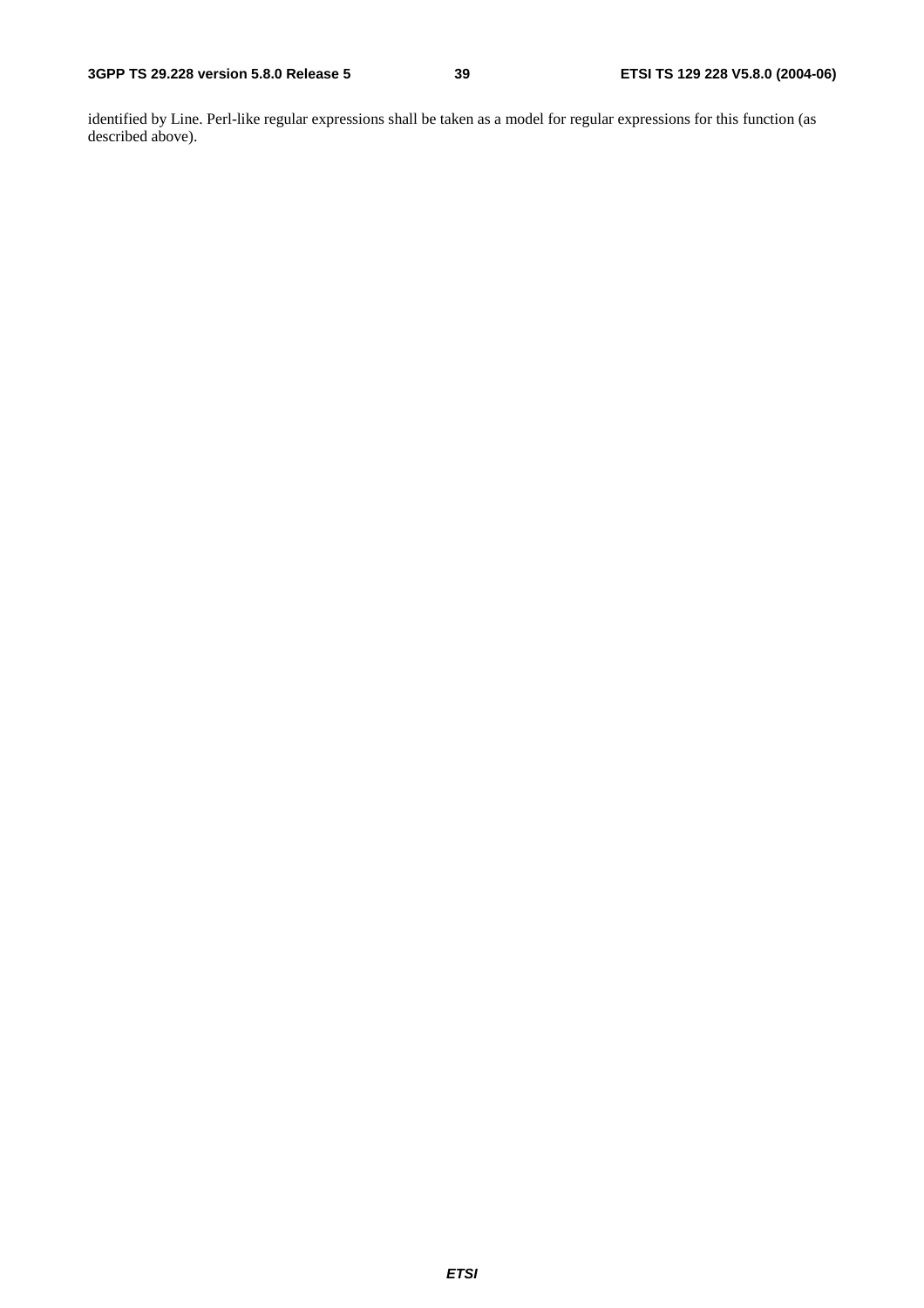## Annex C (informative): Conjunctive and Disjunctive Normal Form

A Trigger Point expression is constructed out of atomic expressions (i.e. Service Point Trigger) linked by Boolean operators AND, OR and NOT. Any logical expression constructed in that way can be transformed to forms called Conjunctive Normal Form (CNF) and Disjunctive Normal Form (DNF).

A Boolean expression is said to be in Conjunctive Normal Form if it is expressed as a conjunction of disjunctions of literals (positive or negative atoms), i.e. as an AND of clauses, each of which is the OR of one of more atomic expressions.

Taking as an example the following trigger:

Method = "INVITE" OR Method = "MESSAGE" OR (Method="SUBSCRIBE" AND NOT Header = "from" Match = "joe")

The trigger can be split into the following atomic expressions:

Method="INVITE"

Method="MESSAGE"

Method="SUBSCRIBE"

NOT header="from" Match="joe"

Grouping the atomic expressions, the CNF expression equivalent to the previous example looks like:

(Method="INVITE" OR Method = "MESSAGE" OR Method="SUBSCRIBE") AND (Method="INVITE" OR Method  $=$  "MESSAGE" OR (NOT Header  $=$  "from" Match  $=$  "joe"))

This result in two "OR" groups linked by "AND" (CNF):

(Method="INVITE" OR Method = "MESSAGE" OR Method="SUBSCRIBE")

(Method="INVITE" OR Method = "MESSAGE" OR (NOT Header = "from" Content = "joe"))

The XML representation of the trigger is:

```
<?xml version="1.0" encoding="UTF-8"?> 
<testDatatype xmlns:xsi="http://www.w3.org/2001/XMLSchema-instance" xsi:noNamespaceSchemaLocation="D:\ 
\CxDataType.xsd"> 
         <IMSSubscription> 
         <PrivateID>IMPI1@homedomain.com</PrivateID> 
         <ServiceProfile> 
                  <PublicIdentity> 
                          <BarringIndication>1</BarringIndication> 
                          <Identity> sip:IMPU1@homedomain.com </Identity> 
                  </PublicIdentity> 
                  <PublicIdentity> 
                          <Identity> sip:IMPU2@homedomain.com </Identity> 
                  </PublicIdentity> 
                  <InitialFilterCriteria> 
                          <Priority>0</Priority> 
                          <TriggerPoint> 
                                   <ConditionTypeCNF>1</ConditionTypeCNF> 
                                  <SPT> <ConditionNegated>0</ConditionNegated> 
                                           <Group>0</Group>
```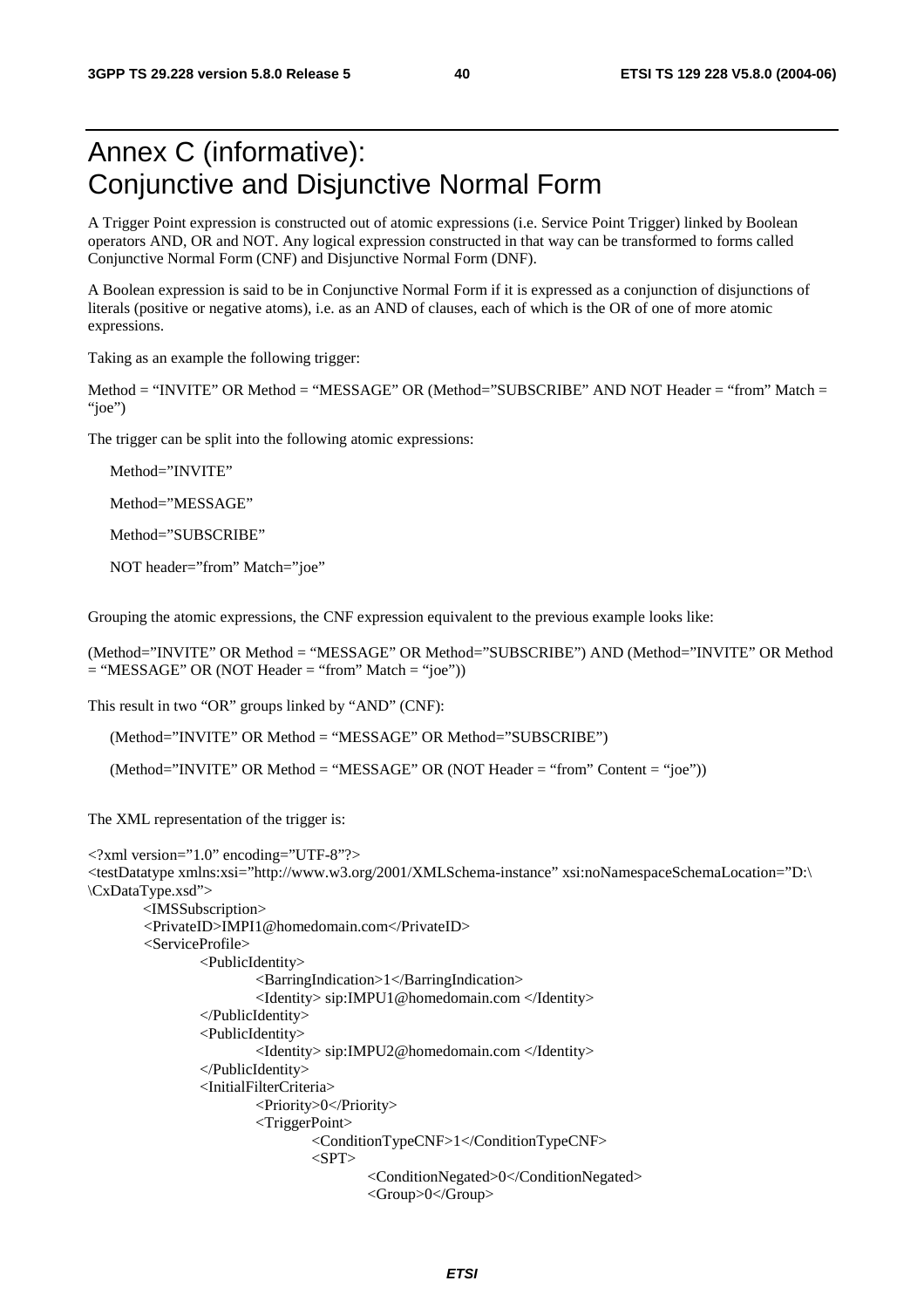<Method>INVITE</Method>  $<$ /SPT>  $<$ SPT $>$  <ConditionNegated>0</ConditionNegated> <Group>0</Group> <Method>MESSAGE</Method>  $<$ /SPT>  $<$ SPT $>$  <ConditionNegated>0</ConditionNegated> <Group>0</Group> <Method>SUBSCRIBE</Method>  $\langle$ SPT $>$  $<$ SPT $>$  <ConditionNegated>0</ConditionNegated> <Group>1</Group> <Method>INVITE</Method>  $<$ /SPT $>$  $<$ SPT $>$  <ConditionNegated>0</ConditionNegated> <Group>1</Group> <Method>MESSAGE</Method>  $<$ /SPT $>$  $\langle$ SPT $>$  <ConditionNegated>1</ConditionNegated> <Group>1</Group> <SIPHeader> <Header>From</Header> <Content>"joe"</Content> </SIPHeader>  $<$ /SPT $>$  </TriggerPoint> <ApplicationServer> <ServerName>sip:AS1@homedomain.com</ServerName> <DefaultHandling>0</DefaultHandling> </ApplicationServer> </InitialFilterCriteria> </ServiceProfile> </IMSSubscription>

</testDatatype>

Method="INVITE"

A Boolean expression is said to be in Disjunctive Normal Form if it is expressed as a disjunction of conjuctions of literals (positive or negative atoms), i.e. as an OR of clauses, each of which is the AND of one of more atomic expressions.

The previous example is already in DNF, composed by the following groups:

```
Method="MESSAGE" 
   Method="SUBSCRIBE" AND (NOT header="from" Match="joe") 
The XML representation of the trigger is: 
<?xml version="1.0" encoding="UTF-8"?> 
<testDatatype xmlns:xsi="http://www.w3.org/2001/XMLSchema-instance" xsi:noNamespaceSchemaLocation="D:\ 
CxDataType.xsd"> 
         <IMSSubscription> 
         <PrivateID>IMPI1@homedomain.com</PrivateID> 
         <ServiceProfile> 
                 <PublicIdentity>
```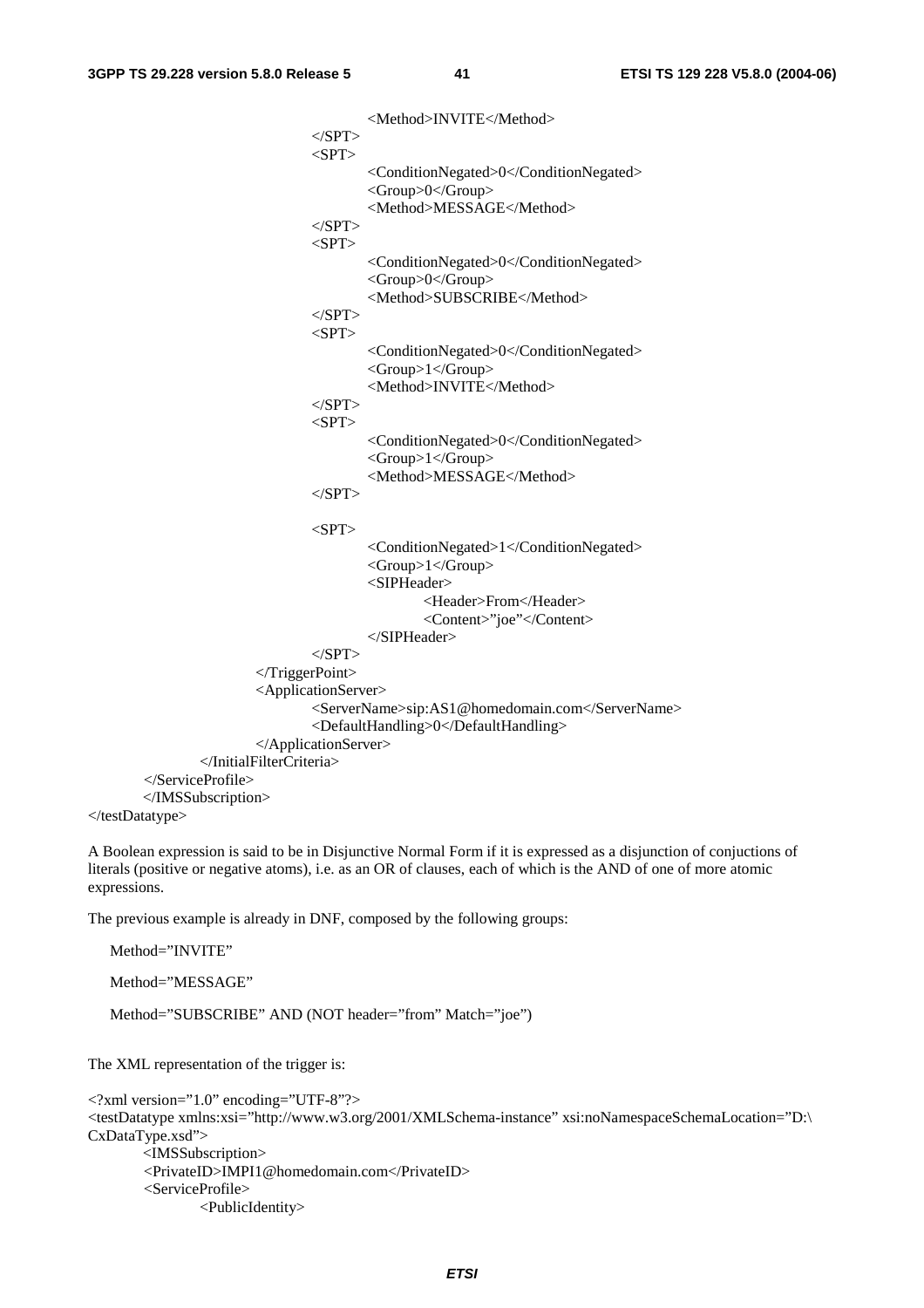<BarringIndication>1</BarringIndication> <Identity> sip:IMPU1@homedomain.com </Identity> </PublicIdentity> <PublicIdentity> <Identity> sip:IMPU2@homedomain.com </Identity> </PublicIdentity> <InitialFilterCriteria> <Priority>0</Priority> <TriggerPoint> <ConditionTypeCNF>0</ConditionTypeCNF>  $<$ SPT $>$  <ConditionNegated>0</ConditionNegated> <Group>0</Group> <Method>INVITE</Method>  $\langle$ SPT $>$  $<$ SPT $>$  <ConditionNegated>0</ConditionNegated> <Group>1</Group> <Method>MESSAGE</Method>  $<$ /SPT $>$  $\langle$ SPT $>$  <ConditionNegated>0</ConditionNegated> <Group>2</Group> <Method>SUBSCRIBE</Method>  $<$ /SPT>  $<$ SPT $>$  <ConditionNegated>1</ConditionNegated> <Group>2</Group> <SIPHeader> <Header>From</Header> <Content>"joe"</Content> </SIPHeader>  $\langle$ SPT $>$  </TriggerPoint> <ApplicationServer> <ServerName>sip:AS1@homedomain.com</ServerName> <DefaultHandling index="0">0</DefaultHandling> </ApplicationServer> </InitialFilterCriteria> </ServiceProfile> </IMSSubscription> </testDatatype>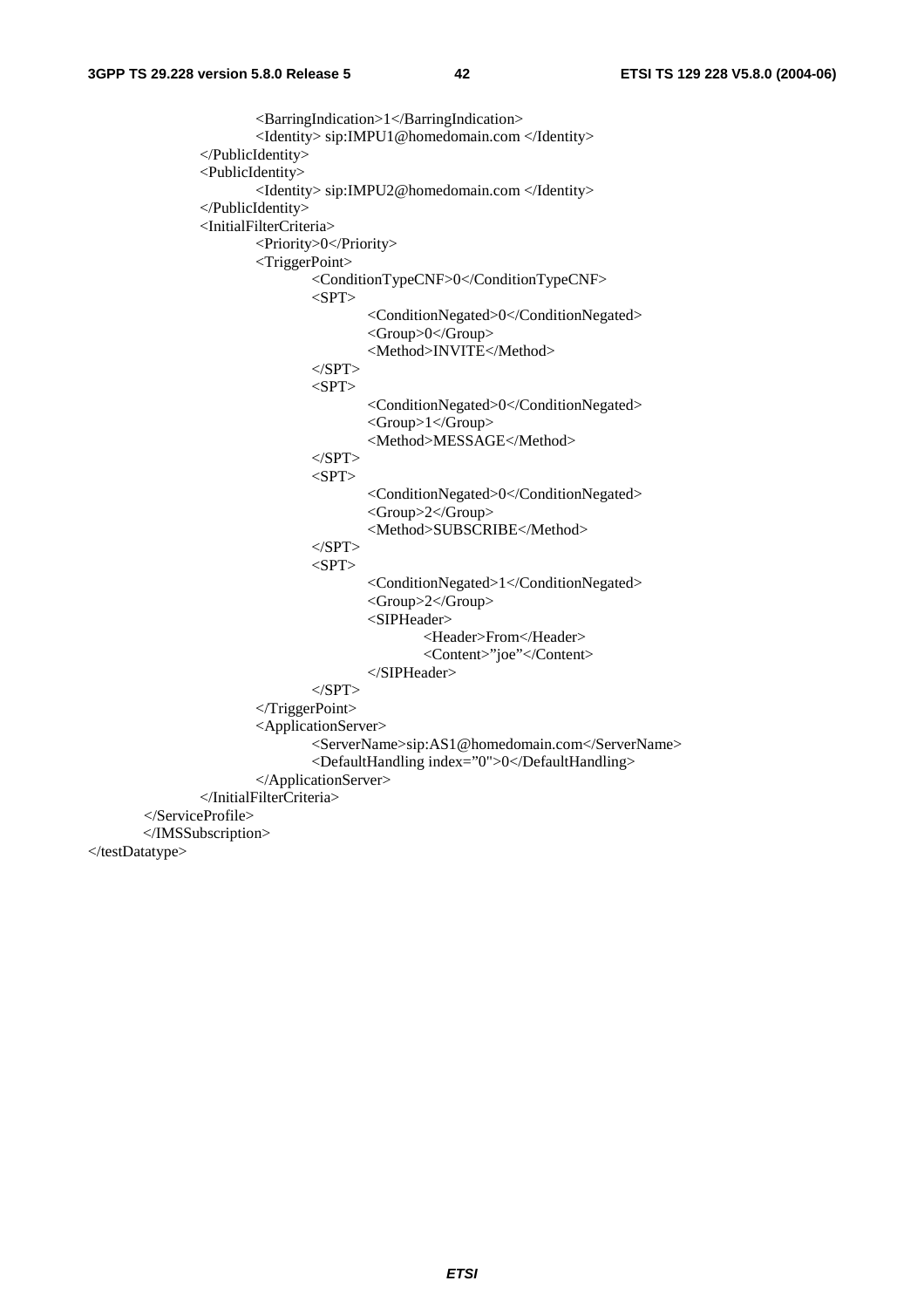## Annex D (informative): High-level format for the User Profile

The way the information shall be transferred through the Cx interface can be seen from a high-level point of view in the following picture:

| Private  |         |                                            |                    |
|----------|---------|--------------------------------------------|--------------------|
| identif. | Service | Public id. data   Core Network Serv. Auth. | App.&Serv. Filters |
|          |         |                                            |                    |

**Figure C.1: Example of in-line format of user profile** 

If more than one service profile is created, for example to assign a different set of filters to public identifiers 1 and 2 and public identity 3, the information shall be packaged in the following way:

| Private  |          |             |                                       |           |                                       |  |
|----------|----------|-------------|---------------------------------------|-----------|---------------------------------------|--|
| identif. | Service  |             | Public id. 2 CN Serv. Aut A&S Filters | Service   | Public id. 3 CN Serv. Aut A&S Filters |  |
|          | $\cdots$ | ublic id. 1 |                                       | Profile 2 |                                       |  |
| data     |          |             |                                       |           |                                       |  |

**Figure C.2: Example of in-line format of user profile**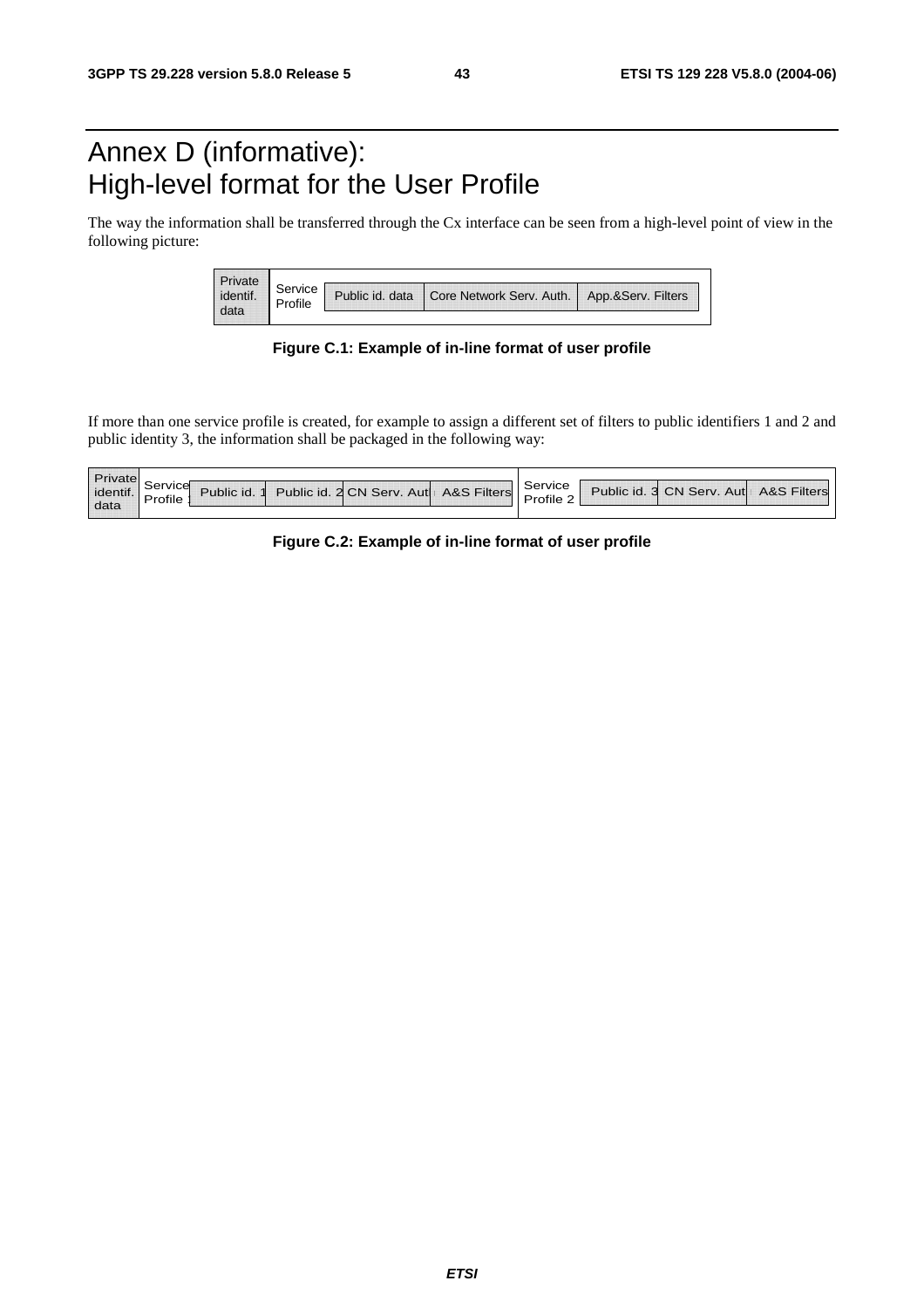## Annex E (normative): XML schema for the Cx interface user profile

The file CxDataType.xsd, attached to this specification, contains the XML schema for the Cx interface user profile. Such XML schema details all the data types on which XML documents containing Cx profile information shall be based. The XML schema file is intended to be used by an XML parser.

Table E.1 describes the data types and the dependencies among them that configure the XML schema.

| Data type                     | Tag                                             | <b>Base type</b> | <b>Comments</b>                |
|-------------------------------|-------------------------------------------------|------------------|--------------------------------|
| tPriority                     | Priority                                        | integer          | $>= 0$                         |
| tGroupID                      | Group                                           | integer          | $>= 0$                         |
| tDefaultHandling              | DefaultHandling                                 | enumerated       | Possible values:               |
|                               |                                                 |                  | 0 (SESSION_CONTINUED)          |
|                               |                                                 |                  | 1 (SESSION_TERMINATED)         |
| tDirectionOfRequest           | <b>SessionCase</b>                              | enumerated       | Possible values:               |
|                               |                                                 |                  | 0 (ORIGINATING_SESSION)        |
|                               |                                                 |                  | 1 TERMINATING_REGISTERED       |
|                               |                                                 |                  | 2 (TERMINATING_UNREGISTERED)   |
| tPrivateID                    | PrivateID                                       | anyURI           | Syntax described in RFC 2486   |
| tSIP_URL                      | Identity                                        | anyURI           | Syntax described in RFC 3261   |
| tTEL_URL                      | Identity                                        | anyURI           | Syntax described in RFC 2806   |
| tIdentity                     | Identity                                        | (union)          | Union of tSIP_URL and tTEL_URL |
| tServiceInfo                  | ServiceInfo                                     | string           |                                |
| tString                       | RequestURI,<br>Method, Header,<br>Content, Line | string           |                                |
| tBool                         | ConditionTypeCNF,<br>ConditionNegated,          | boolean          | Possible values:               |
|                               | BarringIndication                               |                  | 0 (false)                      |
|                               |                                                 |                  | $1$ (true)                     |
| tSubscribedMediaPr<br>ofileld | SubscribedMediaPr<br>ofileld                    | integer          | $>=0$                          |

**Table E.1: XML schema for Cx interface: simple data types**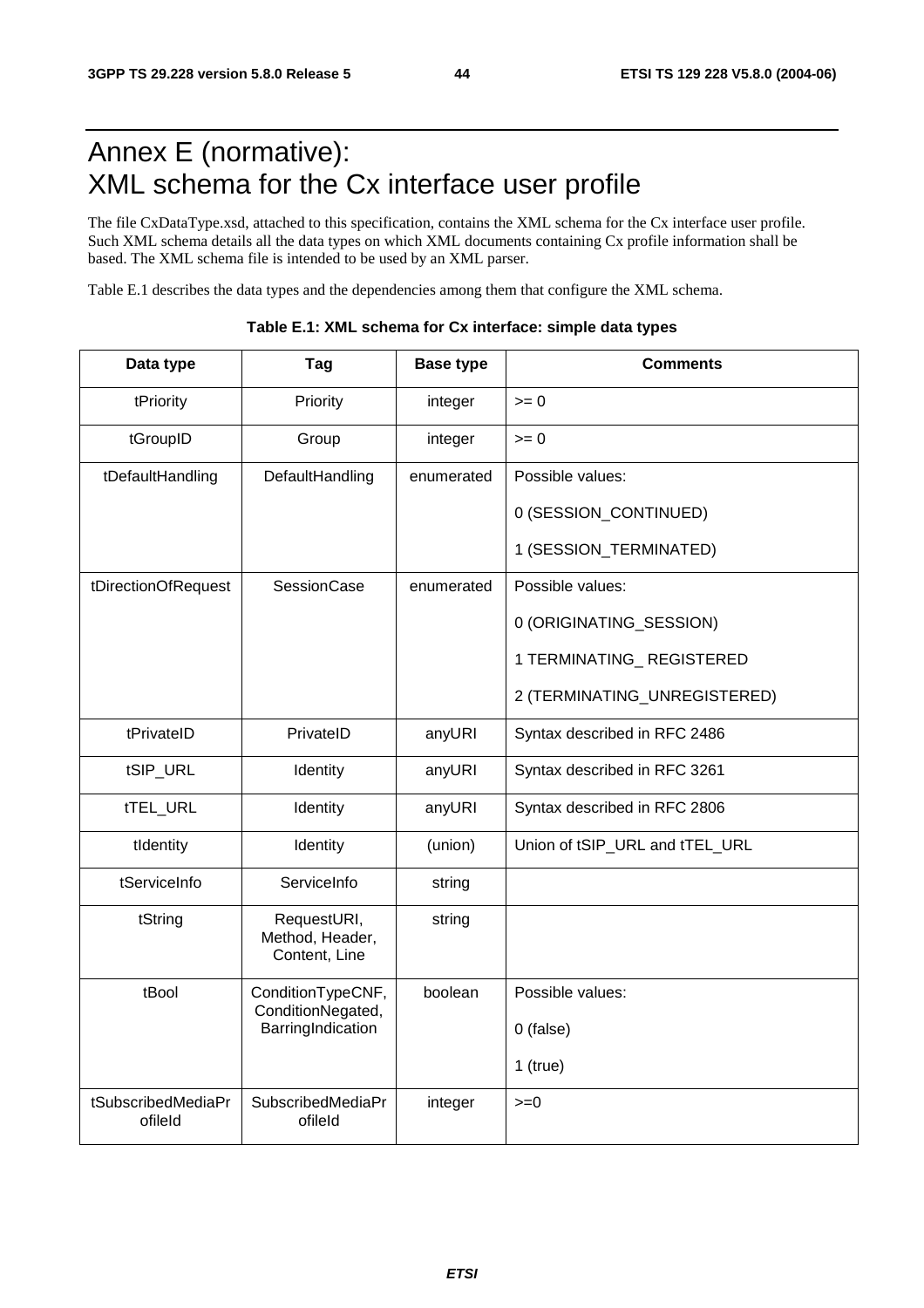| Data type                             | Tag                                         |            |                                             | <b>Compound of</b>                          |                    |  |
|---------------------------------------|---------------------------------------------|------------|---------------------------------------------|---------------------------------------------|--------------------|--|
|                                       |                                             |            | <b>Tag</b>                                  | <b>Type</b>                                 | <b>Cardinality</b> |  |
| tIMSSubscription                      | <b>IMSSubscription</b>                      | PrivateID  |                                             | tPrivateID                                  | 1                  |  |
|                                       |                                             |            | <b>ServiceProfile</b>                       | tServiceProfile                             | (1 to n)           |  |
| tServiceProfile                       | <b>ServiceProfile</b>                       |            | PublicIdentity                              | tPublicIdentity                             | (1 to n)           |  |
|                                       |                                             |            | <b>InitialFilterCriteria</b>                | tInitialFilterCriteria                      | (0 to n)           |  |
|                                       |                                             |            | <b>CoreNetworkService</b><br>sAuthorization | <b>CoreNetworkServicesAut</b><br>horization | (0 to 1)           |  |
| tCoreNetworkServic<br>esAuthorization | <b>CoreNetworkServic</b><br>esAuthorization | fileld     | SubscribedMediaPro                          | tSubscribedMediaProfileId                   | (0 to 1)           |  |
| tPublicIdentity                       | PublicIdentity                              |            | BarringIndication                           | tBool                                       | $\mathbf{1}$       |  |
|                                       |                                             | Identity   |                                             | tIdentity                                   | 1                  |  |
| tInitialFilterCriteria                | <b>InitialFilterCriteria</b>                | Priority   |                                             | tPriority                                   | $\mathbf{1}$       |  |
|                                       |                                             |            | TriggerPoint                                | tTrigger                                    | (0 to 1)           |  |
|                                       |                                             |            | ApplicationServer                           | tApplicationServer                          | $\mathbf{1}$       |  |
| tTrigger                              | <b>TriggerPoint</b>                         |            | ConditionTypeCNF                            | tBool                                       | $\mathbf{1}$       |  |
|                                       |                                             | <b>SPT</b> |                                             | tSePoTri                                    | (1 to n)           |  |
| tSePoTri                              | <b>SPT</b>                                  |            | ConditionNegated                            | tBool                                       | (0 to 1)           |  |
|                                       |                                             | Group      |                                             | tGroupID                                    | (1 to n)           |  |
|                                       |                                             |            | RequestURI                                  | tString                                     | $\mathbf{1}$       |  |
|                                       |                                             |            | Method                                      | tString                                     | $\mathbf{1}$       |  |
|                                       |                                             | Choice of  | SIPHeader                                   | tHeader                                     | $\mathbf 1$        |  |
|                                       |                                             |            | <b>SessionCase</b>                          | tDirectionOfRequest                         | $\mathbf 1$        |  |
|                                       |                                             |            | <b>SessionDescri</b><br>ption               | tSessionDescription                         | $\mathbf{1}$       |  |
| tHeader                               | SIPHeader                                   | Header     |                                             | tString                                     | $\mathbf{1}$       |  |
|                                       |                                             | Content    |                                             | tString                                     | (0 to 1)           |  |

#### **Table E.2: XML schema for Cx interface: complex data types**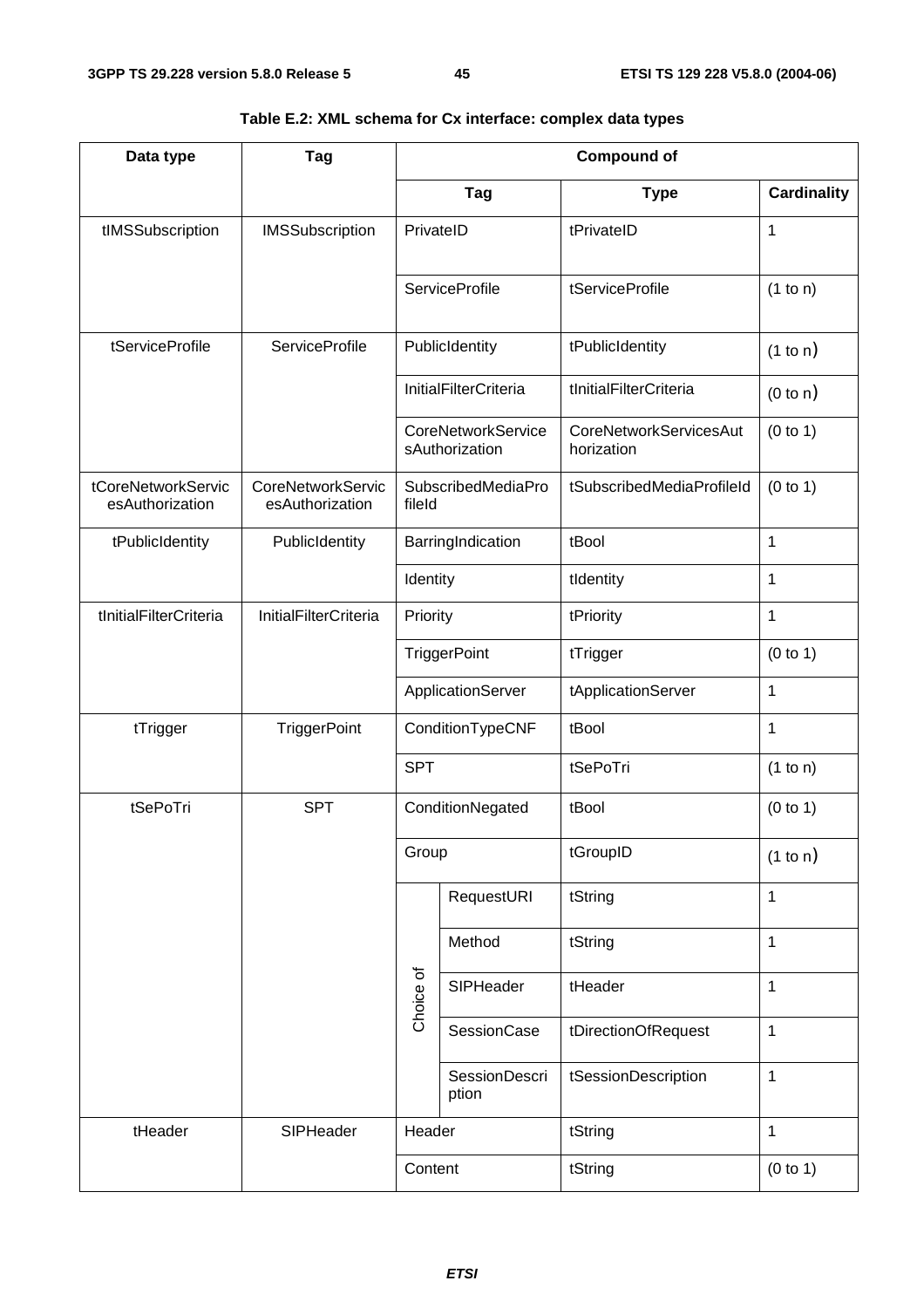| tSessionDescription                            | <b>SessionDescription</b> | Line            | tString          |          |
|------------------------------------------------|---------------------------|-----------------|------------------|----------|
|                                                |                           | Content         | tString          | (0 to 1) |
| tApplicationServer                             | ApplicationServer         | ServerName      | tSIP_URL         |          |
|                                                |                           | DefaultHandling | tDefaultHandling | (0 to 1) |
|                                                |                           | ServiceInfo     | tServiceInfo     | (0 to 1) |
| NOTE: "n" shall be interpreted as non-bounded. |                           |                 |                  |          |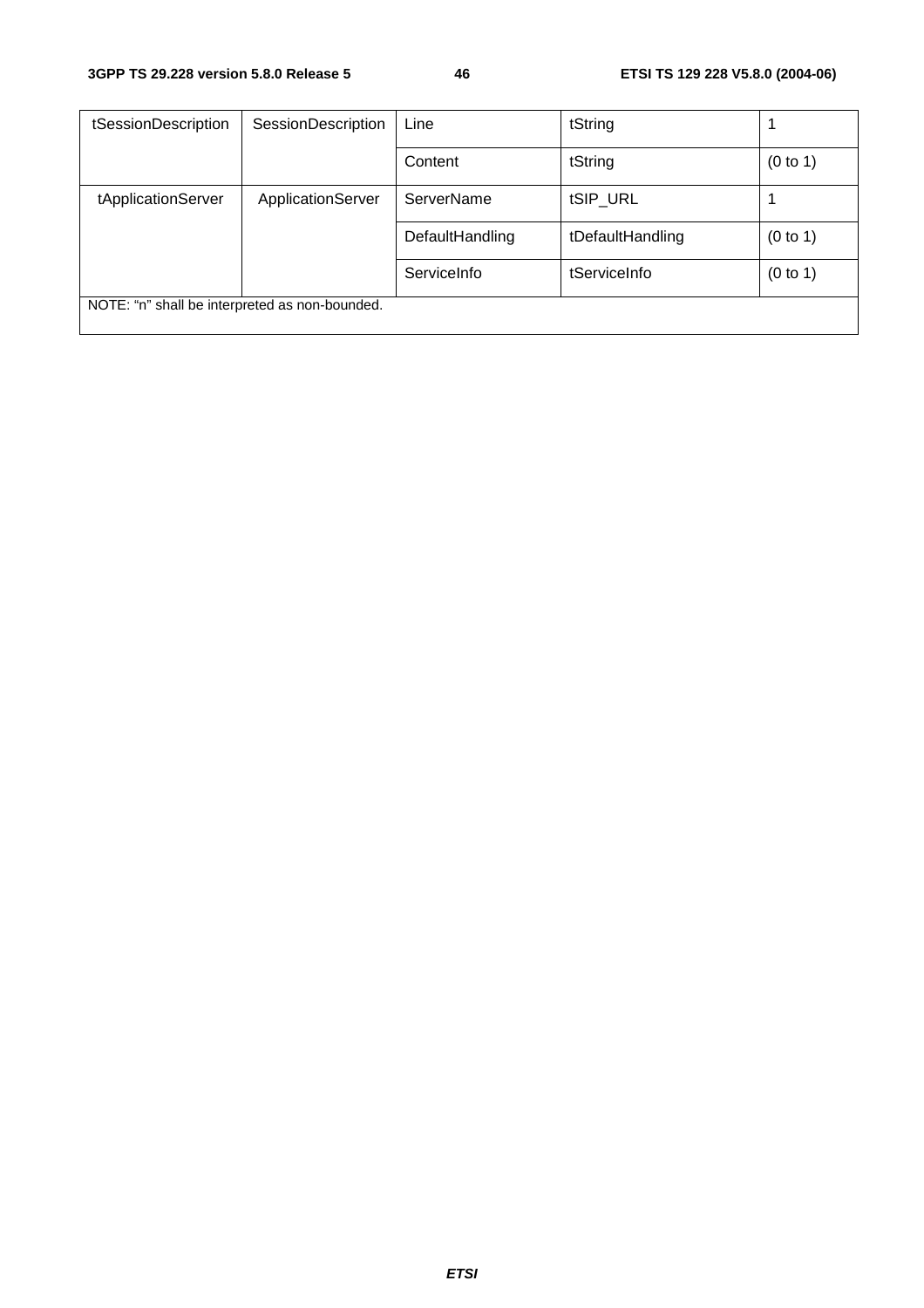## Annex F: (void)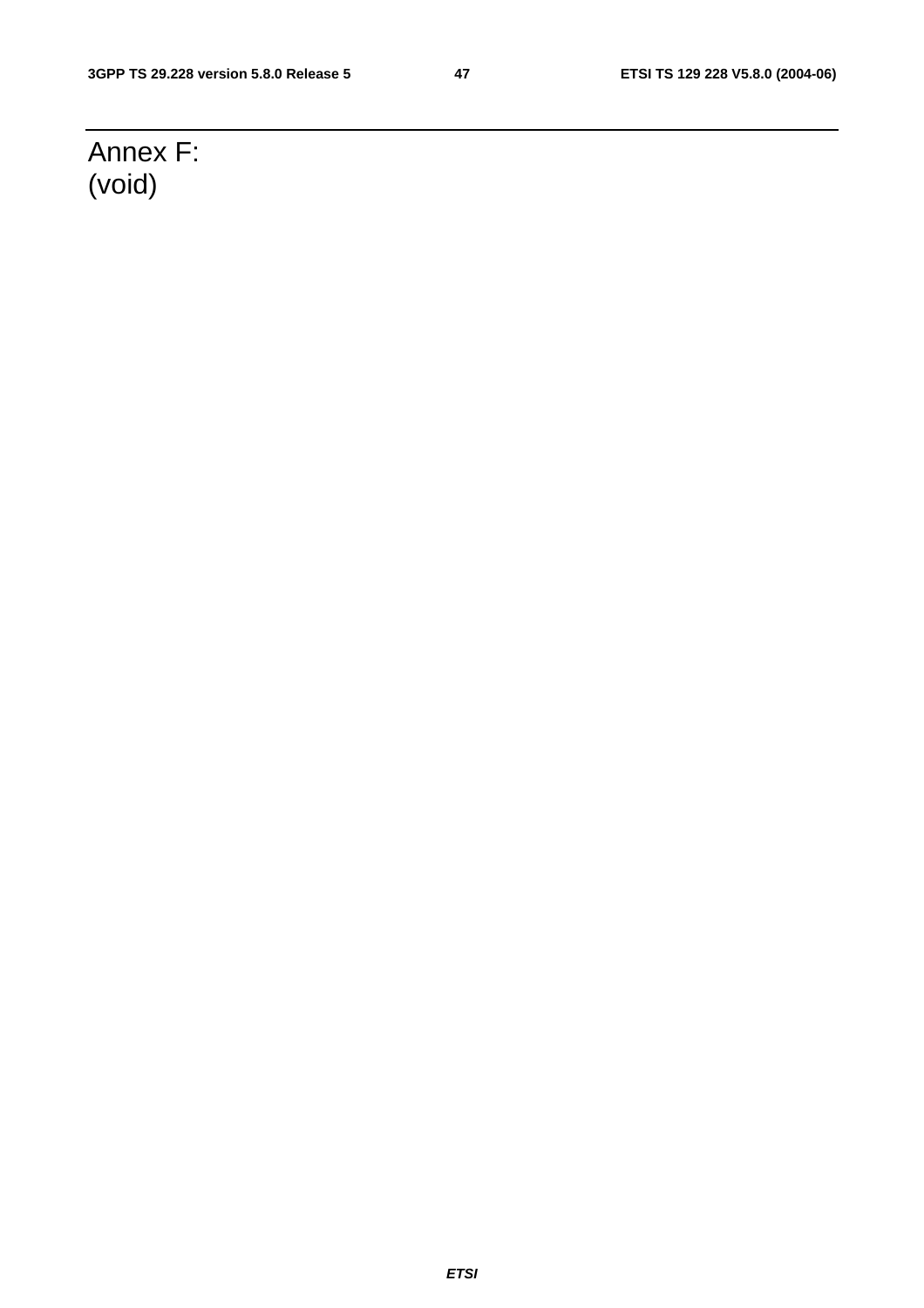## Annex G (informative): Change history

| <b>Change history</b> |                        |              |           |                |                                                                                                  |       |            |  |  |  |
|-----------------------|------------------------|--------------|-----------|----------------|--------------------------------------------------------------------------------------------------|-------|------------|--|--|--|
| Date                  | #                      | TSG TSG Doc. | <b>CR</b> | Rev            | Subject/Comment                                                                                  | Old   | <b>New</b> |  |  |  |
| Jun 2002              | CN#<br>16              | NP-020264    |           |                | Version 2.0.0 approved at CN#16                                                                  | 2.0.0 | 5.0.0      |  |  |  |
| Sep 2002              | CN#<br>17              | NP-020449    | 001       | 2              | Clarification of implicit registration                                                           | 5.0.0 | 5.1.0      |  |  |  |
| Sep 2002              | CN#<br>17              | NP-020449    | 002       | $\mathbf{1}$   | Clarification of user registration status query                                                  | 5.0.0 | 5.1.0      |  |  |  |
| Sep 2002              | CN#<br>17              | NP-020449    | 003       | $\mathbf{1}$   | Clarification of HSS initiated update of user profile                                            | 5.0.0 | 5.1.0      |  |  |  |
| Sep 2002              | CN#<br>17              | NP-020449    | 004       | 2              | Clarification of MAR command                                                                     | 5.0.0 | 5.1.0      |  |  |  |
| Sep 2002              | CN#<br>17              | NP-020449    | 005       | $\mathbf{1}$   | Conditionality of the SIP-Auth-Data-Item in MAA command                                          | 5.0.0 | 5.1.0      |  |  |  |
| Dec 2002              | CN#<br>18              | NP-020587    | 008       | 2              | Rejection of registration of a Temporary Public Identity without<br>active implicit registration | 5.1.0 | 5.2.0      |  |  |  |
| Dec 2002              | CN#<br>18              | NP-020587    | 010       | $\blacksquare$ | Removal of upper bounds in Cx i/f user profile                                                   | 5.1.0 | 5.2.0      |  |  |  |
| Dec 2002              | CN#<br>18              | NP-020587    | 011       |                | S-CSCF Assignment                                                                                | 5.1.0 | 5.2.0      |  |  |  |
| Dec 2002              | $\overline{CN#}$<br>18 | NP-020587    | 012       | $\blacksquare$ | NAS-Session-Key AVPs in MAA command                                                              | 5.1.0 | 5.2.0      |  |  |  |
| Dec 2002              | CN#<br>18              | NP-020587    | 013       | $\mathbf{1}$   | Correction to detailed behaviour of user registration status query                               | 5.1.0 | 5.2.0      |  |  |  |
| Dec 2002              | CN#<br>18              | NP-020587    | 014       | $\mathbf{1}$   | Removing the DDF dependencies from Cx interface                                                  | 5.1.0 | 5.2.0      |  |  |  |
| Dec 2002              | CN#<br>18              | NP-020587    | 015       | $\mathbf{1}$   | Clarification of SERVER_CHANGE de-registration reason code                                       | 5.1.0 | 5.2.0      |  |  |  |
| Dec 2002              | CN#<br>18              | NP-020589    | 016       | $\mathbf{1}$   | Clarification of User-Authorization-Type AVP usage within the<br><b>UAR</b>                      | 5.1.0 | 5.2.0      |  |  |  |
| Dec 2002              | CN#<br>18              | NP-020587    | 017       | $\mathbf{1}$   | Correction to HSS initiated update of user profile                                               | 5.1.0 | 5.2.0      |  |  |  |
| Dec 2002              | CN#<br>18              | NP-020588    | 019       |                | Correction in charging information                                                               | 5.1.0 | 5.2.0      |  |  |  |
| Dec 2002              | CN#<br>18              | NP-020590    | 020       | $\mathbf{1}$   | Error handling in S-CSCF when receiving too much data                                            | 5.1.0 | 5.2.0      |  |  |  |
| Dec 2002              | CN#<br>18              | NP-020587    | 021       | $\mathbf{1}$   | Re-allocation of S-CSCF                                                                          | 5.1.0 | 5.2.0      |  |  |  |
| Dec 2002              | CN#<br>18              | NP-020591    | 022       |                | Correction of the SPI                                                                            | 5.1.0 | 5.2.0      |  |  |  |
| March 2003            | CN#<br>19              | NP-030238    | 025       | $\mathbf{1}$   | Clarification of service profile download at service profile<br>modification                     | 5.2.0 | 5.3.0      |  |  |  |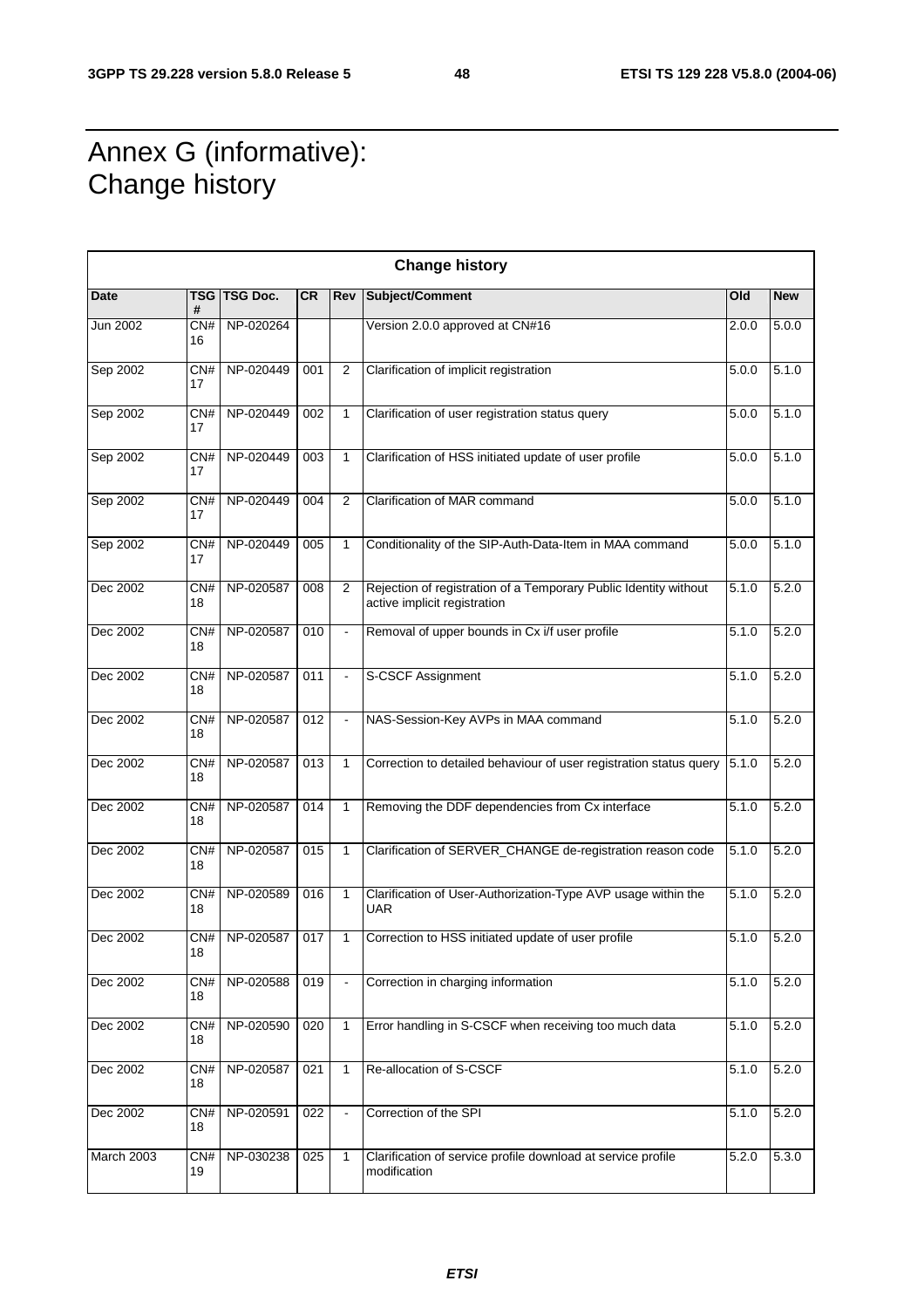| March 2003         | CN#<br>19 | NP-030016 | 028 |                | Filter ID field removal in InitialFilterCriteria class                                                      | 5.2.0 | 5.3.0 |
|--------------------|-----------|-----------|-----|----------------|-------------------------------------------------------------------------------------------------------------|-------|-------|
| March 2003         | CN#<br>19 | NP-030242 | 030 | $\mathbf{1}$   | Clarification of IMPU barring handling                                                                      | 5.2.0 | 5.3.0 |
| <b>March 2003</b>  | CN#<br>19 | NP-030245 | 032 | $\mathbf{1}$   | The default public user identity in the Server-Assignment-Answer 5.2.0                                      |       | 5.3.0 |
| March 2003         | CN#<br>19 | NP-030247 | 034 | $\overline{2}$ | Corrections to service profile                                                                              | 5.2.0 | 5.3.0 |
| March 2003         | CN#<br>19 | NP-030314 | 037 | 3              | Handling of non supported data in the S-CSCF when the profile<br>is being updated                           | 5.2.0 | 5.3.0 |
| <b>March 2003</b>  | CN#<br>19 | NP-030240 | 024 | $\mathbf{1}$   | Clarification of the HSS behaviour in REGISTRATION and<br>DE_REGISTRATION procedures at IMPU checking time. | 5.2.0 | 5.3.0 |
| March 2003         | CN#<br>19 | NP-030015 | 027 | $\blacksquare$ | Deletion of Annex F                                                                                         | 5.2.0 | 5.3.0 |
| March 2003         | CN#<br>19 | NP-030017 | 029 |                | Clarification of User-Authorization-Type AVP usage within UAR                                               | 5.2.0 | 5.3.0 |
| March 2003         | CN#<br>19 | NP-030243 | 031 | $\mathbf{1}$   | Update TS 29.228 after Diameter has become RFC                                                              | 5.2.0 | 5.3.0 |
| March 2003         | CN#<br>19 | NP-030246 | 033 | $\mathbf{1}$   | Replacement of the NAS-Session-Key AVP                                                                      | 5.2.0 | 5.3.0 |
| March 2003         | CN#<br>19 | NP-030312 | 035 | $\mathbf{1}$   | Clarification on Re-allocation of S-CSCF                                                                    | 5.2.0 | 5.3.0 |
| <b>March 2003</b>  | CN#<br>19 | NP-030261 | 038 | $\mathbf{1}$   | Change of SPI to SPT                                                                                        | 5.2.0 | 5.3.0 |
| March 2003         | CN#<br>19 | NP-030252 | 040 | $\mathbf{1}$   | Definition of the Subscribed Media Profile Identifier                                                       | 5.2.0 | 5.3.0 |
| March 2003         | CN#<br>19 | NP-030014 | 026 | $\blacksquare$ | Error in definition of Service Point of Interest class                                                      | 5.2.0 | 5.3.0 |
| June 2003          | CN#<br>20 | NP-030215 | 043 | $\blacksquare$ | Correct use of the Result-Code AVP                                                                          | 5.3.0 | 5.4.0 |
| <b>June 2003</b>   | CN#<br>20 | NP-030215 | 044 | $\mathbf{1}$   | Conditionality of User-Name AVP in Server-Assignment-Answer                                                 | 5.3.0 | 5.4.0 |
| June 2003          | CN#<br>20 | NP-030215 | 045 | $\overline{2}$ | Corrections to the base 64 encoding examples                                                                | 5.3.0 | 5.4.0 |
| June 2003          | CN#<br>20 | NP-030215 | 046 | $\mathbf{1}$   | Deregistration of implicitly registered public user identities                                              | 5.3.0 | 5.4.0 |
| <b>June 2003</b>   | CN#<br>20 | NP-030215 | 047 | $\blacksquare$ | Clarification on the Server-Assignment-Type NO_ASSIGNMENT 5.3.0                                             |       | 5.4.0 |
| <b>June 2003</b>   | CN#<br>20 | NP-030215 | 048 | 1              | Incorrect use of result-code                                                                                | 5.3.0 | 5.4.0 |
| June 2003          | CN#<br>20 | NP-030215 | 049 | 1              | Misalignment in the Public-User-Identity IE                                                                 | 5.3.0 | 5.4.0 |
| June 2003          | CN#<br>20 | NP-030215 | 050 | 1              | Duplicated Destination-Host AVP within MAR command code                                                     | 5.3.0 | 5.4.0 |
| September 2003 CN# | 21        | NP-030383 | 042 | $\overline{3}$ | Error in S-CSCF Assignment Type                                                                             | 5.4.0 | 5.5.0 |
| September 2003 CN# | 21        | NP-030383 | 051 | 2              | Mistakes in the XML schema of 29.228-540                                                                    | 5.4.0 | 5.5.0 |
| September 2003 CN# | 21        | NP-030383 | 055 | $\mathbf{1}$   | Extensibility of the public identity structure in the XML schema                                            | 5.4.0 | 5.5.0 |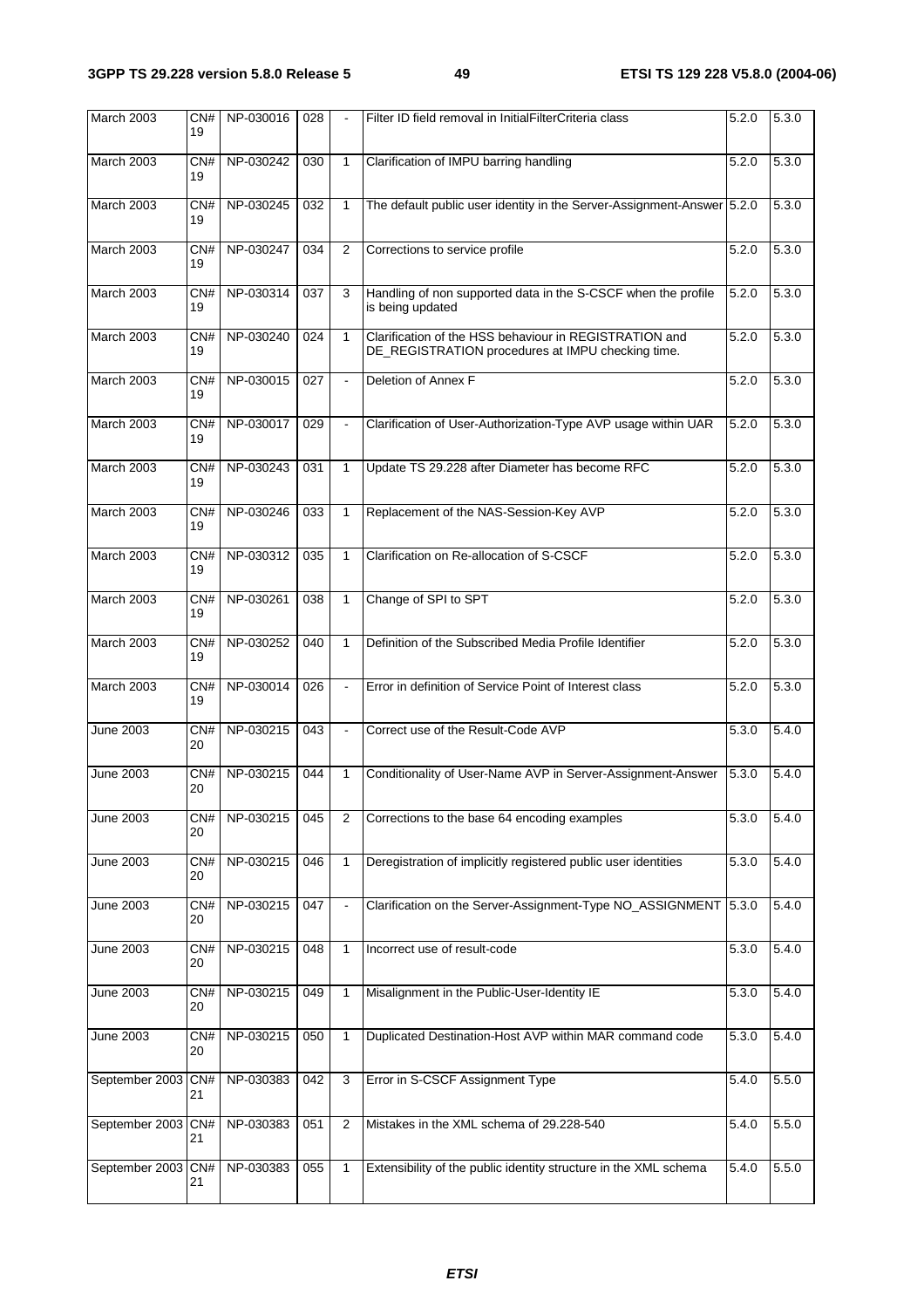| December 2003 | CN#<br>22              | NP-030500 | 054 | 3            | The S-CSCF name needs to be checked always in MAR                                | 5.5.0 | 5.6.0 |
|---------------|------------------------|-----------|-----|--------------|----------------------------------------------------------------------------------|-------|-------|
| December 2003 | CN#<br>22              | NP-030585 | 056 | 3            | Conditions for inclusion of Charging Information                                 | 5.5.0 | 5.6.0 |
| December 2003 | CN#<br>22              | NP-030500 | 059 | $\mathbf{1}$ | MAR in synchronisation failure case                                              | 5.5.0 | 5.6.0 |
| December 2003 | CN#<br>22              | NP-030500 | 062 | ÷,           | Conditional AVPs in answer commands                                              | 5.5.0 | 5.6.0 |
| December 2003 | CN#<br>22              | NP-030500 | 064 | $\mathbf{1}$ | Server-Assignment-Request                                                        | 5.5.0 | 5.6.0 |
| December 2003 | CN#<br>22              | NP-030500 | 066 |              | Determination of User-Authorization-Type AVP based on<br>registration expiration | 5.5.0 | 5.6.0 |
| December 2003 | CN#<br>22              | NP-030500 | 068 | 2            | Not registered state after deregistration with S-CSCF deleted at<br>the HSS      | 5.5.0 | 5.6.0 |
| December 2003 | CN#<br>22              | NP-030500 | 070 |              | The extensibility of the XML schema                                              | 5.5.0 | 5.6.0 |
| December 2003 | CN#<br>22              |           |     |              | Application ID reference updated                                                 | 5.5.0 | 5.6.0 |
| March 2004    | $\overline{CN#}$<br>23 | NP-040046 | 076 | $\mathbf{1}$ | Clarification on S-CSCF-Name comparison                                          | 5.6.0 | 5.7.0 |
| March 2004    | CN#<br>23              | NP-040046 | 084 | $\mathbf{1}$ | Conditions for inclusion of Public Identity in SAR                               | 5.6.0 | 5.7.0 |
| March 2004    | CN#<br>23              | NP-040046 | 086 | $\mathbf{1}$ | Correction to sending the Charging-Information AVP                               | 5.6.0 | 5.7.0 |
| March 2004    | CN#<br>23              | NP-040046 | 088 |              | Correction to User-Authorization-Answer                                          | 5.6.0 | 5.7.0 |
| March 2004    | CN#<br>23              | NP-040046 | 090 |              | Default handling of error cases during IMS registration                          | 5.6.0 | 5.7.0 |
| June 2004     | CN#<br>24              | NP-040215 | 096 | 2            | Update of the charging addresses from HSS                                        | 5.7.0 | 5.8.0 |
| June 2004     | CN#<br>24              | NP-040215 | 094 | $\mathbf{1}$ | Content of the User Profile                                                      | 5.7.0 | 5.8.0 |
| June 2004     | CN#<br>24              | NP-040215 | 098 |              | Correction of SessionCase attribute ambiguity                                    | 5.7.0 | 5.8.0 |